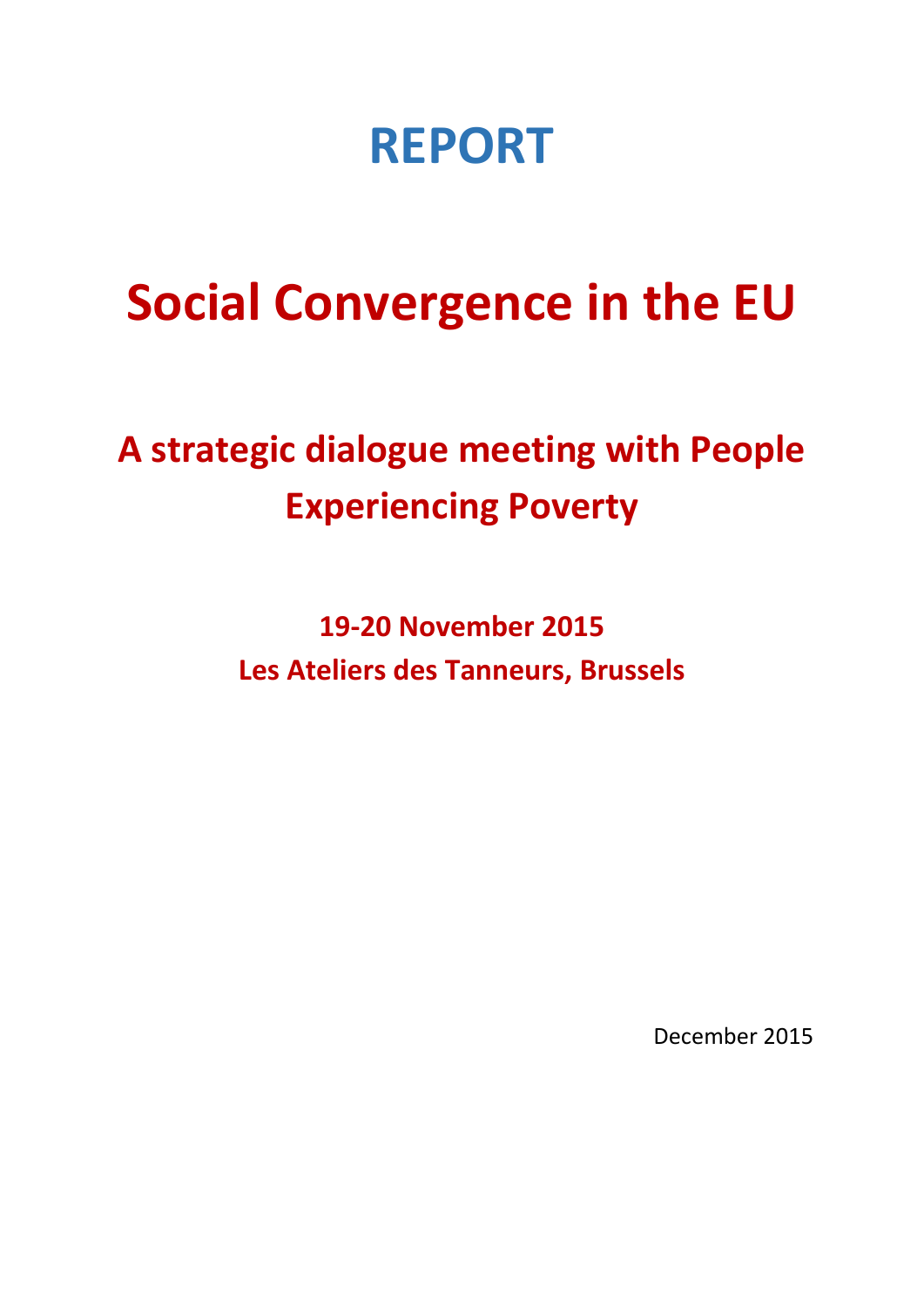Aim and objectives of the meeting: The 2015 meeting was seen as an important consultation with people experiencing poverty to gather their input on policies to foster social convergence in Europe and to strengthen the participation of people experiencing poverty in policies that affect them. It is expected that the outcomes of this Year's meeting will feed into the Annual Convention that is likely to take place early 2016.

In addition to this consultation, it is also envisaged that this year's meeting will provide a more open space for the delegations of people experiencing poverty to share their stories on how they experience poverty, what they do to combat it and what support they expect from authorities. The aim behind this session is to acknowledge and give validation for the expertise and work that people experiencing poverty contribute to achieve social inclusion. It aims to create a space for mutual exchange and learning and to develop solidarity between people and communities experiencing diverse forms of poverty within Europe. For more information see the webpage [www.voicesofpoverty-eu.net](http://www.voicesofpoverty-eu.net/)

# **Acknowledgments:**

The Strategic Dialogue Meeting with People Experiencing Poverty was organised by the European Anti-Poverty Network (EAPN) with support from the European Commission, the Luxembourg Presidency of the Council of the European Union and the EAPN Fund.

This report was drafted by Mihael Topolovec and finalised with the help of Fintan Farrell, Coordinator of the meeting.

#### **Disclaimer:**

The meeting and the report were prepared with support from the European Commission however it reflects the views only of the authors, and the Commission cannot be held responsible for any use which may be made of the information contained therein.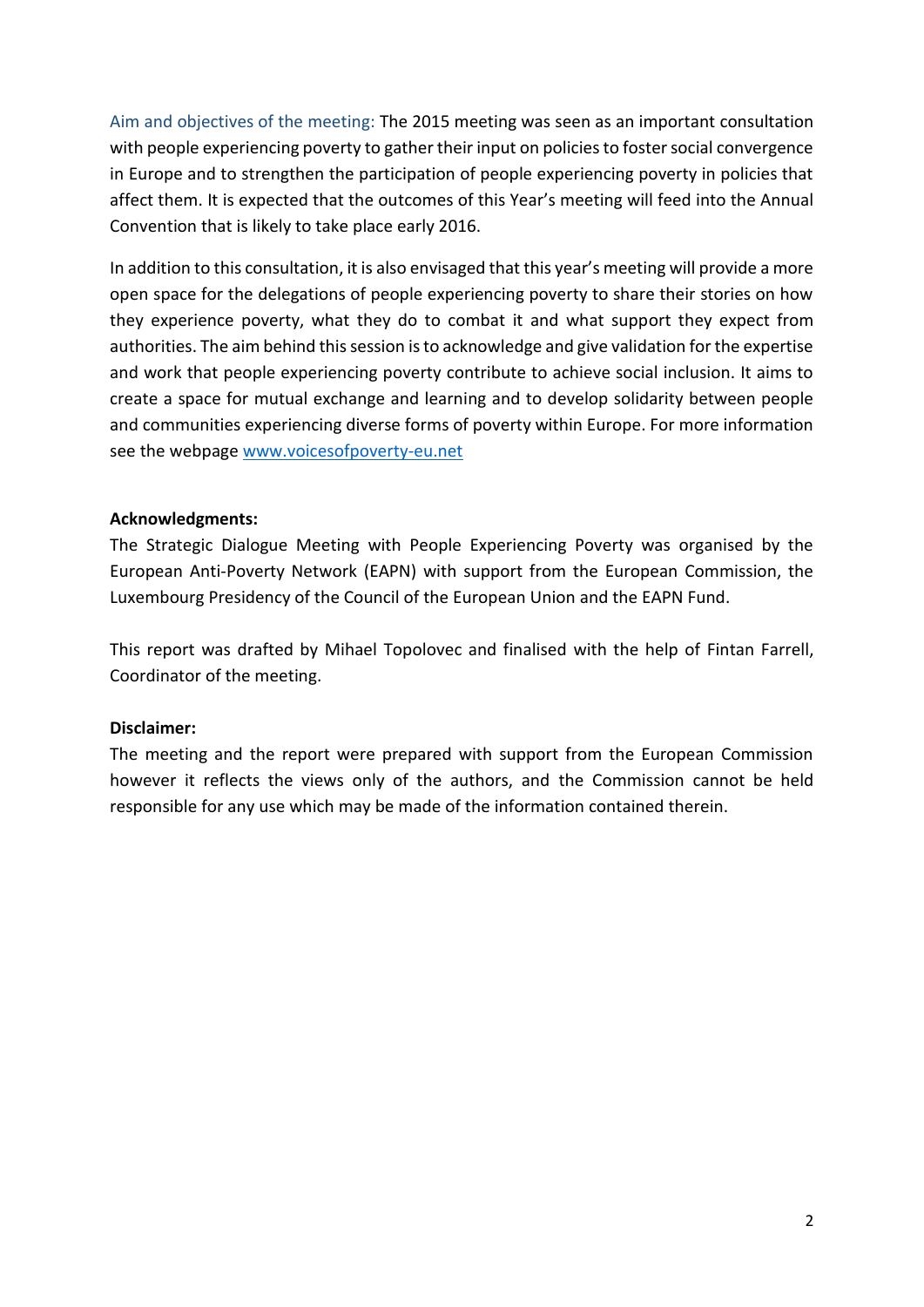# **Table of Contents**

| 2.1.1 Delegations' Presentations and Reflections on Experiences and Building Solidarity  7 |  |
|--------------------------------------------------------------------------------------------|--|
|                                                                                            |  |
|                                                                                            |  |
|                                                                                            |  |
|                                                                                            |  |
|                                                                                            |  |
|                                                                                            |  |
|                                                                                            |  |
|                                                                                            |  |
|                                                                                            |  |
|                                                                                            |  |
|                                                                                            |  |
|                                                                                            |  |
|                                                                                            |  |
|                                                                                            |  |
|                                                                                            |  |
|                                                                                            |  |
|                                                                                            |  |
|                                                                                            |  |
| 3.3 Speech by Dominique Faber, Representative from the Luxembourg Presidency, Ministry for |  |
| 3.4 Speech by Mrs. Sussane Conze, Policy Officer at European Commission's DG EMPL 28       |  |
|                                                                                            |  |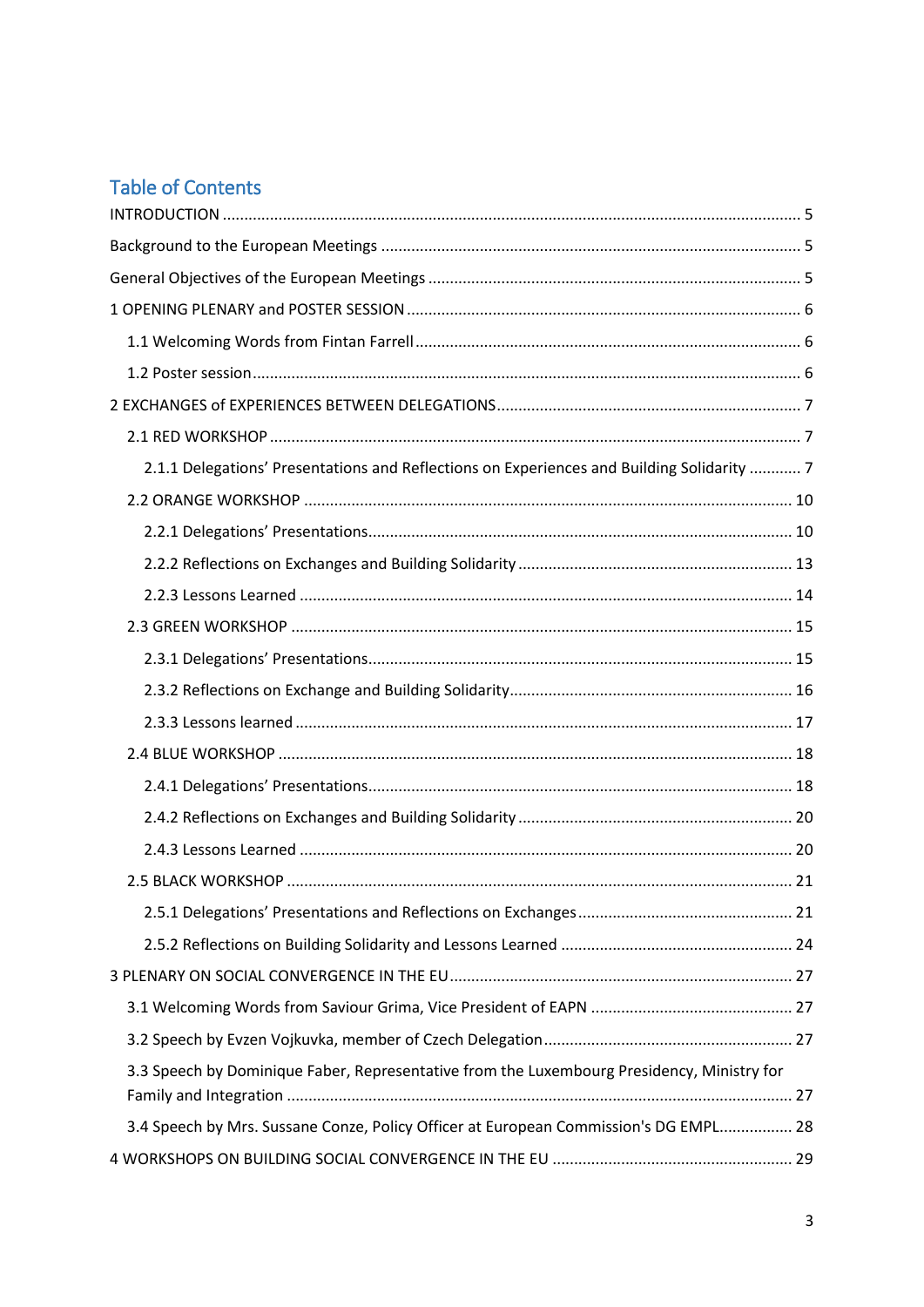| 4.5.2 Exchange with Guests: Istvan Vanyolos, European Commission Peter Lelie, Social     |  |
|------------------------------------------------------------------------------------------|--|
|                                                                                          |  |
|                                                                                          |  |
|                                                                                          |  |
| 5.3 Closing Speech by Manuela Geleng, Acting Director, DG Employment, Social Affairs and |  |
|                                                                                          |  |
|                                                                                          |  |
|                                                                                          |  |
|                                                                                          |  |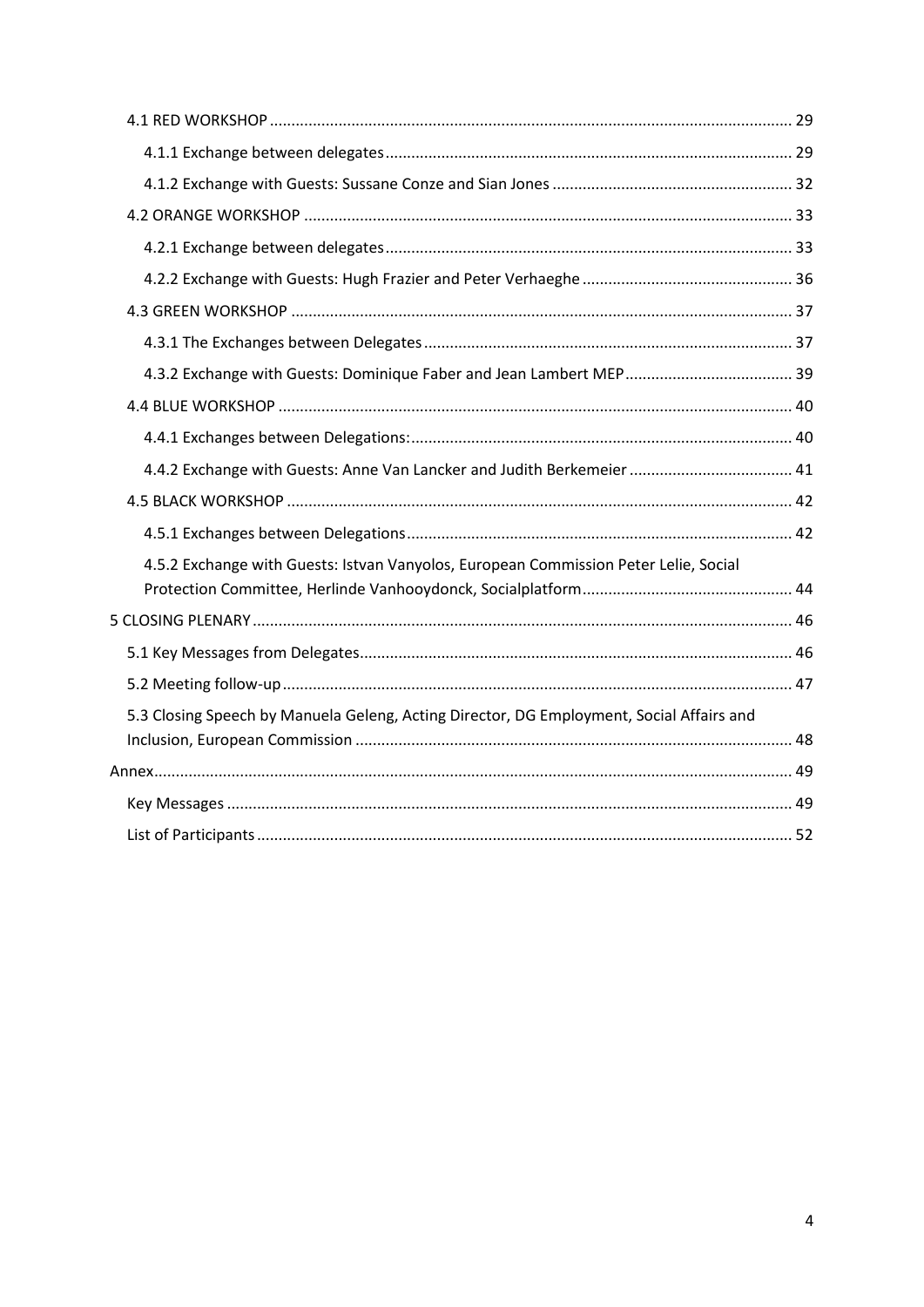#### <span id="page-4-0"></span>**INTRODUCTION**

#### <span id="page-4-1"></span>Background to the European Meetings

The European Meetings of People experiencing Poverty have played an important role in driving the development of the direct participation of people experiencing poverty. The European meeting also supports national processes and national meetings of people experiencing poverty. The European Meetings have been well documented and positively evaluated for their impact on the delegates and the guests who attend (see [www.eapn.eu\)](http://www.eapn.eu/).

The first of these meetings was organised by the Belgian Government in 2001 as part of the EU inclusion process launched by the Lisbon European Council (March 2000). The meetings continue to contribute to key EU processes including the follow up of the poverty target of the Europe 2020 strategy and have helped to keep poverty and social exclusion visible in the European agenda. They have contributed to some key areas of policy development such as adequacy of minimum income, child poverty, housing and homelessness, indebtedness, the links between discrimination and poverty (particularly the realities for Roma community), and the impact of liberalization on public services. The meetings help to put faces to the realities behind the numbers of people experiencing poverty, including the different realities for women and men throughout the life cycle. In addition the meetings have provided a 'barometer' in relation to social and economic developments in Europe.

#### <span id="page-4-2"></span>General Objectives of the European Meetings

- To empower people experiencing poverty and their organisations and communities.
- To strengthen the participation of people experiencing poverty in relevant policy making processes at local, national and EU levels.
- To facilitate exchange and learning and to stimulate further exchanges and joint projects.
- To identify similarities and differences in different countries and to check the reality of measures to fight poverty against the experience on the ground and to adjust their policies and actions as necessary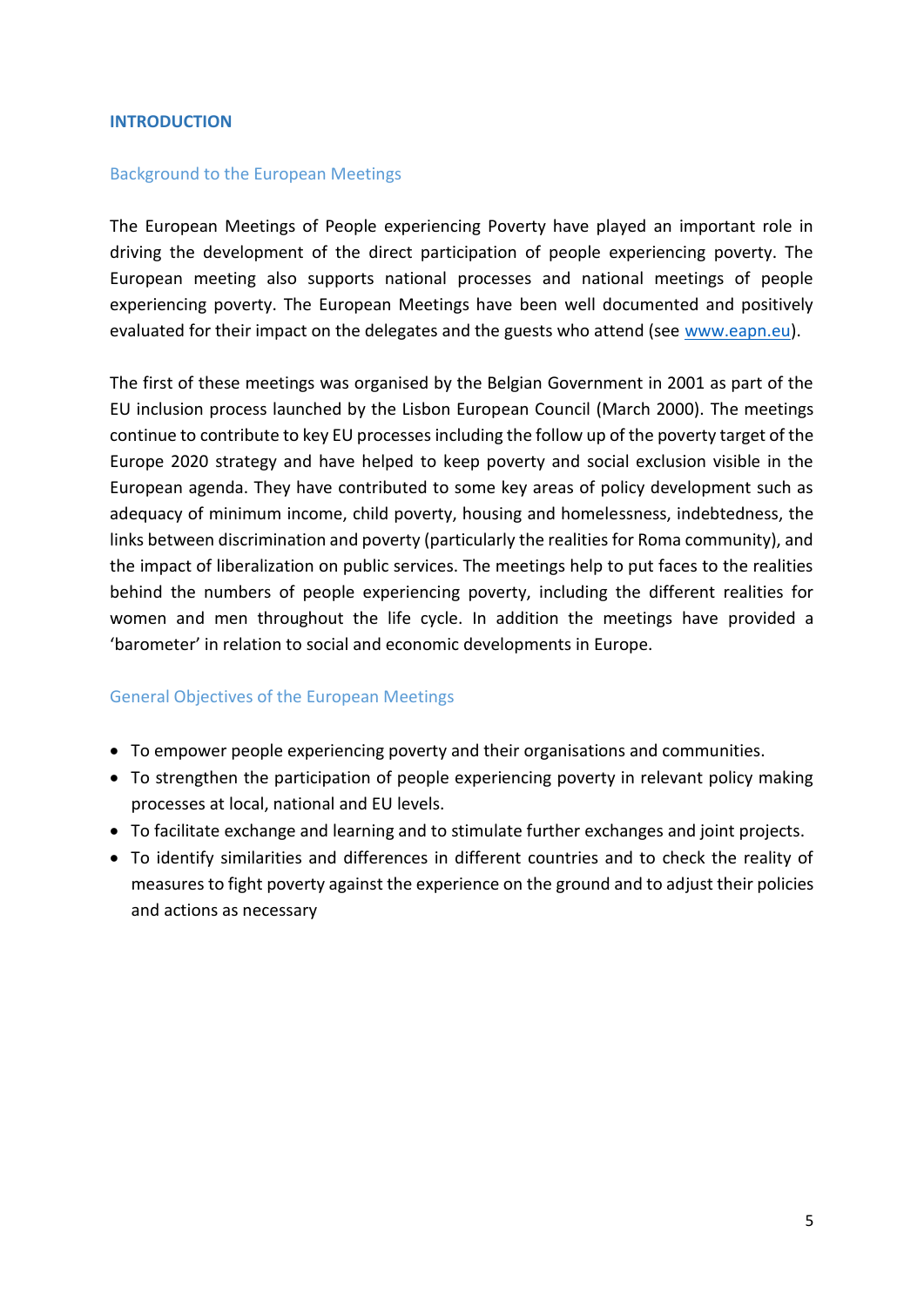#### <span id="page-5-0"></span>**1 OPENING PLENARY and POSTER SESSION**

#### <span id="page-5-1"></span>**1.1 Welcoming Words from Fintan Farrell**

**Fintan Farrell**, Acting Director of the European Anti-Poverty Network and the project coordinator for the Strategic Dialogue Meeting with People experiencing Poverty, expressed welcoming words to the delegates of the meeting and to all the guests present. He opened the meeting with thoughts of reflection on the current most pressing issue in Europe: *"Today we're Europe on the move. As asylum seekers and refuges struggle to enter a hostile Europe in an effort to find shelter and the possibilities of a better future. They join with millions of existing people living in Europe who experience poverty and social exclusion. That's the Europe we're living in and that's the Europe we want to change"*. He continued by linking this reflection with outlining the main topic and methodological structure of the meeting. The focus of the 2015 Strategic Dialogue Meeting with People experiencing Poverty is the new policy initiative that is currently being developed by the European Commission and that is being referred to with expressions such as 'Social Convergence' and 'Social Pillar'. The main objective of the meeting is to offer a common space to people experiencing poverty and to their organisations for sharing personal experiences, for conveying their messages to the stakeholders on the 'Social Convergence' initiative announced by the European Commission. Delegates' give their views on which policy areas should be included in the so called 'Social Pillar' for Europe and, more generally, on how the Social Europe of tomorrow should look like.

Fintan Farrell continued by giving the floor to **Jetta Klijnsma**, State Secretary for Social Affairs and Employment at Dutch Ministry for Social Affairs and Employment. Jetta Klijnsma greeted the audience by stressing the commitments of the upcoming Dutch Presidency of the Council of the EU to the actions aiming to eradicate poverty and social exclusion.

The Opening Plenary concluded with the screening of the [short video](https://www.youtube.com/watch?v=75QPnq-vL40) prepared by the Dutch Delegation (group of delegates coming from Netherlands). The video featured personal storytelling by a Erik Slagter who, after experiencing poverty and addiction-issues, found empowering support at the organization Ommen samen Sterk.

#### <span id="page-5-2"></span>**1.2 Poster session**

The national delegations had an opportunity to present their activities and/or national realities through visual material (pictures). Through this session delegates could get to know each other and could begin with exchange of experiences and knowledge.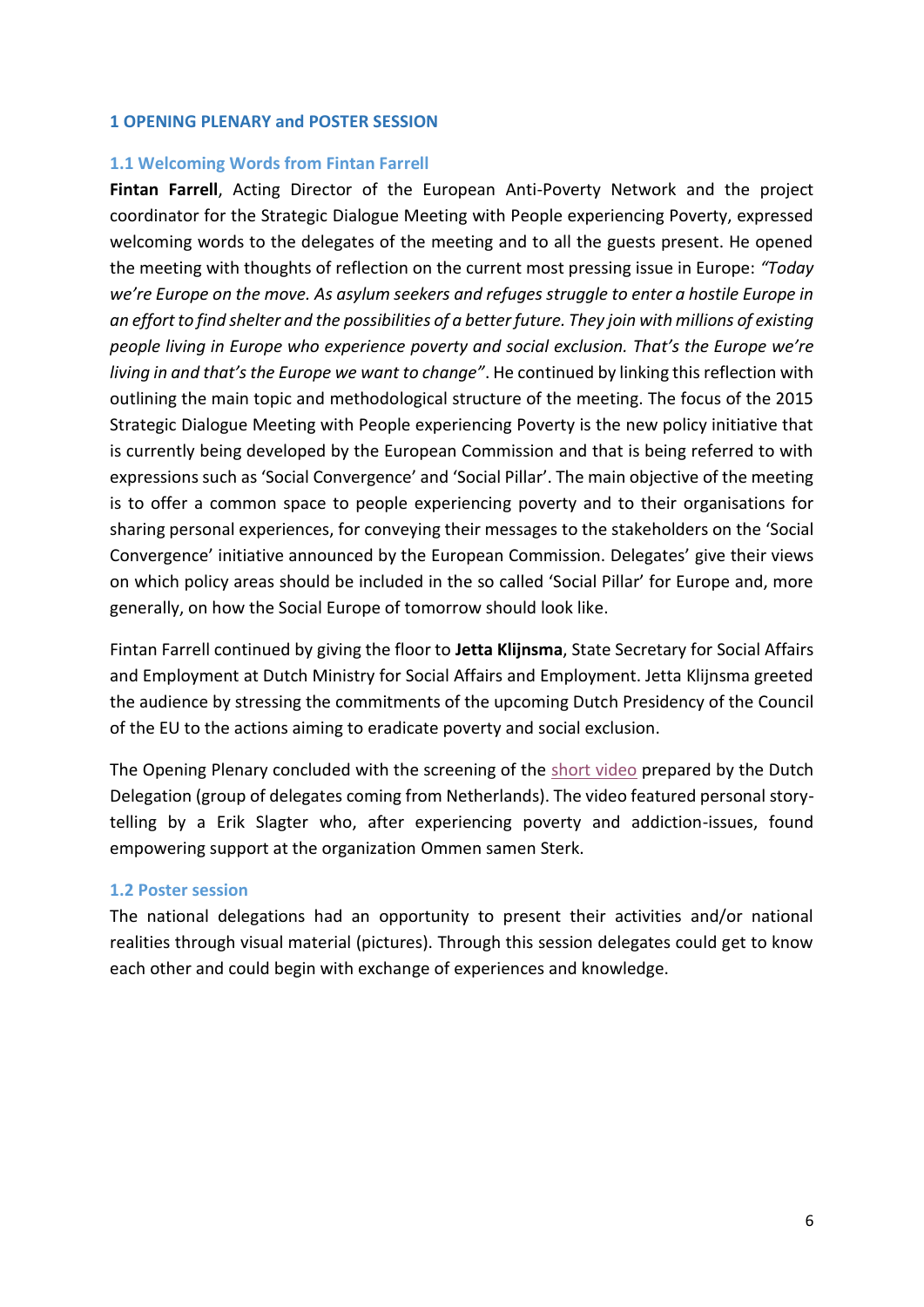#### <span id="page-6-0"></span>**2 EXCHANGES of EXPERIENCES BETWEEN DELEGATIONS**

The aim of this session was to stimulate discussion and experience-sharing on the issue of poverty and social exclusion among delegates from different European countries and antipoverty organisations. The participants were reflecting on their *personal experiences* of individual and/or collective poverty in their countries, they were giving explanations *how organisations from their countries*, in which they are active, *are working to bring forward positive change*, and they were asked to give *recommendations on how national and EU authorities should help to reduce poverty and social exclusion across Europe*. In connection to the given recommendations the delegates were also reflecting on the question of *ways to build solidarity between countries and between different groups experiencing poverty*. From exchange of knowledge based on lived experiences, delegates identified a list of key messages/issues/recommendations on the initiative for social convergence in the EU. The outcomes of the workshops were presented to and discussed with representatives of the EU institutions, political authorities, NGOs and other social actors at the following session.

#### <span id="page-6-1"></span>**2.1 RED WORKSHOP**

**Facilitator: Sonja Leemkuil Note-taker: Mihael Topolovec Delegations: Bulgaria, Serbia, Poland, Greece, Estonia, Denmark, Netherlands**

#### <span id="page-6-2"></span>**2.1.1 Delegations' Presentations and Reflections on Experiences and Building Solidarity**

#### **Greek Delegation**:

The Greek delegation pointed out the following issues that are occurring in Greece: Issue of housing (e.g. big numbers of people that have debts because of the housing or are in danger of being evicted), education (too many young people with high education but with no possibility to find a job), lack of access to health-care services (with refugees' crisis more pressure is on civil society organisations providing necessary services).

They stressed that change can happen through participation (participation of NGOs, members of EAPN) at national Ministries, by collecting data, and, most importantly through three ways of action - intervention, prevention, advocacy. It is also important to give visibility through public media (to tackle the negative labelling and shame that many people experiencing poverty experience), and to combine local and national level intervention.

*"Solidarity begins with the acknowledgment of the fact that the problems are same for all"*

Key path to change is information sharing and networking.

*"When people are informed then they are not so afraid and become more proactive than reactive"*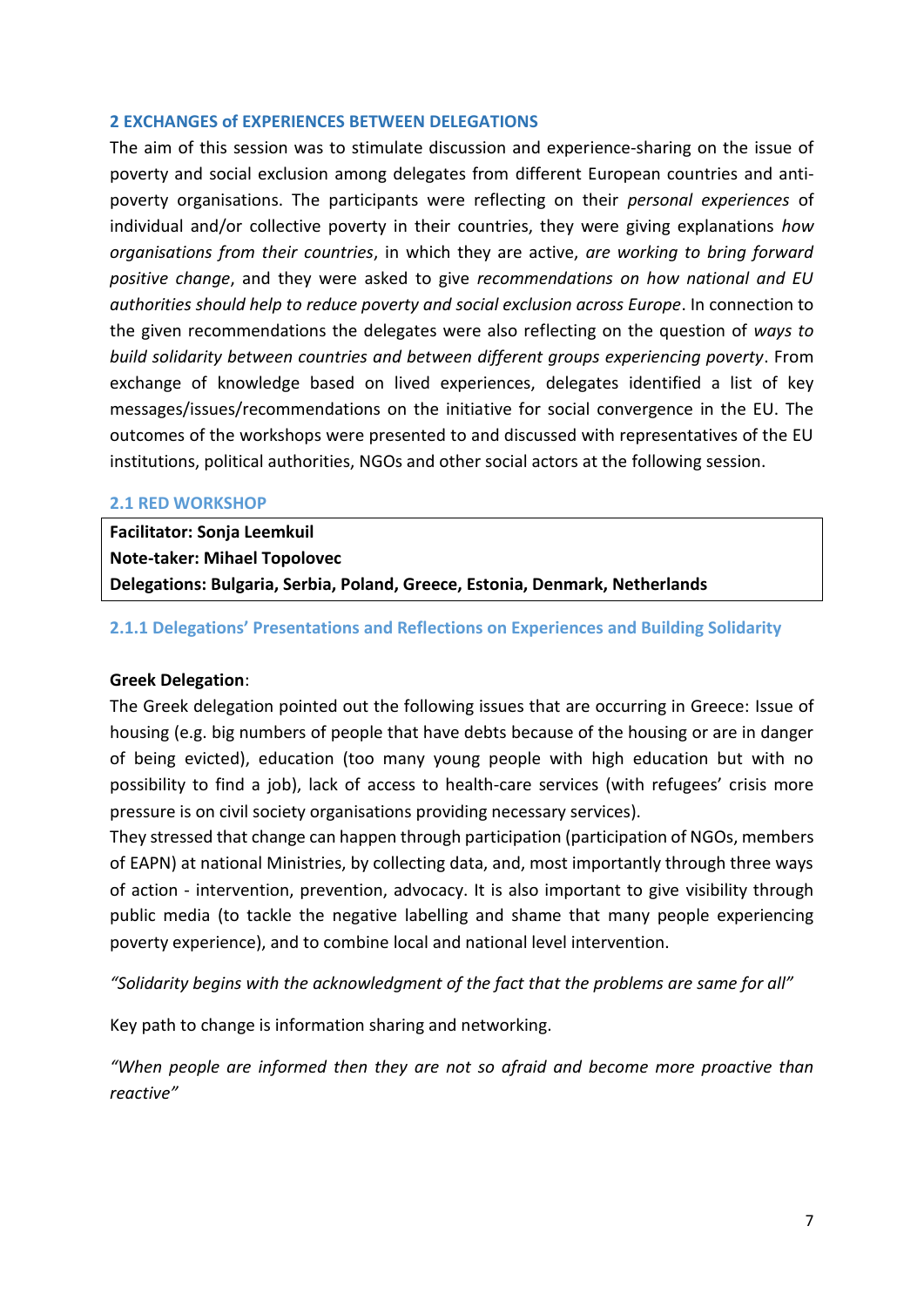# **Danish Delegation:**

After the change of the government there was a reform of social benefits which risks creating new groups of people experiencing poverty in Denmark.

A 26 years old participant, who is facing issues related to homelessness, stressed that in Denmark there is a problem of laws on homelessness. There are different laws impacting on homeless people and they are not in line with each other - e.g. according to Social Security law when a homeless person moves from one region to another, the hosting region (municipality) returns the homeless person back to his/her home region, which is a big problem for young homeless person who would like to get out of poverty or solve his/her housing situation by changing the living environment. The problem is also that the rents in the cities are getting higher and living in shelters only deepens social problems.

*"If you don't have addiction before entering the shelter, you for sure come out with one".*

Change can be achieved through work on the political level in the field of affordable housing and greater social security.

Another young delegate shared his experience with local social services that didn't provide him with the information regarding the amount of money he is entitled to under the new social security law. He filled a complaint on the national level together with the organisation he is part of as a young person facing homelessness. Therefore having the right information is the key.

It's important to share the experiences of people experiencing poverty (sharing personal stories) and country situations.

"*Youth are very resourceful people, they are creative, loving. Sometimes it is enough to have someone to go with you to the social services' office, to have the solidarity. We need to show people that we are resourceful people, strong, intelligent. Instead of telling people what they do wrong, we should tell them what they do right"*

# **Estonian Delegation:**

Food banks are important in helping people experiencing poverty in Estonia. There was a problem with government aid to the food banks – food planned for food banks was not always reaching the intended beneficiaries. The solution can be the adoption of the national legislation that would regulate donations to the food banks.

The problem is also that the low level of social welfare makes different socially disadvantaged groups compete among themselves for social benefits.

# **Bulgarian Delegation:**

The problem is not only the income poverty but lack of access to services and lack of efficiency of the financial and economic institutions.

The quality of public policies should improve (in connection to taxes, public spending etc), capacities of local NGOs should be strengthened (as they are often remaining the main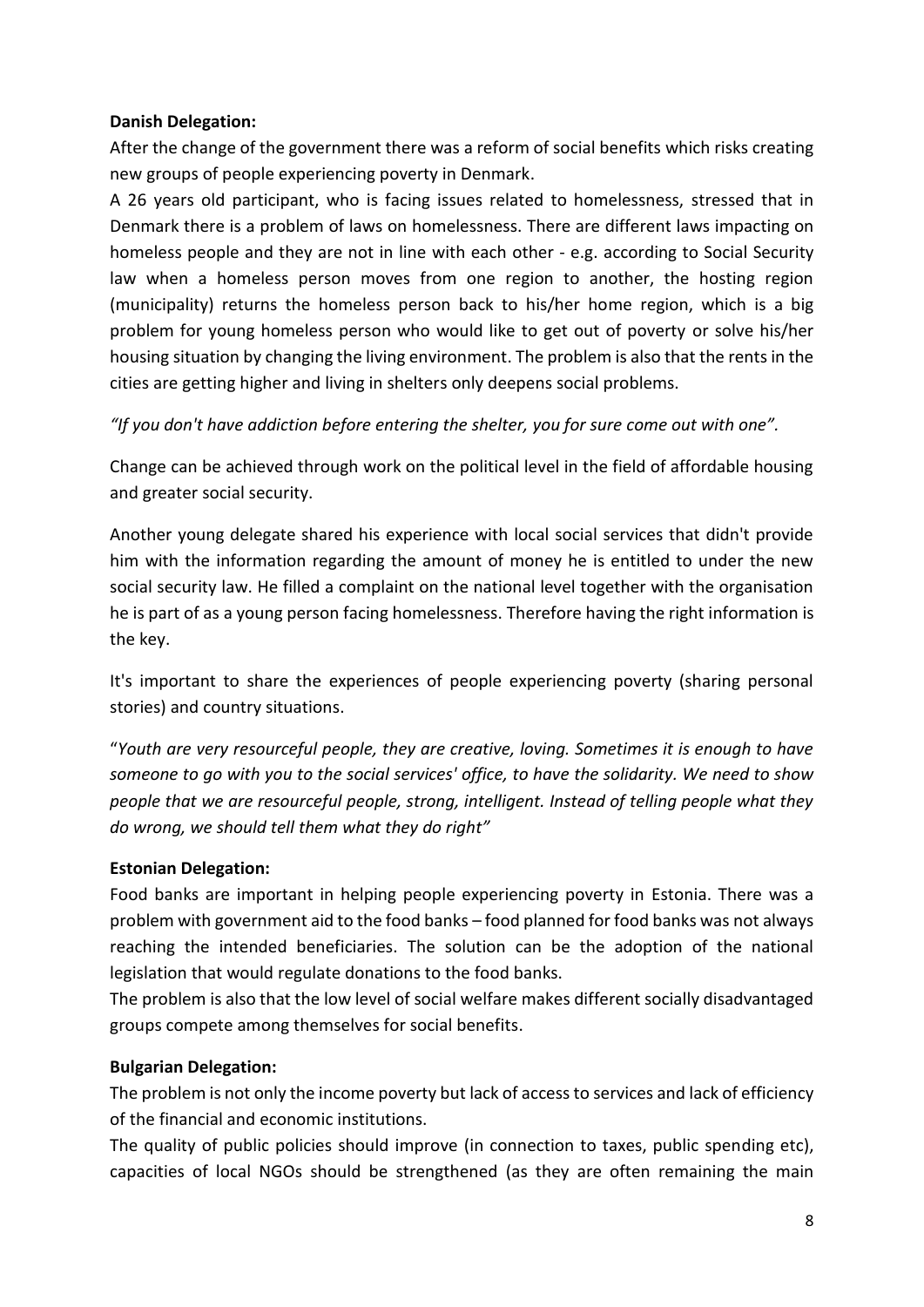provider of services for disadvantaged people), government should enable people to participate (more democracy), social impact of laws should be assessed.

The first step towards change is eradicating wealth inequalities through redistribution and the second to make institutions more democratic

# **Polish Delegation**:

They asked the beneficiaries of their organisation how they are experiencing poverty and the common answer was connected to abuse, social exclusion, homelessness, lack of security, the lack of political involvement:

*"They are accused to be poor and they are left alone"*

# *"Poverty it's no one's fault, it's a common responsibility"*

They explained what they do as an organisation: Organising the time of beneficiaries through different activities, providing them with shelter, helping them finding an internship, psychological counselling etc.

The path towards change should come first through engagement on the local level.

# **Serbian Delegation**

The delegate working on the issues of Roma population in Serbia (especially Roma girls and women) pointed out that it is important to empower young Roma girls to stay in school and to empower them and their families to reduce force marriage - there should be more political will in recognizing this problem.

Two delegates were from refugee population in Serbia (refugees and internally displaced people in time of civil war in mid-90s in Yugoslavia). They identified that one of the key issues in Serbia is the issue of property rights in countries of origin belonging to displaced people from civil war - this issue should be addressed by the EU. Nowadays Serbia is one of the transit countries for refugees coming from Middle East and experiences from Yugoslav civil wars in the 90s can be used as module in facing current refugees' crisis. The emphasis should be put on providing housing solutions through adequate funding.

*"What is needed is a political will to address homelessness"*

*"Poverty is a political issue and a global problem"*

# **Dutch Delegation**

# The quote of one participant:

*"Life of poverty is a life in which one can't defend him or herself. It takes away chances you want to make in life /.../If someone gives you help, you need to show gratefulness /.../It makes you feel guilty /.../ Your contribution to the society is only measured through financial perspective /.../ If you want to find way out of poverty, you need to be creative /.../ In this way you're always surviving without having a life on your own /.../ To find a way out needs to start with finding again your lost self-confidence".*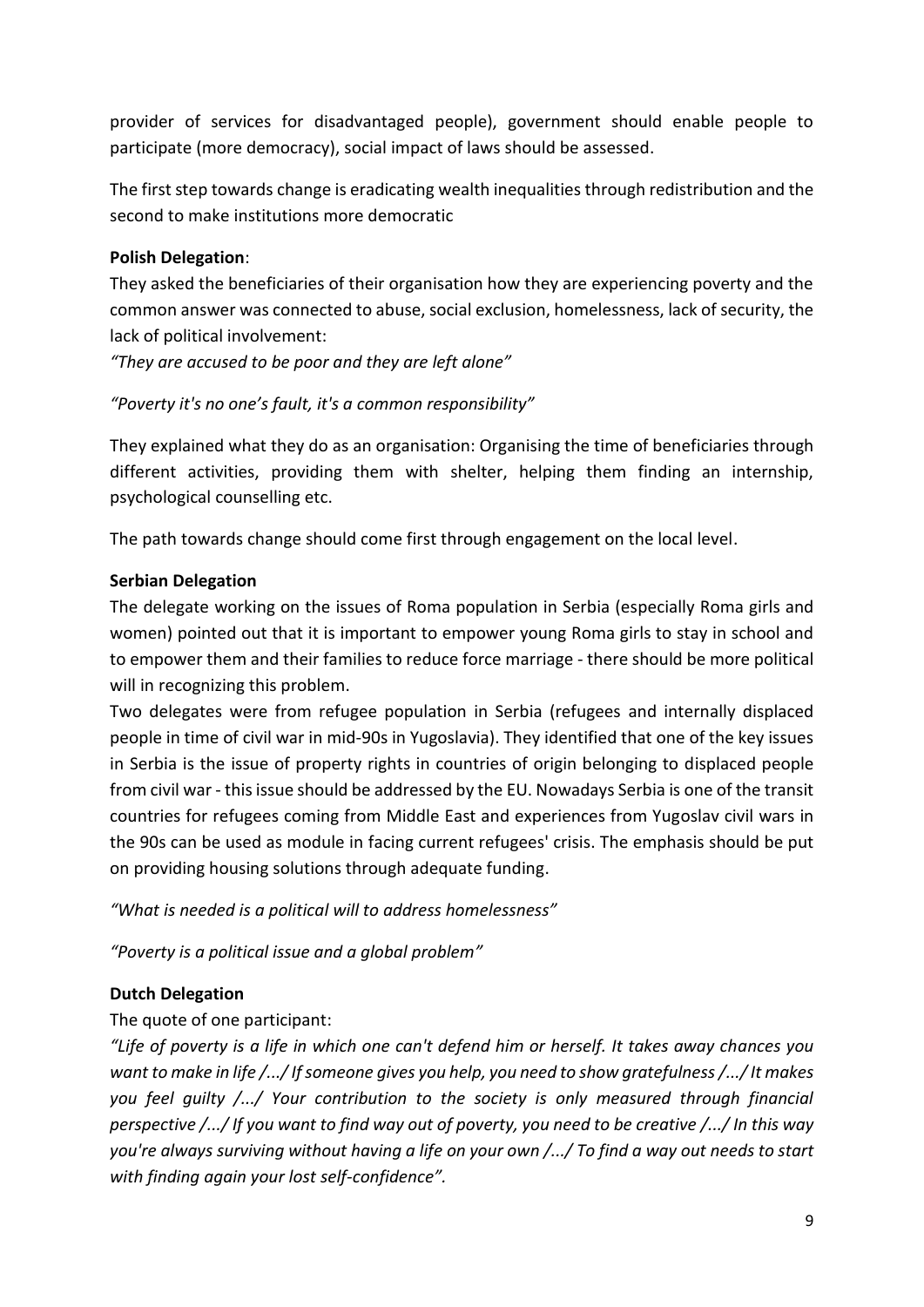The Dutch Council for Social Services needs to be faced with the question: 'How do they think they are perceived by people if they are treating them as a lost cause?'

The positive changesin the social field in Denmark: government (social workers) will be visiting people at their homes; people don't have to report financial income every year but it goes automatically through registration; the ''participation law'' (if you get money from social services you need to do community work in return) can be seen as an opportunity for selfgrowth, development.

Needed change: housing rents should be adapted to the individual income (personalized approach to housing), and accessibility to public health services and education should be improved.

The outcomes of these meetings need to be integrated in the policy-making process on national and EU level.

#### <span id="page-9-0"></span>**2.2 ORANGE WORKSHOP**

**Facilitator: Amana Fero Note taker: MarjaHermans Delegations: Slovakia, Norway, Iceland, Lithuania, United Kingdom, Luxembourg.**

# <span id="page-9-1"></span>**2.2.1 Delegations' Presentations**

# **United Kingdom (Scotland)**

Poverty in Scotland is shown through the need for food banks and through the increase in number of parents who do not have the necessary resources to raise their children.

We are all volunteers who are working in communities, with homeless people, with families. We work with small groups, and teach the people the necessary skills so that they can function on their own in society. People can always come back to us, even after they do not need our support for a while.

I work with families because there is a lot of poverty in Scotland. We try to care for the children because the government no longer provides childcare. Childcare is a major issue in Scotland. We have several governments, the UK government is not seen to be doing anything, but we are hopeful that the Scottish government is taking action. There is change but there is still no clear agenda.

#### **Iceland:**

Iceland is a rich country. I think the government thinks there is no poverty. My experience is that poverty is not accepted as a social problem. We live in a 'glass house', where there is a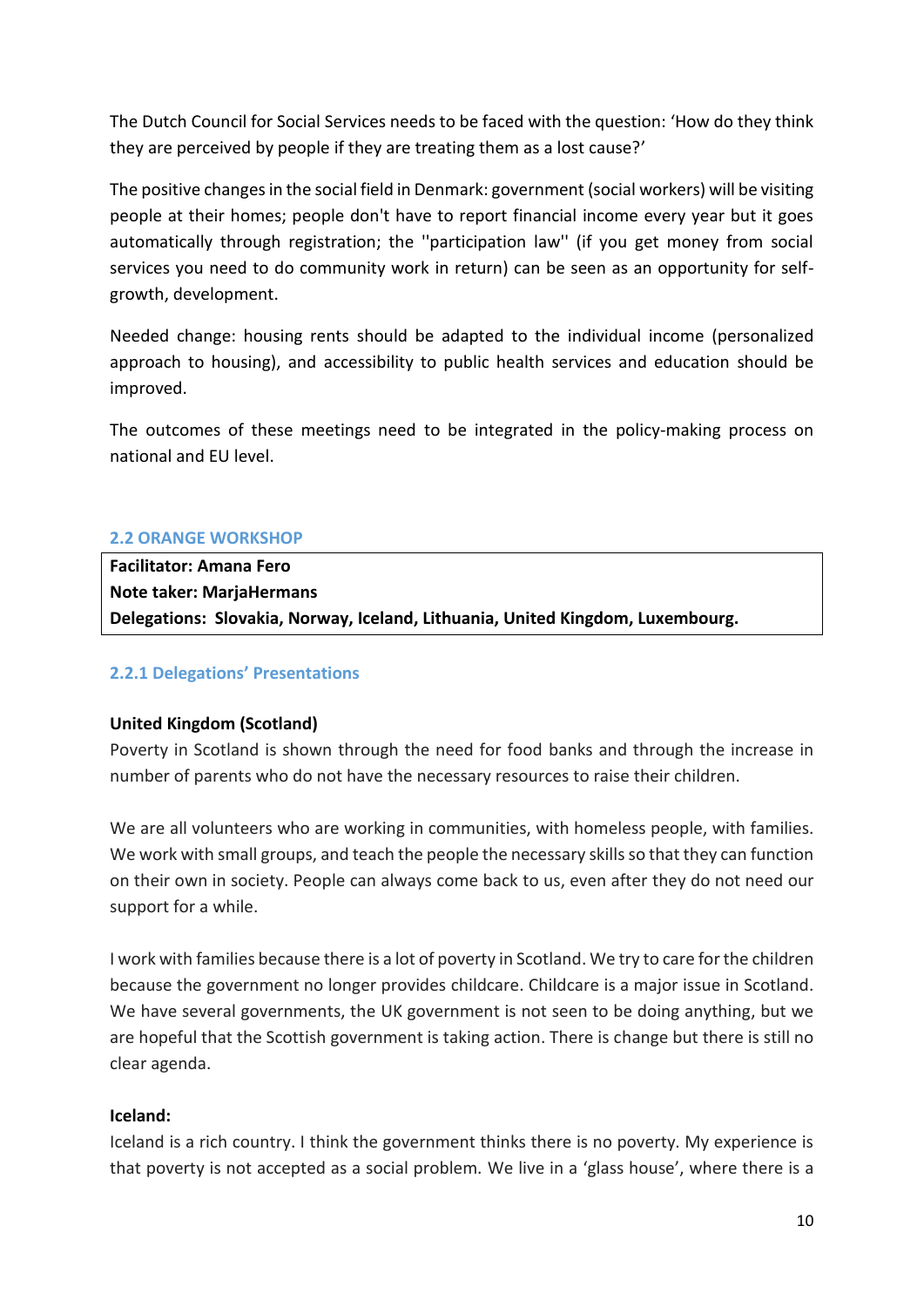large poverty community but the community is pretty closed. We hope that our contribution can make the poverty problem visible.

I am the child of a disabled parent. I have no education. Without education life is difficult. It's difficult if you area single mother. You start to flirt with the idea to commit suicide - not that I would want to do it, but sometimes I think it would be a solution. I have nothing, only deficits. But I hope and believe that things can change quickly. I'm sick and I know I do not always have the necessary energy to fight but I go wherever I can speak. We want to open the eyes of the government and make sure they see us. We want to show that we have no opportunities.

*"People ask me if I'm ashamed that I am poor - I'm not. But my government should be ashamed that I am poor"*

# **Lithuania:**

In Lithuania there is a lot of poverty. 30% live below the poverty line. If you earn less than 200 Euro/moth you are under the limit.

Our organization works mainly in rural areas where poverty is the highest. We have on one hand few large farms and on the other extreme poverty, there is nothing between. Children have few opportunities. We have several projects, e.g. we see solutions in a collective farming. We teach people about the farm work. We have several successful projects including a sheep farm. We also teach them about their rights and about human rights. We also work with the government, but it is very difficult work. We got support, for example, by being provided with farming equipment but not, for example, with the purchase of animals.

# **Slovakia:**

During the socialist regime we were all equal. There were no millionaires, and no homeless. We had no money, all the money went to Moscow. Now we live for 26 years in a democratic country. We have a growing number of millionaires and a growing group of people living in poverty.

My salary was 300 euros. Now I am retired and receive 200 Euros, my children have to support me for the rent of my apartment.

What is the young generation doing? Many leave their parents, are unemployed and this can lead to addiction. We are heading towards a lost generation. We publish a report on poverty two times per year and we try to show that the government changed some statistics to make the problem seem less severe. We try to be open minded, we try to organize as many activities as possible. We try to show that people in poverty are not lazy people. They suffer from a very hard life. We try to hold a mirror to the rich people.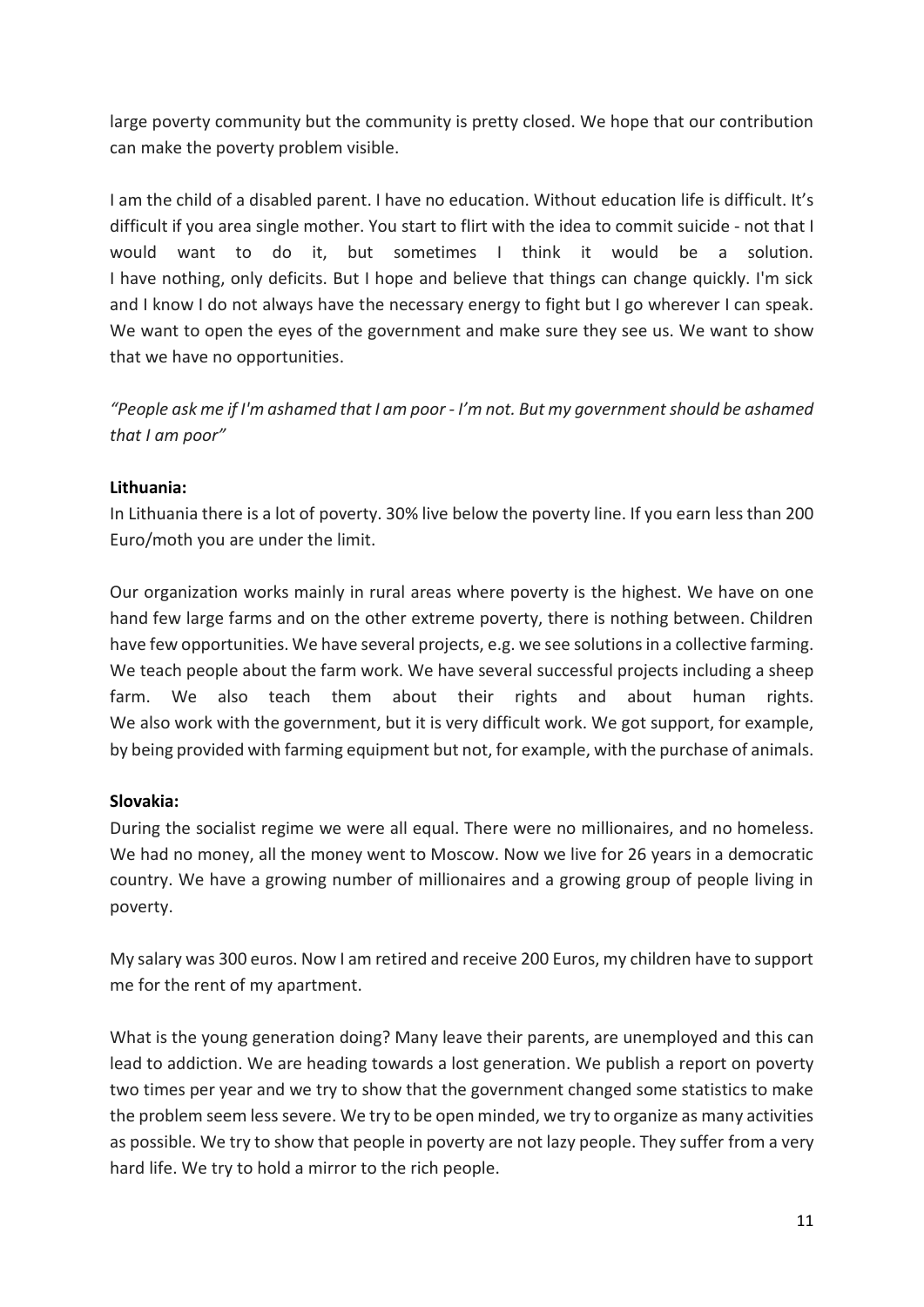We work with people in different places at the bottom of society and we try to help them to find again a place in society. We're doing participation projects with them and we work with homeless people to teach them the necessary skills so that they can return to society. We also try to start some co-operatives.

We have an embassy for NGOs and we also have a minister for NGOs. The government does not know the work of the NGOs so it is good that we now have an embassy that defends our rights.

I grew up in a small family. I got the chance to study. I had a good job until I realized that I wanted more. I want to engage myself. I try to live with less money. I am currently homeless, I sleep on the couch at my parents' home. So I came to the conclusion that poverty is very difficult to understand.

I note that for example in Russia there is no room for voluntary work, which is nevertheless important in the fight against poverty. I conclude that the change must come from the people.

I see two main aspects: First, the stereotype of poverty. We have to make people understand what poverty is. Poverty is not a picture. Nobody is one-dimensional. Poverty is not your identity. Second, poverty of the mind. You must have the chance to read to your children, to let them go on a school trip, to go grab a beer etc. For people who do not live in poverty this is a habit. For them this is the most normal thing in the world. That should also be for people in poverty, but it is not.

I am a single mother. Being a single mother is not the problem but the lack of money is a problem. To be forced to remain in a bad relationship in order to survive is a serious problem. The fact that you have to accept poor conditions to survive is a serious problem. We want that everyone can live in dignity.

# **Luxemburg:**

For many people Luxembourg is a rich and socially secure country. But the country is also organized for wealthy people. There is not enough social housing, whole families live in studios - it is very difficult to build a social life when you live in a box. That is a very serious problem in Luxembourg. We do not have a stable life. If you do not have a permanent contract, you cannot find a house, and there are high requirements to get a job (three languages etc.). Sometimes housing costs are much more than you earn. Our minimum wage is 1200 Euros. It seems a lot in comparison to many other countries, but the rents are also very high. For a room in a shared house you can pay 800 Euro.

"Immigrants are obliged to do jobs that nobody wants to do"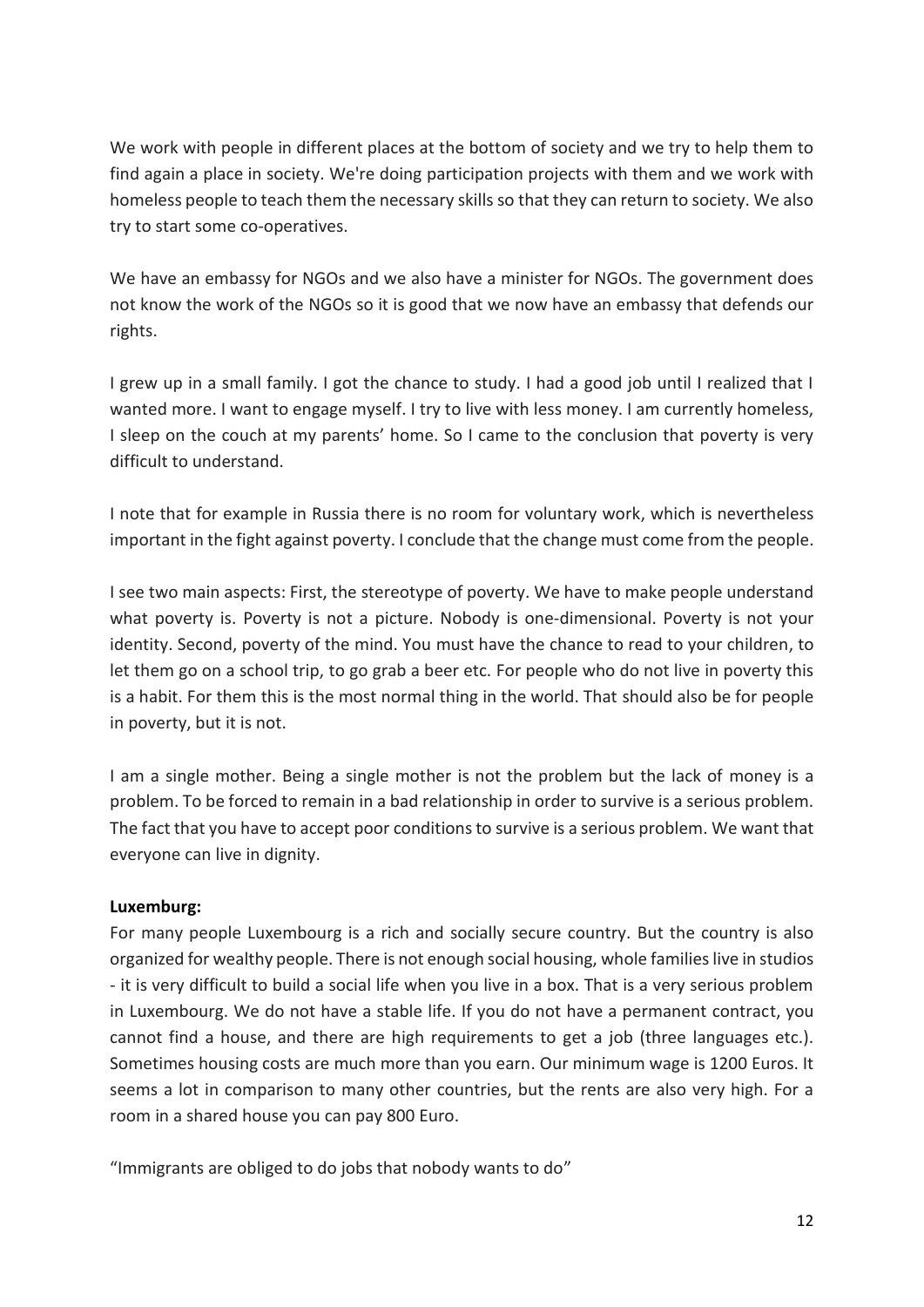"Inequality is the biggest problem in many countries".

#### **Iceland:**

The situation in Iceland is about the same as in Luxembourg. I live in social housing. Homelessness means more than not having a roof over your head. All bad living conditions are considered as homelessness.

#### **Norway:**

We come from different organisations. I am a man that was sexually abused and there are many thousands of young people who are sexually abused. And we fight against this.

I come from central Norway. I have experienced poverty as a child and I was sexually abused thus I could not finish my school. I didn't find a job because I had no education. I used my experience as a basis to clarify this problem. That's why I started an organization to help people with similar problems. We believe that all people are at the same level. We have several organizations that help people to grow. I believe that by sharing personal experiences we can reach a more equal life.

I work mostly with people with mental problems. We train them to take back their place in society.

I mainly work with immigrant women so they can live a decent life in Norway. If you help women, you help the whole community. We work mainly on family perspective. I myself am from Congo. 15 years ago I came to Norway. I experienced many barriers to participation in society because I did not speak the language and I am black. It is a big problem that people see only what you look like and not what you can do. Even though I was born and grown in Congo, I have experienced poverty for the first time in Norway, not in Africa. At one point I had a choice: live or die. If I am here today, it is because I have chosen to live. We have many organizations of different sizes but with a purpose: the fight against poverty.

"We believe that change is not possible without us. Collaboration is needed to affect change".

# <span id="page-12-0"></span>**2.2.2 Reflections on Exchanges and Building Solidarity**

We have heard a lot of difficult stories in the first part of this workshop. But we have not lost hope and we intend to work towards change. We now want to draw lessons from what we heard together and see how we can create greater solidarity. We continue to believe that change is possible, if we work together.

We learned a lot from the stories told by participants. We heard many voices. Some comment learning's from what we heard are: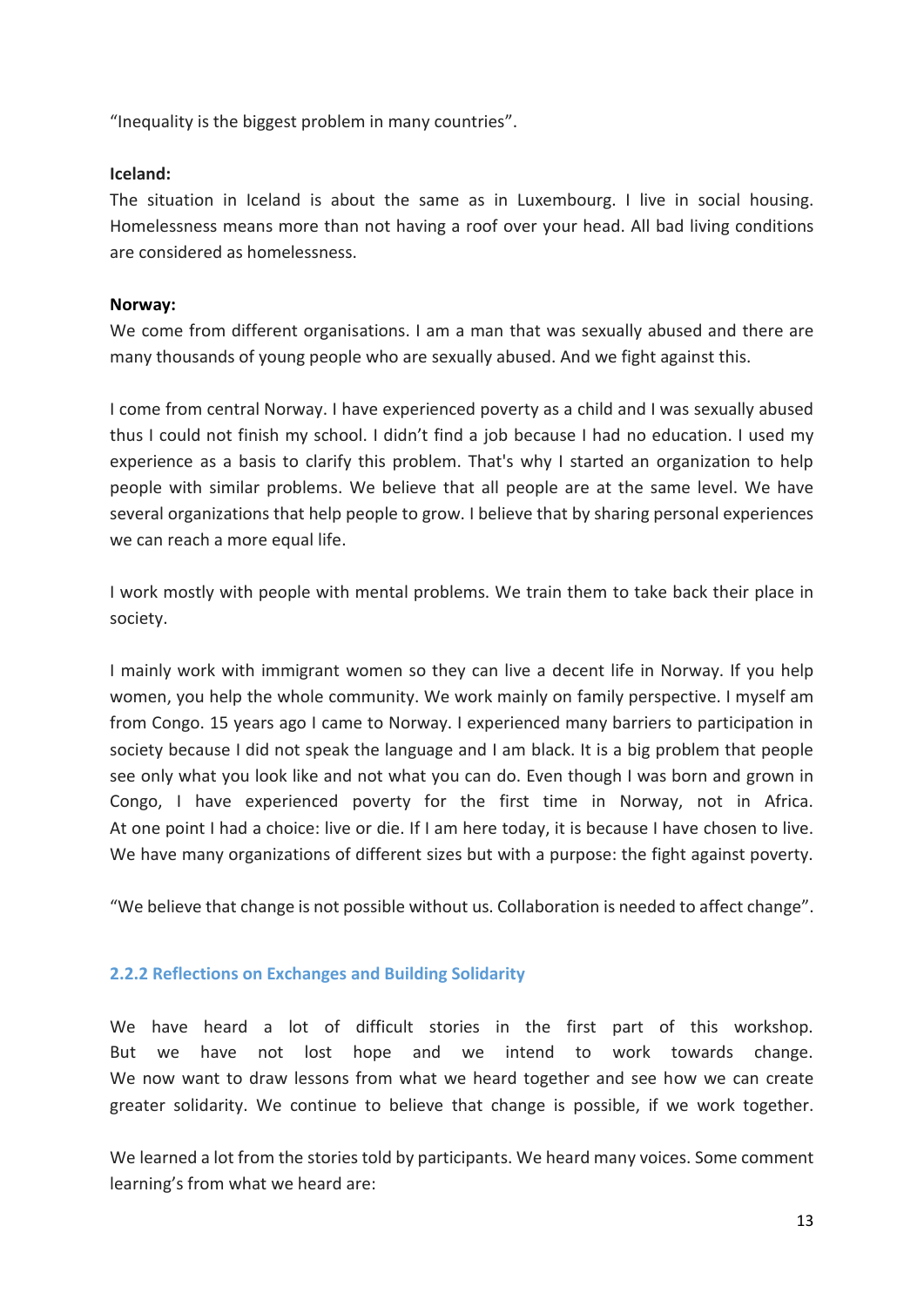- We must work together to find a joint solution.
- We must come together and share stories.
- We need more joint consultation, more togetherness to find solutions. We need more joint communication - more interaction between different groups and different countries. In that way we will be able to understand each other very well and will be able to work together to find solutions to poverty.
- People do not belong to one group. People belong to different groups. One person can be single and a mother but also the daughter of an alcoholic. You should have a voice in all the groups to which you belong.
- Only if we are together, we will have influence. The more voices they hear the more they should consider us. They cannot keep the door closed. Share and support each other is the basis to keep the struggle of passion and energy.
- Let us finally become a Europe where we speak with one voice. Let us make more use of social media. Our experience and knowledge must be honored. Our common problem is lack of money. Lack of money affects all aspects of your life. Lack of money means that you do not have the mental space to battle But together we can have the space.
- We need to prevent people from losing hope. We transmit our poverty from generation to generation - when will we rise above this? Poverty makes you have low expectations and then you lose the battle. We have to be aware of our own strength and our right to a dignified life.

# <span id="page-13-0"></span>**2.2.3 Lessons Learned**

# **Luxemburg**

Everyone deserves a descent live.

- Breaking the wall of differences
- Listen to people who are concerned
- Look at what we can do and not at what we are or look like.

# **UK**:

Support from EAPN to collectively use of the PEP Family to

- Conciliate a viral media day prior to PeP 2016 (social media, paper, organisations, EU commissioners blog pages).
- Raise the voice and awareness as a collective (real people testimonial) We are as one!
- Add email and websites of organizations to all future participant lists so we can try to connect. Create PEP participants' web page with EU wide access (include blog, load materials, toolkits, share and support).

# **Norway**

- Stay together, work together in the fight against poverty and social exclusion
- Listen people with poverty experience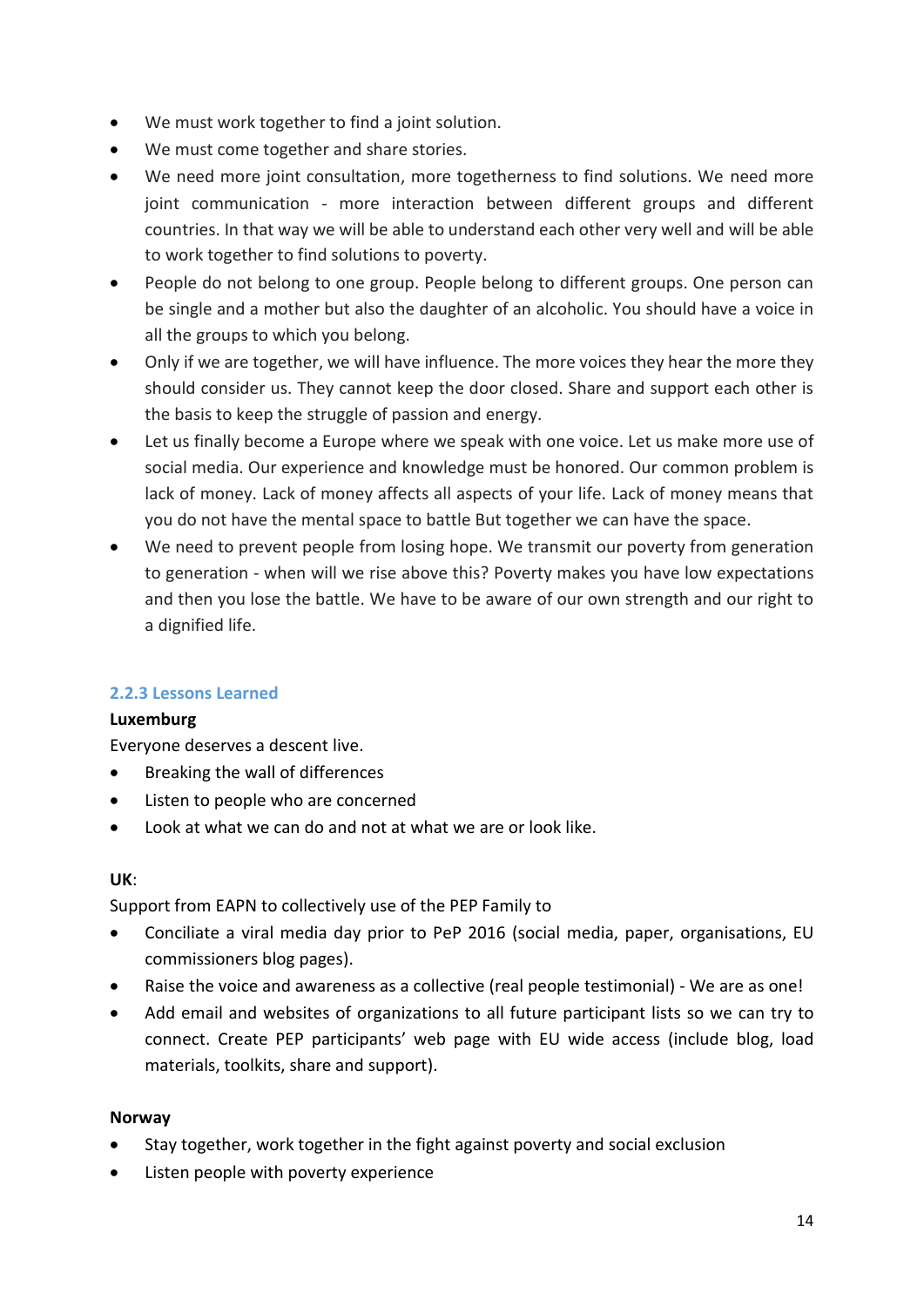We are all survivors, let us take back our DIGNITY

# **Iceland:**

- Unified voices of many instead of many speaking alone
- The systematic inequality of the distribution of wealth
- Multi-level discrimination
- The positive spirit of people wanting to achieve change and are willing to be the change
- Positive attitude, refusing to be a victim, denying shame that does not belong to us
- Deserving a dignified live and believing it is obtainable.

# **Slovakia:**

- Community have to understand that poverty is not a free choice
- Teaching is one of the key points.

#### **Lithuania:**

- Increase of self-awareness to lower spiritual poverty
- Building communities and NGO's
- Networking of NGO's and creating common strategy
- Active participation on policy making on all levels (local, regional, national, European, universal)
- Lack of citizenship education (people do not know their rights and system)

# <span id="page-14-0"></span>**2.3 GREEN WORKSHOP**

**Facilitator: Robin Hanan Note takers: Josee Goris and Lea Schumacher Delegations: Sweden, Macedonia (FYROM), Ireland, Czech Republic, Finland**

# <span id="page-14-1"></span>**2.3.1 Delegations' Presentations:**

#### **Macedonia**

- There are high numbers of people experiencing poverty in Macedonia with weak social protection from the government.
- A special problem is youth unemployment and youth leaving the country as a result.
- The delegates are all members of the Macedonian Anti-poverty network which consists of over 100 different organizations. They work for elderly, young people and social protection.
- They want a Youth Guarantee and minimum income scheme from the public authorities.

# **Czech Republic**

The Czech delegates share a common experience of homelessness.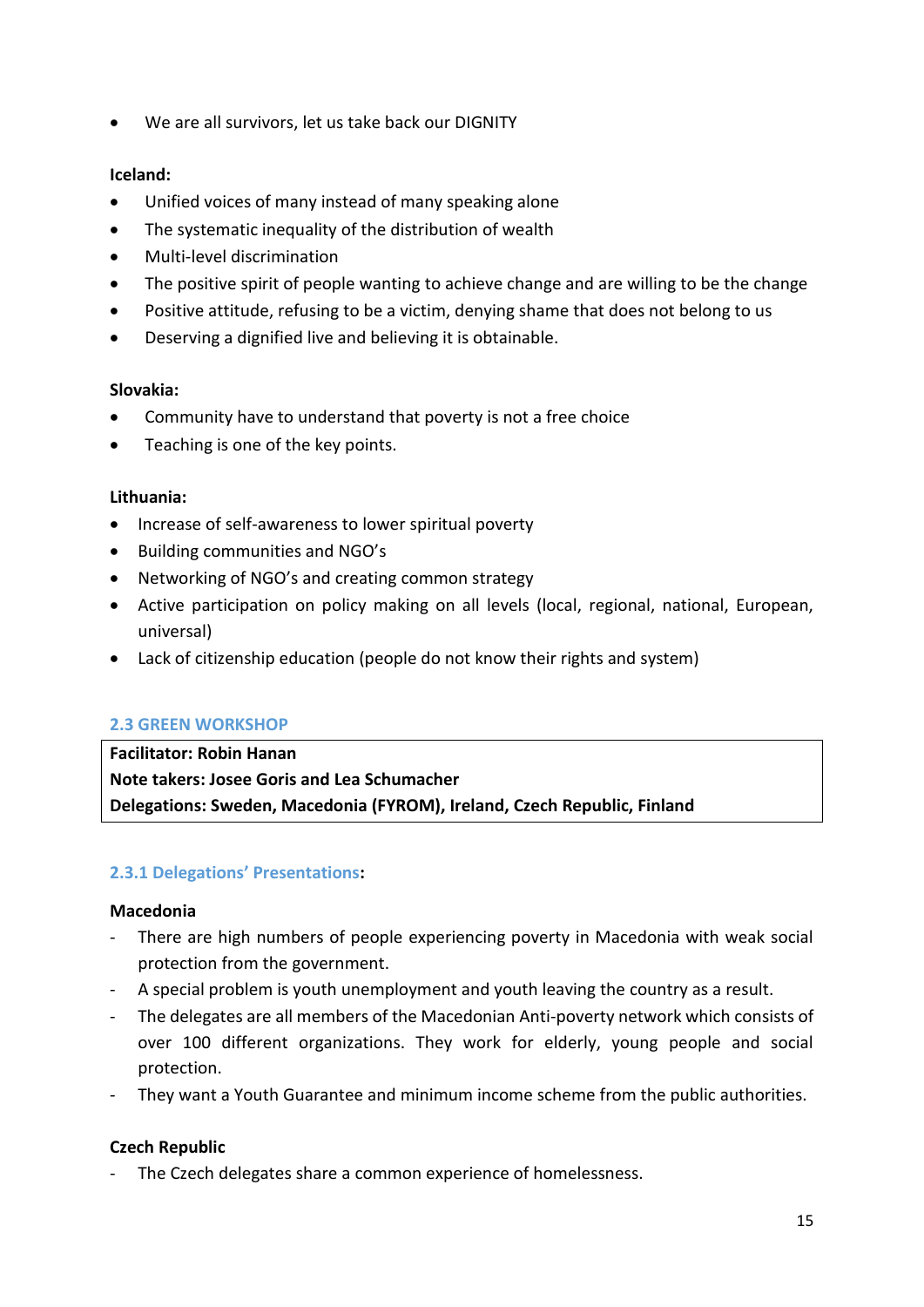- They work in the 'SlezskaDiakonie' and support homeless people.
- The Czech authorities are good and effective in supporting homelessness in the Czech Republic.

# **Finland**

- Poverty increased in Finland due to the economic crisis.
- They report that the phenomenon of unemployment has changed as before, only low skilled people had a risk to be unemployed while nowadays even skilled and educated people become unemployed.
- The Finnish delegates work at the Association for Unemployed in Helsinki and share a common experience of unemployment.
- Authorities in the public sector should strengthen the third sector.
- A citizen's salary and basic income should be supported by Finnish authorities.

#### **Ireland**

- Homelessness is one of the biggest problems in Ireland as rents are too high and there is no control over the housing sector.
- In-work poverty increases due to rising housing prices and lacking adaption of incomes to inflation.
- The Irish delegates work to support homeless people in Ireland.
- The authorities should increase rent support and regulate the housing sector.

#### **Sweden**

- The problem of social exclusion is more relevant than poverty as poverty is relatively rare in Sweden.
- Lack of affordable housing and unemployment among youth are the most important issues in Sweden.
- Public authorities should ensure a better implementation of the Youth Guarantee, most importantly by giving more personnel to employment agencies.

# <span id="page-15-0"></span>**2.3.2 Reflections on Exchange and Building Solidarity**

Subsequent to this session, the question was discussed how solidarity can be built among social actors in the fight against poverty. Different possibilities were discussed which are presented below:

- Members of the Swedish delegation stressed that similarities have to be highlighted instead of the differences between actors fighting against poverty, and that the internet is a good medium to collaborate.
- Different delegates also highlighted national initiatives which might be extended to a regional or European level, for example the Finnish delegation which presented annual meetings on human rights for unemployed people and civil society organisations where ideas can be exchanged, expressing an interest to have such exchanges on a regional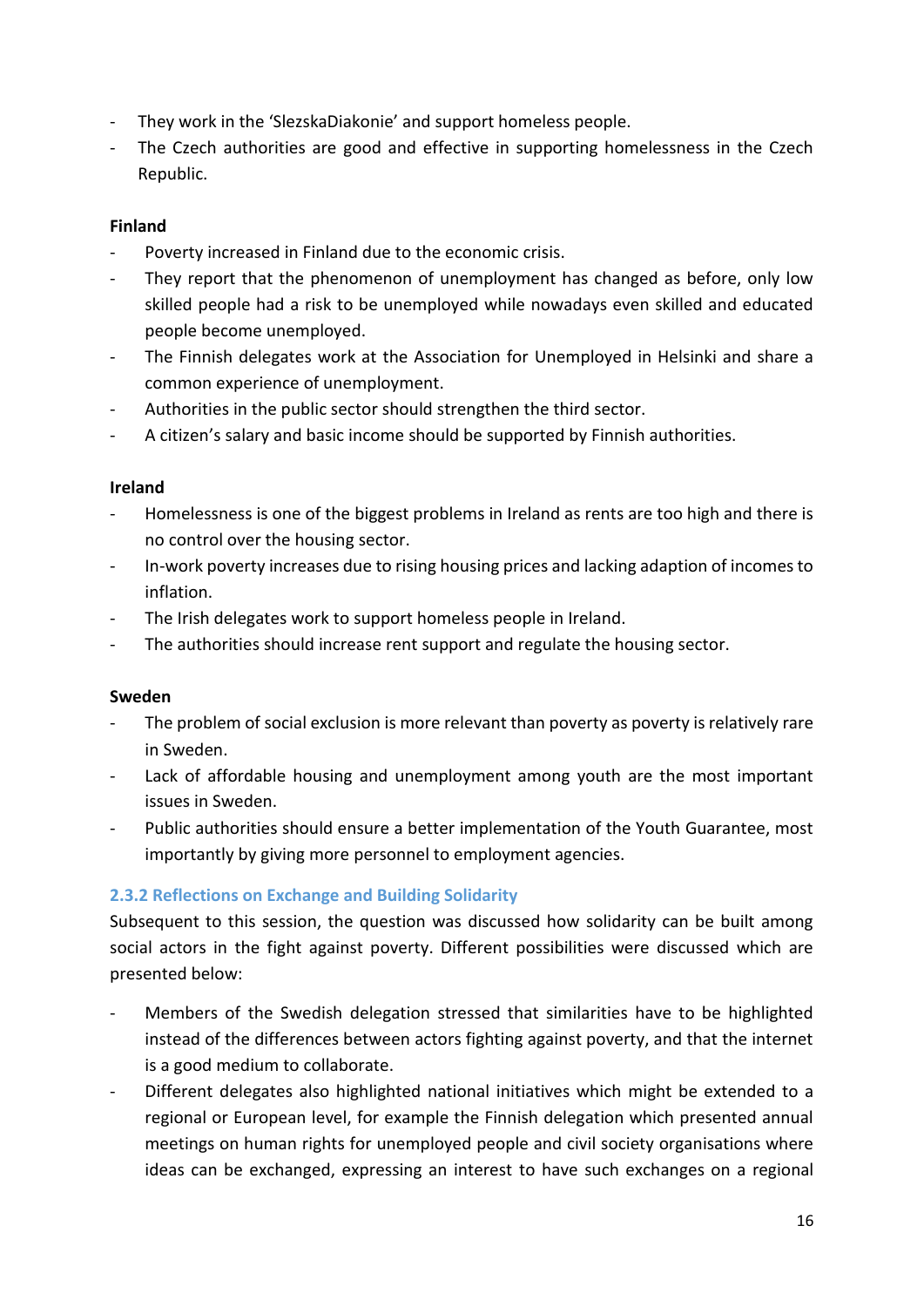level, for example among the Scandinavian countries. The Swedish delegation recalled that they had a similar meeting 2 years ago in Malmoe where different organisations working on unemployment met, realizing that problems are similar to most organisations.

- The Macedonian delegation also narrated about a cooperation of different organisations regarding a law on abortion in Macedonia, stressing the advantage of advocating change in great numbers as the influence on political actors increases then. "When many organisations cooperate, they are very strong together", they stated. Furthermore, they reiterated that European models and quotes from what other countries do are important arguments to convince the national government.
- The Macedonian delegation raised the issue of experiencing different realities from other countries outside of its region. Whereas similar problems and also past cooperation's have been pursued with Serbia, there are hardly similarities with the situation in Finland, for example, as Macedonia has no issues with housing or with refugees. A member of the Swedish delegation in this context also drew attention to cultural differences which might hinder transnational cooperation.
- A positive effect of transnational cooperation that was mentioned and valued by several organisations was the exchange of best practices and experiments, thereby being able to learn from other projects and to receive inspiration for own projects. In this sense, also the use of knowledge of the situation and tools in other countries as means to pressure own governments was mentioned, for example with regard to implementing the Youth Guarantee.

# <span id="page-16-0"></span>**2.3.3 Lessons learned**

The **Macedonian delegation** learned that active inclusion of beneficiaries such as homeless people into the work of NGOs is important, as opposed to just giving out food for example. Furthermore, they acknowledged the need to develop new programs and support for unemployed people as existing programs do not work. As a third point, they mentioned that face-to-face communication with governments and other organisations is a means to go forward, and that international solidarity can be build by exchanging ideas and projects.

The **Finnish delegation** learned that in order to fight poverty more effectively, a return to more regulation, especially with regard to rental costs, is needed, as well as a turning away from austerity measures as they cut policy targets and as "austerity targets the poorest first." Furthermore, they stressed the need for a dialogue between people experiencing poverty and politicians as a face-to-face dimension is missing.

The **Czech delegation** stressed that there was no lack of resources as all of us are living in the richest part of the world, but a lack of solutions. As stated by one of the delegates, "solutions come by inspiration, you cannot buy them. They are for free." It was also stressed that they can be shared for free, for example by exchanging good projects.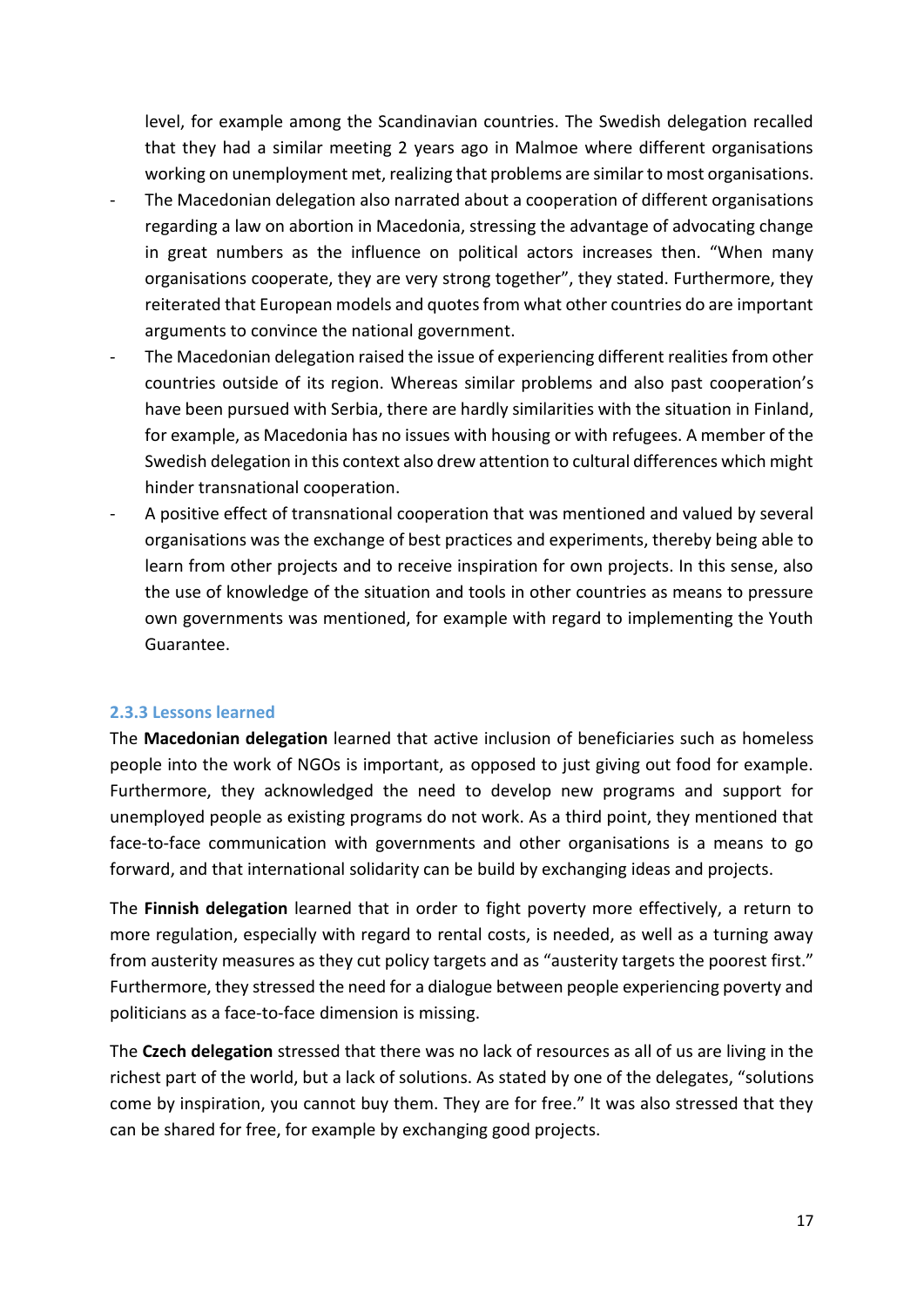The **Swedish delegation** learned about the immense differences of poverty in different parts of Europe, stating that "we knew there are differences, but we didn't know how big these differences are". Furthermore, they learned about how people handle issues such as unemployment in different ways.

The facilitator summarized the key findings of the day: Although the delegates of the workshop face similar problems such as homelessness and unemployment, the differences between their countries of origin are still immense. This puts obstacles to European-wide cooperation in the fight against poverty and highlights the value of regional networks. However, European exchange of ideas is still valuable as European models in different countries can be used to pressurize the own government to change policies for the better. In this context, also the learning from social experiments and best practices is valuable and can be transferred to other countries, however different they may be in some regards.

#### <span id="page-17-0"></span>**2.4 BLUE WORKSHOP**

| <b>Facilitator: Magda Tancau</b>                              |
|---------------------------------------------------------------|
| <b>Note Taker: Sigrid Dahmen</b>                              |
| Delegations: Austria, Croatia, Germany, Malta, Romania, Italy |

#### <span id="page-17-1"></span>**2.4.1 Delegations' Presentations**

#### **Malta:**

With the help of NGO they can learn English and work together with people.

We would like to be an ear for people, give training and help people get motivation back. We would like to raise awareness among the people and among the staff of the organisations. We would like to share our experience and work directly with people. We have to gain peoples' trust.

# **Croatia:**

4 million people live in Croatia and one in 5 is in risk of poverty. There is a high unemployment rate, and huge numbers of employers that do not always pay their employees. We are a young network that started working in January 2015. We have good relations with media and with EP. We are carrying out a project together with Hungarian Anti-Poverty Network and we are exchanging 'know-how'.

In Croatia there is a big black economy that should be stopped. Employees should be paid. We should collect data on these issues. At the moment we do not have exact figures and no followup. Children should not enter poverty and they need to receive psychological support.

#### **Romania:**

I live in poorest area, where every factory was closed. People left the country and there is not enough money for whole family. It is 2015 and no change is happening. We need to wake up!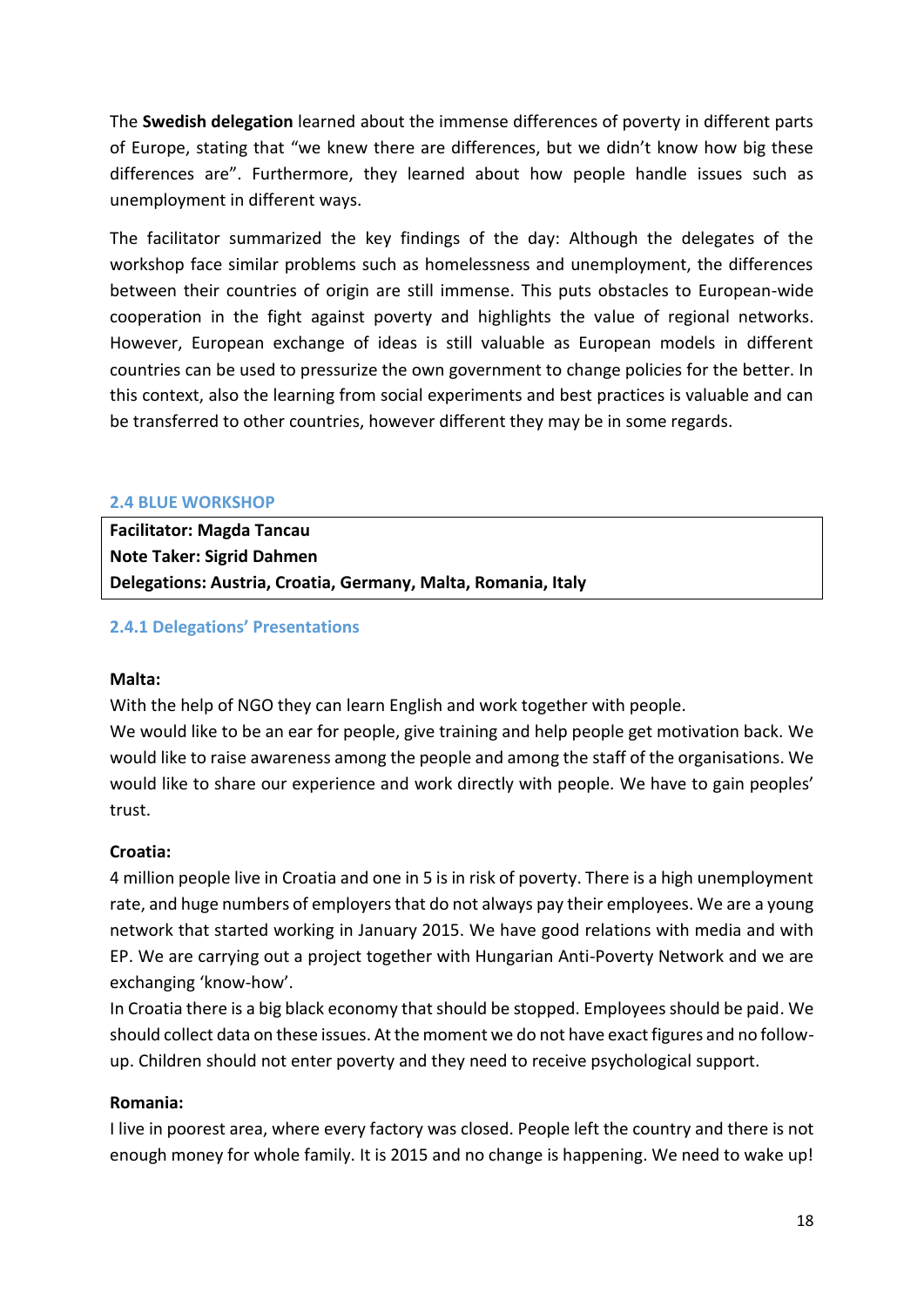Young people are the future and we have to support them so I'm very glad young people from Romania are here. Central duty of ESF is to give more money to Romania, to fill the gap that the national authorities cannot fill.

There is a big problem with corruption in Romania. I hope that things will be better one day.

If Greece got a Troika to save the banks, maybe we need Troika to decide on ESF.

# **Italy:**

In Italy it is hard to keep track where money goes. There is also no minimum income and in general the lack of support. The problem is that the governments are changing quickly and there is no continuity. No government ever gets to the end of something.

I've been trying to become a journalist but you have to pay for everything and you work for almost nothing. In that kind of circumstances there is a risk of becoming a criminal. Nobody helps you to live on the right track.

In Italy there is the EMIN project for promotion of minimum income. Organizations look after refugees, children, and they carry out integration through sport activities.

# **Germany:**

I became poor because of the caring responsibilities. I took care of my husband and my husband's father. I had to leave my job. A caring home is very expensive. Bigger savings will melt down if care lasts longer.

There should be National Anti-Poverty Conferences in order to influence governments. There should be different levels of participation. For example, every 4 years there could be (shadow) reports on poverty and wealth. There should be a redistribution of money into structures, like social services. Minimum income should be raised.

# **Austria:**

We four are all experiencing poverty because of different experiences - sickness, being alone with 4 children, or being homeless.

We organize a poverty platform because we want to be seen and to show how we work. We believe that poverty is a political problem. We fight for negative income tax without conditions. A big problem is also child poverty. Austria is a rich country but the money is not given to the poor.

*"Accept every person as a person so that everybody can have a good life."*

We are not calling for mercy. Help is not the right word.We want to change the situation.

There is not enough focus on people with disabilities.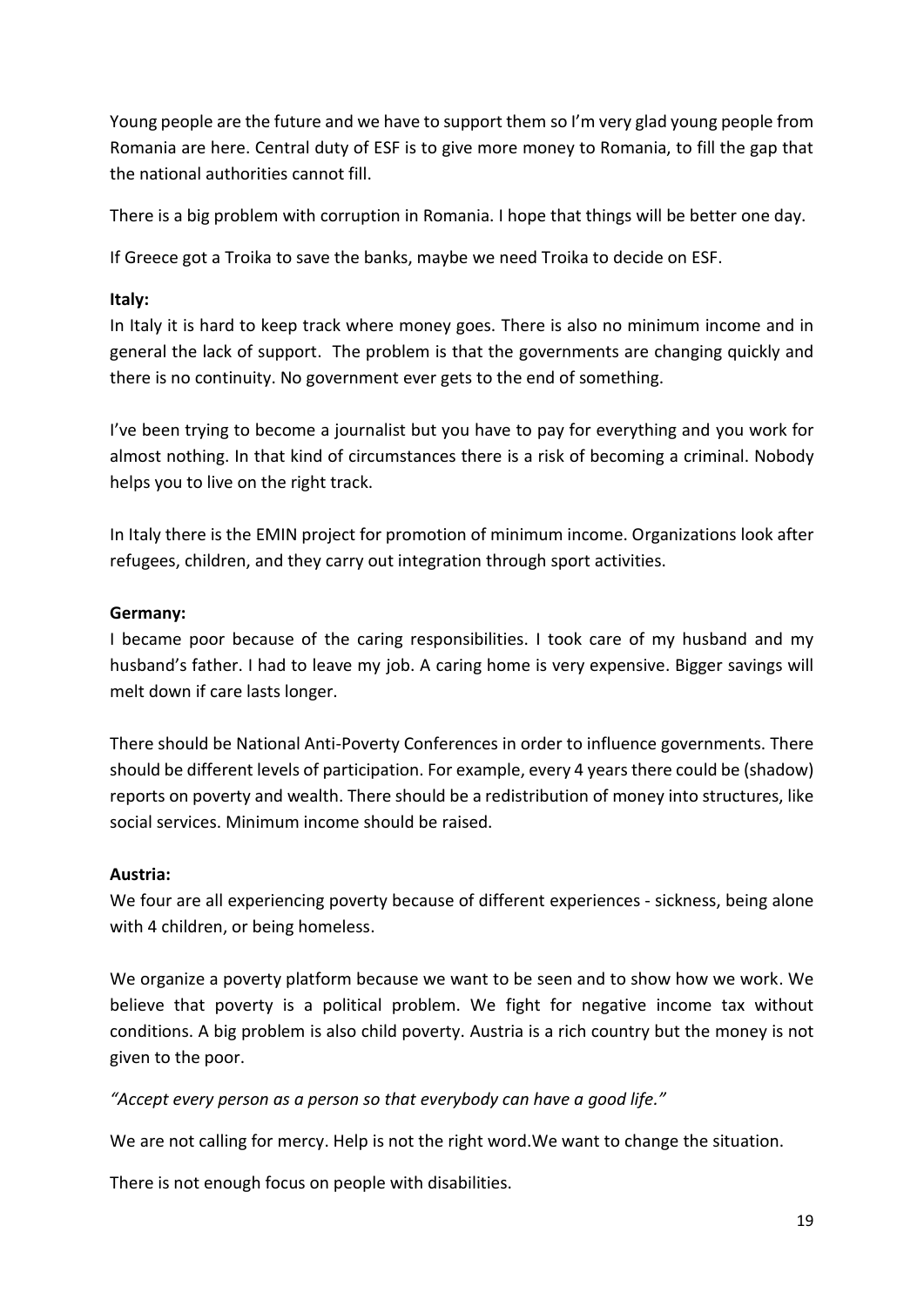Very impressive what was said by Romania: better control of financial means and to fight against corruption. We need to stop the Influence of large lobbies to European Institutions.

We want dignity.

If we get together, that gives us power.

Young people are suffering. When I was 16 years old I didn't have the opportunity to speak at this kind of meeting. We must not discriminate people but we must help. I came here to change something, we are here to make our voice heard. Power is in numbers and the number is large.

Dignity and respect of the person should be put in the center. We need to show a lot of respect. Poverty is not an individual responsibility, should not be ashamed.

# <span id="page-19-0"></span>**2.4.2 Reflections on Exchanges and Building Solidarity**

Delegations are paired to work on the question how to build solidarity between countries and between different groups experiencing poverty:

# **Germany/Italy:**

- We need to talk about common problems to find common solutions.
- Strengthen human rights through education of different culture
- Common actions against corruption (transparency)

# **Austria/Romania**

- We need solidarity as the unity between people. To make connections with other people from other countries or groups with the same goals, visions, dreams, challenges.
- Make positive proposals, actions, events, education, and exchanges.
- Using EAPN Platform more and make it more user-friendly (translations).
- Accept and respect different opinions, different groups of people.

# **Malta/Croatia:**

- Experts on solidarity are people experiencing poverty. We could carry out trans-national projects so we could work together for a common goal.
- Respecting human dignity. Solidarity starts from dignity and respect.
- People should live and not survive.

# <span id="page-19-1"></span>**2.4.3 Lessons Learned**

- We all want to work on same goals, as human beings
- Politicians/expert should involve themselves more "in the field" (not 'solving' problems from their chairs)
- Education and sharing experience with young people = building more solidarity coming from decision makers/experts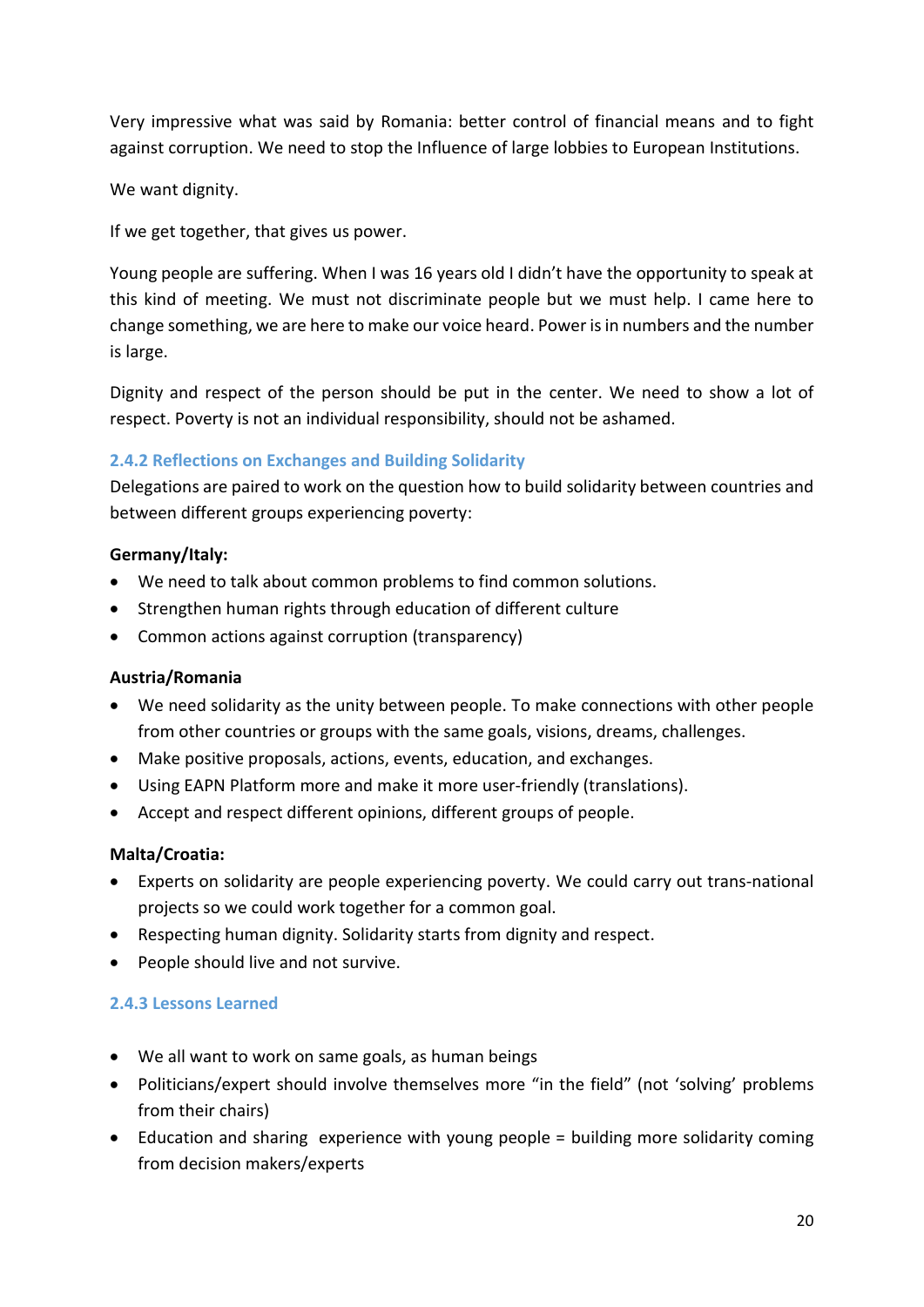- Intensive contact exchange
- View of positive changes
- Listen to youth!
- Reduce prejudices
- Creating common goals
- Know and respect each other
- Pass forward the knowledge and experiences
- Power is in the numbers
- Children's voices must be heard
- We need actions not words

#### <span id="page-20-0"></span>**2.5 BLACK WORKSHOP**

**Facilitator: Elke Vandermeerschen Note taker: Phillipe Lemmens Delegations: Spain, Belgium, Hungary, Latvia, Portugal, France**

# <span id="page-20-1"></span>**2.5.1 Delegations' Presentations and Reflections on Exchanges**

#### **Spain**

23% of population lives in poverty and 9% in the extreme poverty in the Baleares.

"Migration issues, discrimination/social discrimination is present since my youth".

I was living in a single room and I had no money for a flat. I've slept in shelters and on the street - I continued to be poor. Now I'm part of the organisation that gives voices to people experiencing poverty.

The reflection of Spanish delegation on the activities of their organisation

- Eradication of certain loans, labour and social integration, war on companies that discriminate.
- Homeless and poor people need to be helped help in administration for NGOs.
- $\bullet$  Information more social policy institutional help.

The reflection of Spanish delegation on the changes that needs to be made:

- Everyone should have a house, money for food, and work.
- Participation of people: support/info for migrants to empower them.
- More action on Minimum Income there are 17 different income schemes because of the different regions. It's a "regional social lottery".Minimum income is very different depending on the region: 400 Euro in Catalonia, 349 Euro in Galicia, 649 Euro in Bask country.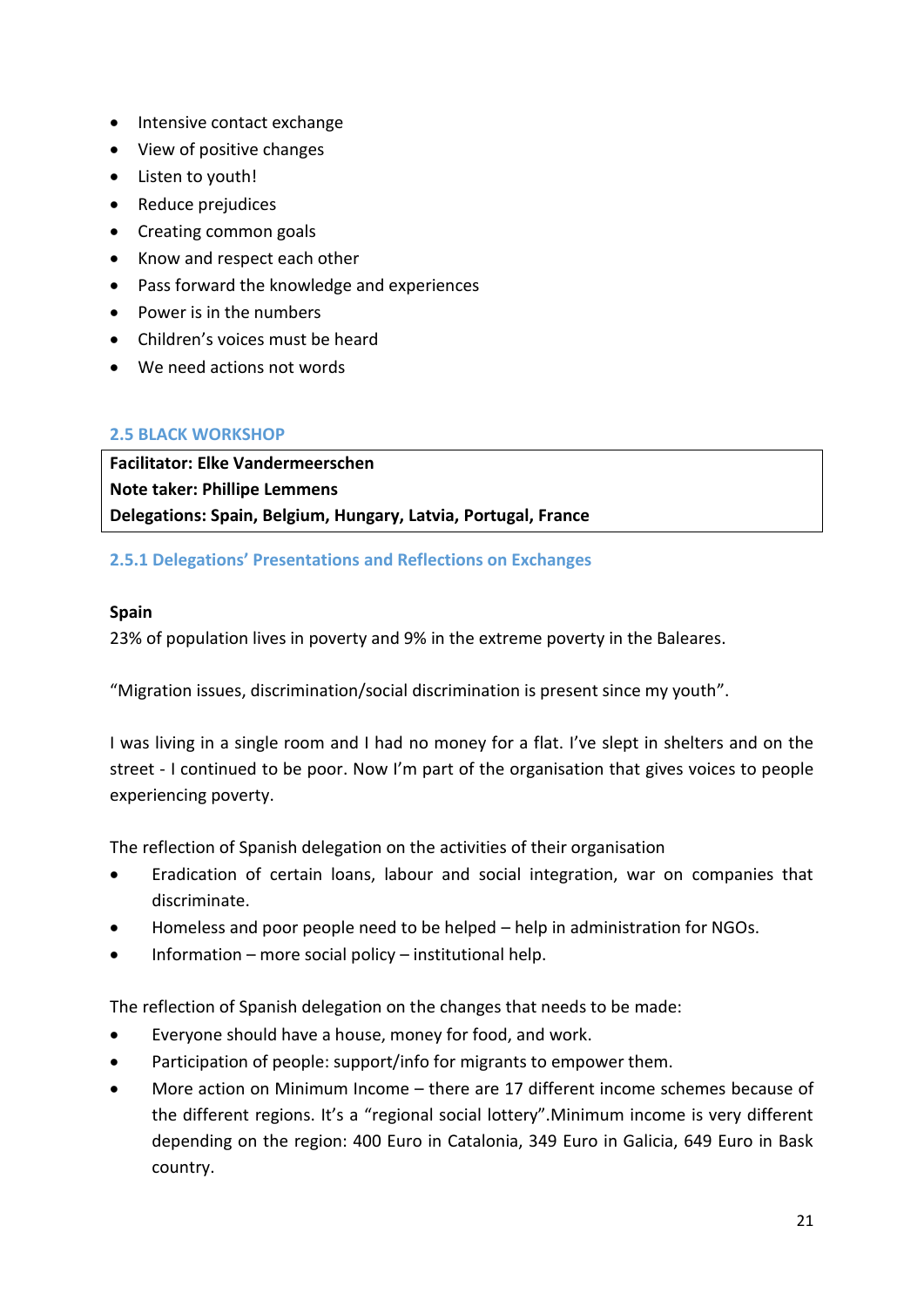- 3<sup>rd</sup> sector should be more humane, politicians should bring more equality.
- Demands on migrants are higher than for the natives.

#### **France**

Evictions: there's a commission of prevention of evictions in France. They meet with the person beforehand to try to avoid/solve the problems. A lot of people don't know of the existence of this commission.

Youth of 18 to 25 years old have not worked and thus have no access to social rights. Access to minimum income should be already possible before the age of 25! Access to work for migrants when in process of regularisation.

The reflection of French delegation on the activities of their organization

We give advice to Government on how to deal with the participation of people.

# **Portugal**

- A lot of people are suffering from poverty, social exclusion, loss of housing, lack of education, unemployment.
- Rise of risk of poverty.
- No social protection.
- The social and economic crisis is not over in Portugal!

The activities of their organization:

- Exchange of experiences/information about poverty.
- Local council participation.
- Associate (= join an association) to fight poverty.

What changes should be made:

- Giving a voice to the poor.
- Help poor with a policy that is fair the future should be just for all in our society.
- Policy makers should assert human rights.
- Fair distribution of wealth.

#### **Latvia**

- The majority is poor, we have "soviet" (low) salaries.
- The problem is that the income is 360 Euro, the GMI is 49 Euro, 12% unemployment, and 19% poverty.
- Elderly, youth, unemployed are the groups that have the most problems.
- Thinking is difficult, politicians take unbalanced decisions.
- **•** Taxation is weak, bureaucracy difficult.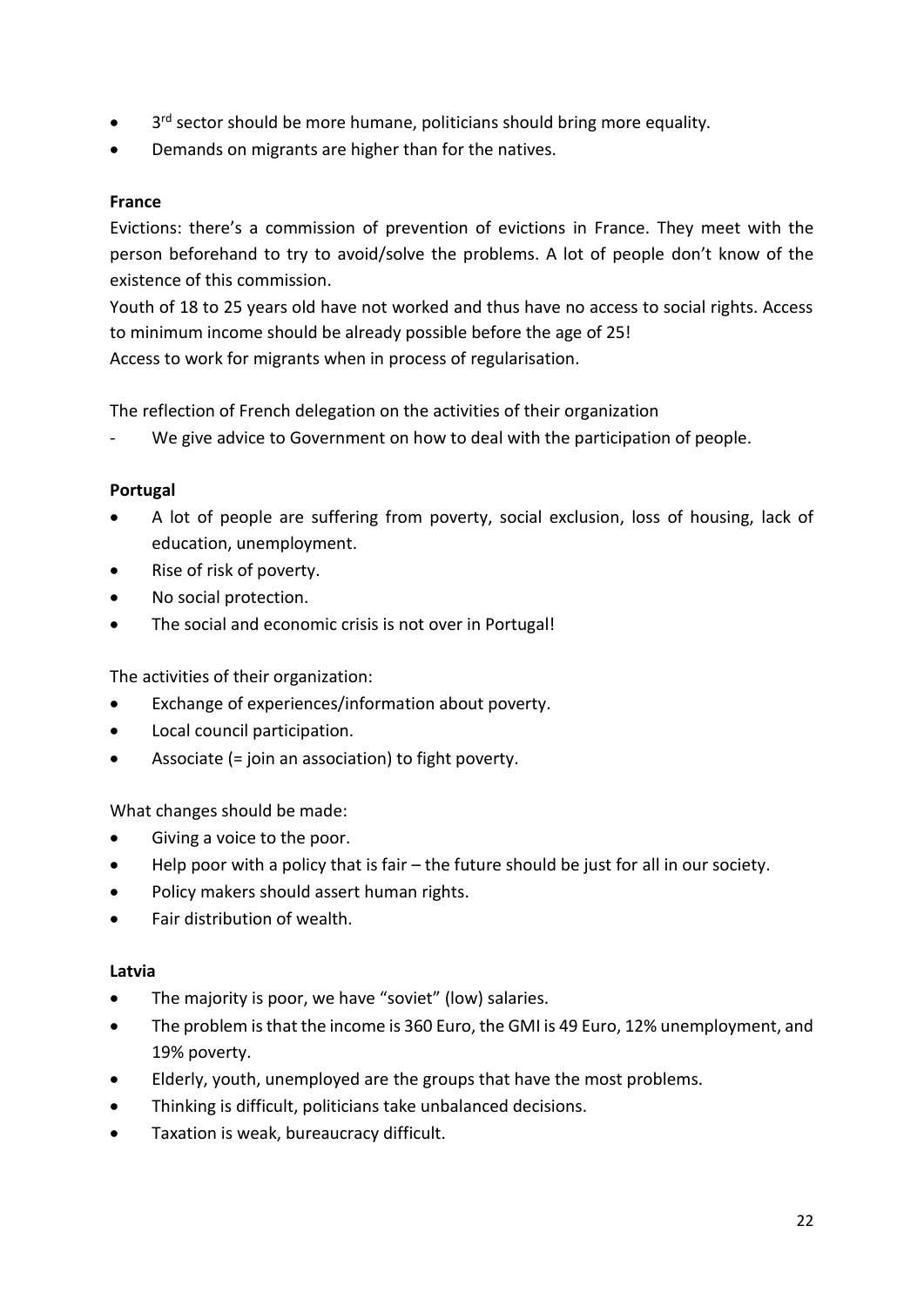- Income doesn't match the expected expenses as the cost is the same as in the Western Europe countries.
- High tolerance to illegal activities: corruption, bureaucracy.
- Pensions are too low: Someone who has worked for 20 years has only 200 Euro of pension. The government uses the argumentation - "they worked for the country before independent Latvia" – to justify low pensions. Russia refuses to pay pensions outside Russia.

Activities/issues addressed by their organisation:

- Youth employment.
- Fair distribution of resources.
- Reduce risk of social exclusion.

What changes should be made:

- Public awareness and regional and national participation.
- Social contacts between people.
- It's not fair that millions die of hunger and food is thrown away.

#### **Hungary**

- 9.9 million People or 1/3 of population lives in poverty, and there is 1/3 of child poverty.
- Cynical government is a big problem: they deny that there's a problem. E.g. 50.000 children are hungry, but they refuse to solve this.
- Huge regional differences, and difference is growing even bigger.
- 1.2 million in severe poverty, out of which 1 million Roma.
- Roma born in the country side have no future of getting out of poverty.
- Low minimum income: 270 Euro.
- Unemployment benefit is 60 Euro/month, but for this you need to cooperate with the different institutions.
- Supplement of 6 Euro (3 times a year) from the village for "settlement support", but you also need to do something for this.
- The social security system is to disappear in 2018, and will be replaced by a Public Work scheme. However, only 10% will be able to get into this scheme.

Activities of their organisation:

- We preferred actions, petitions, demonstrations, activist groups, …
- We are meeting with mayors.
- The poor think they need to suffer and cannot choose to act.
- NGO's were attacked by police because they got support from Norway funds this is considered as a sort of treason.
- Lack of resources, except if you're close to the government.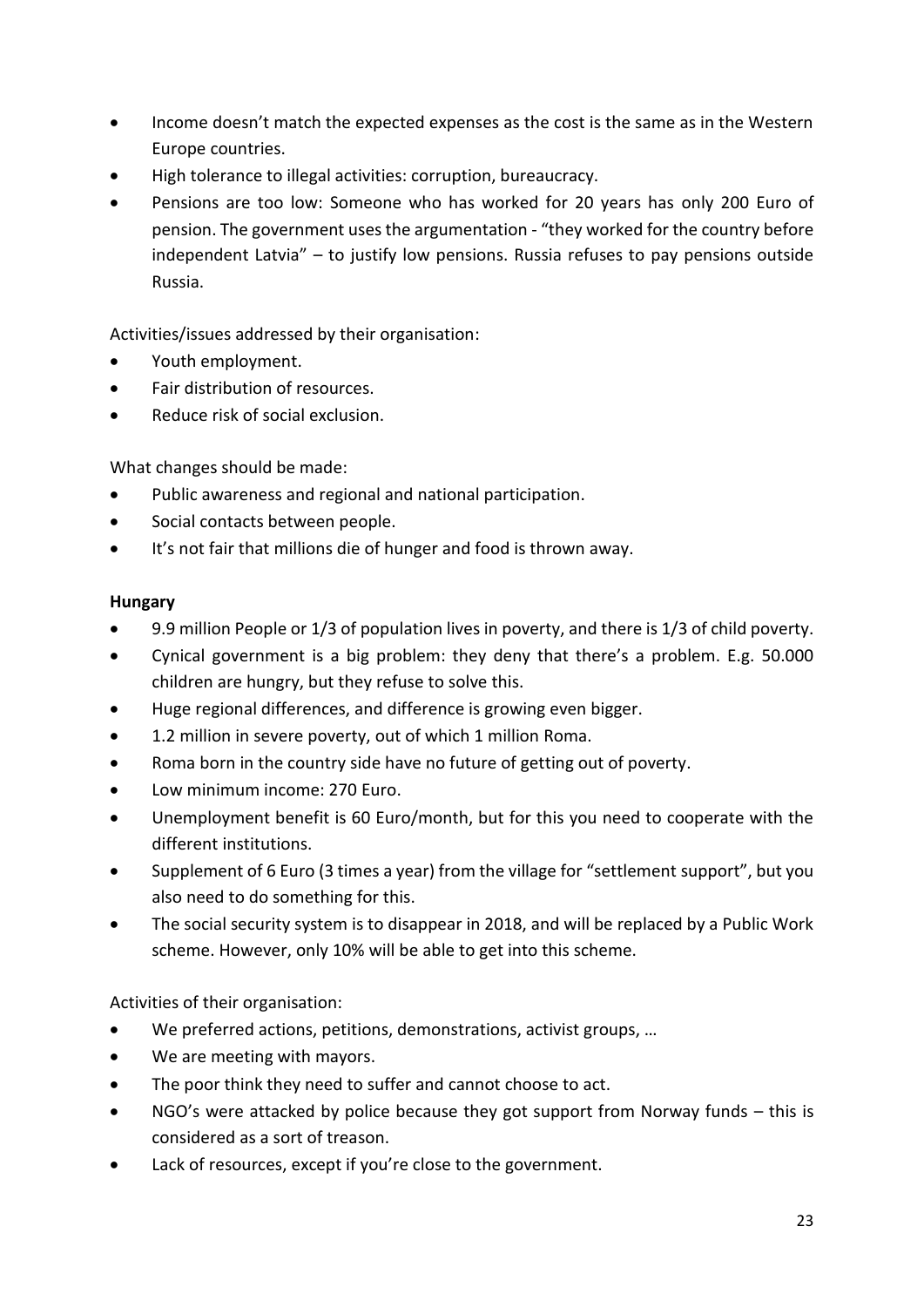What changes should be made:

- Services are free, but there are no resources doctors and nurses are leaving the country because of low pay and poor working conditions.
- Corruption is higher than ever now. This corruption is blocking everything.
- There's a big opposition to human rights court and it's very weak as the leading party is very popular. The European Parliament closes its eyes for Hungary because of the political links.
- Threats from Europe (to reduce structural funds, etc.) go nowhere.
- Refugees are badly treated in Hungary. They try to hide this, but it's ridiculous as everything is known (internet, social media, etc.). As we had 3 million refugees in the past all over Europe, it's a ridiculous attitude towards migrants. Government reacted by saying that the Hungarian migrants were educated … Soviet times are still somehow present.

# **Belgium**

- Indebtedness, divorce, disease, death, mediation (with this we stay in poverty, because the money goes to the mediation).
- Chronical disease: benefits are too low to pay treatment. Some go to a psychiatric hospital to avoid having to sleep outside.
- Rights are violated: 20 Euro for an identity card to get help/access to health insurance, but some cannot pay this.
- Poverty = surviving = living in the past, as we have no today or no future because we don't have the means = frustration for not being able to give our children what they need = not freedom.

Activities of their organisation:

 A game "Bridge the month" has been invented for social workers so they can learn what's needed to live/survive with low income.

What changes should be made:

 Europe must ensure that minimum income and basic income is adequate and they must enforce this in all Member States.

# <span id="page-23-0"></span>**2.5.2 Reflections on Building Solidarity and Lessons Learned**

# **France:**

- France and Belgium are rich countries, but I see the situation of poverty worsening everywhere.
- They should relaunch the social OMC (peer reviews between countries).
- Develop and institutionalize participation (and not have this decided nationally or regionally in the countries): the creation of a European advisory council of People experiencing poverty and social exclusion.
- "The solution is in us, we're not the problem".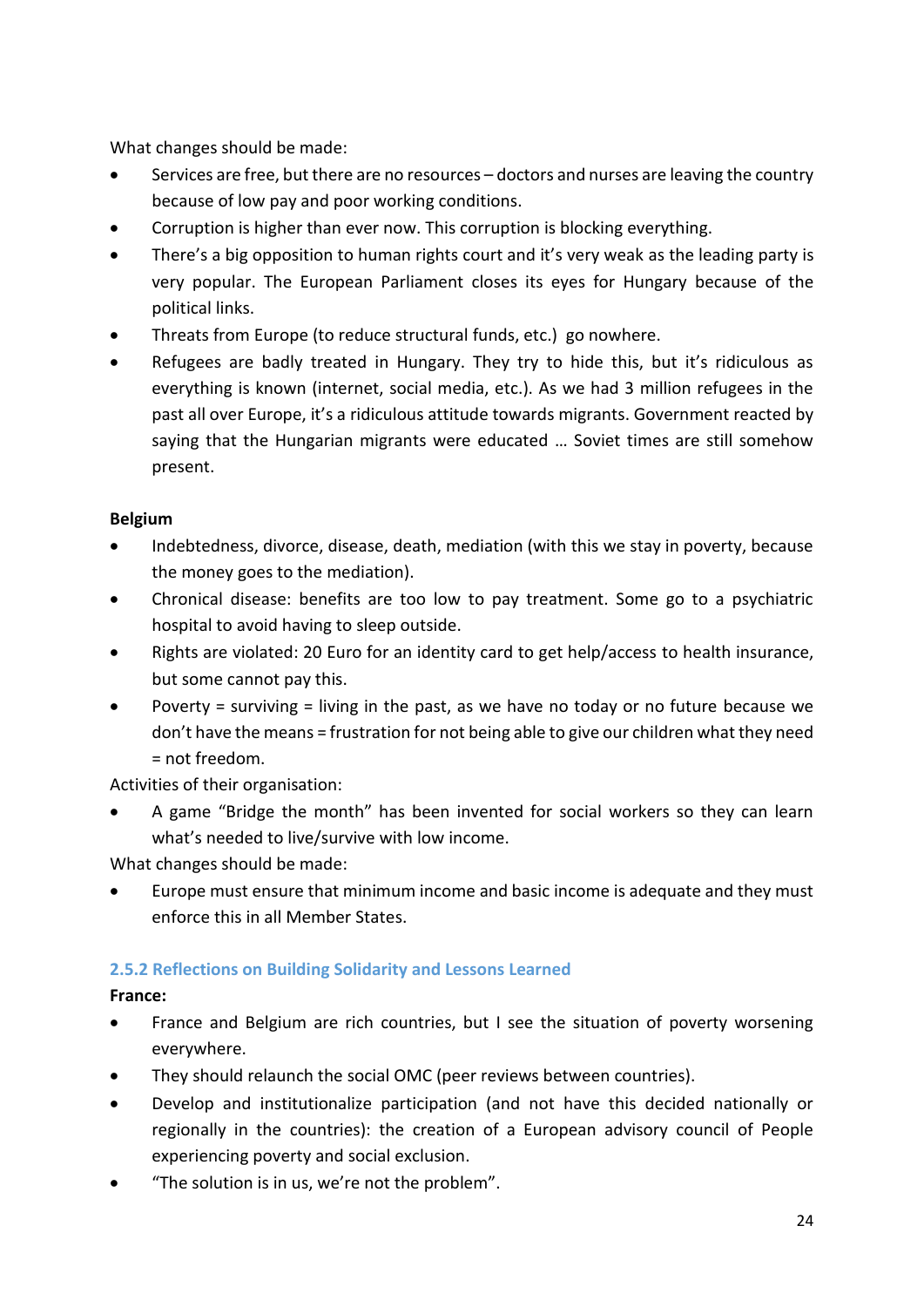# **Belgium:**

- Organizations should know each other better, create networks, beyond borders, and exchange their good practices.
- We should organize citizen "power-resistance" against the divisions that some politicians want to create between groups.

# **Spain:**

- Like small crumbles for birds, our Governments are saying that this is all that's available for the people and we're trying to fight for this. I call this "struggling for an economy of survival". The truth is different of course, we should be able to access much more for the majority of people.
- Humanity should be a reality in general in all countries in Europe.
- Create a commission to care for a mandatory establishment of principles of European chart of Fundamental rights.
- People who experience poverty must be heard by European decision makers.
- A better diffusion of needs about poverty in European mass media.

# **Hungary:**

Between different groups there should be:

- Exchange information.
- Special training programs (to get to know each other better).
- Sharing of best practices.
- Tackling prejudice.
- Mentoring programs/integration.
- Providing financially sustainable programs.

Between different countries there should be:

- To get to know each other's reality/social system.
- Strengthening the NGOs.
- Sharing best practices.
- Forming regional communities.
- Tolerance.

# **Portugal:**

- Europe needs a culture of solidarity amongst its member states, and between them and the rest of the world.
- Values like justice, solidarity and equality should be taken into account when defining new policies.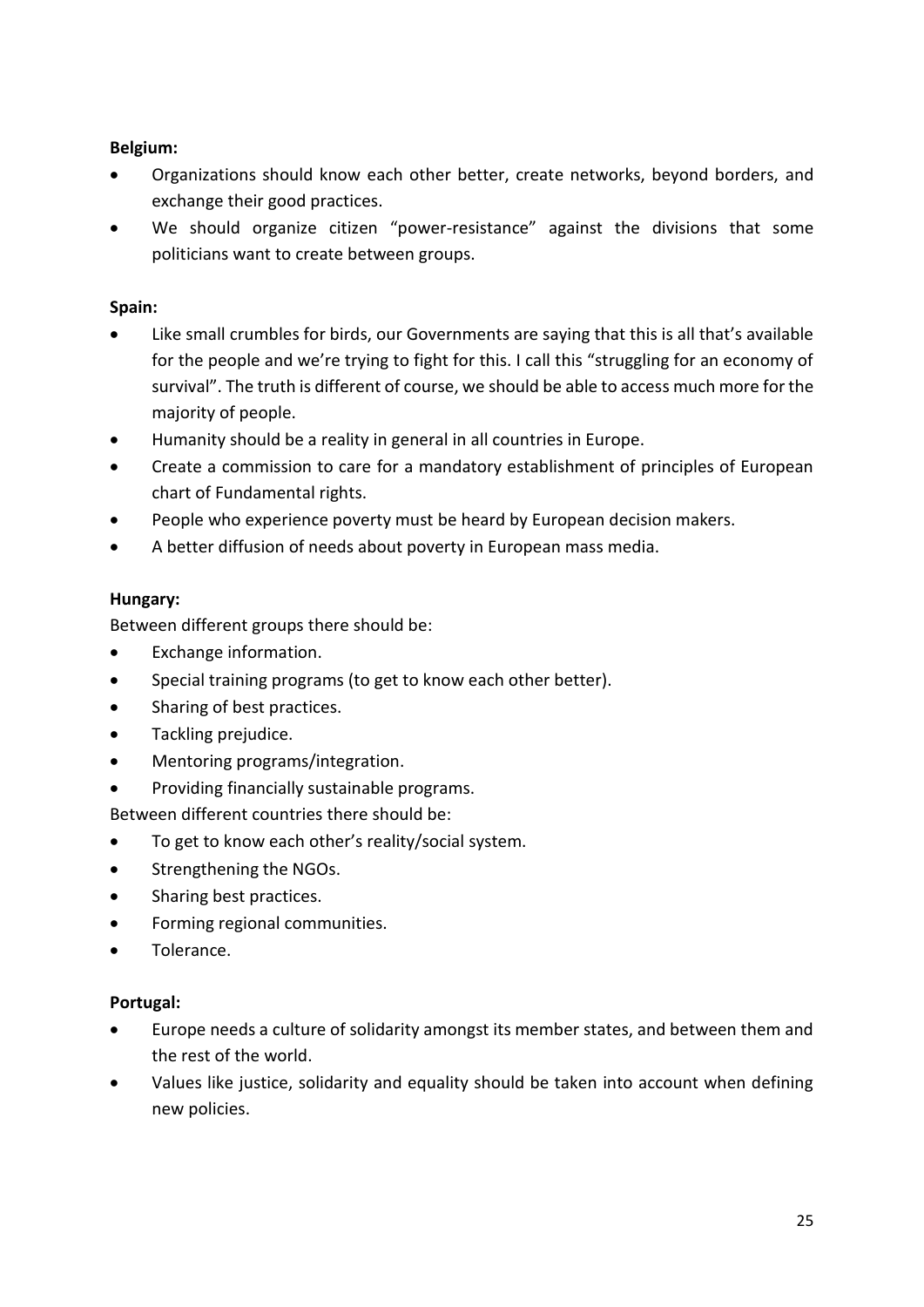We are absolutely convinced that the world needs profound cultural renovation and rediscovery of fundamental values to use them as a foundation when building a social future (E.g. European charter of values).

# **Latvia:**

- To raise public awareness to improve people's political understanding.
- To educate society on the importance of participation.
- To raise public awareness on true reasons of poverty.
- To exchange experiences/good practices between the countries on their similarities and differences.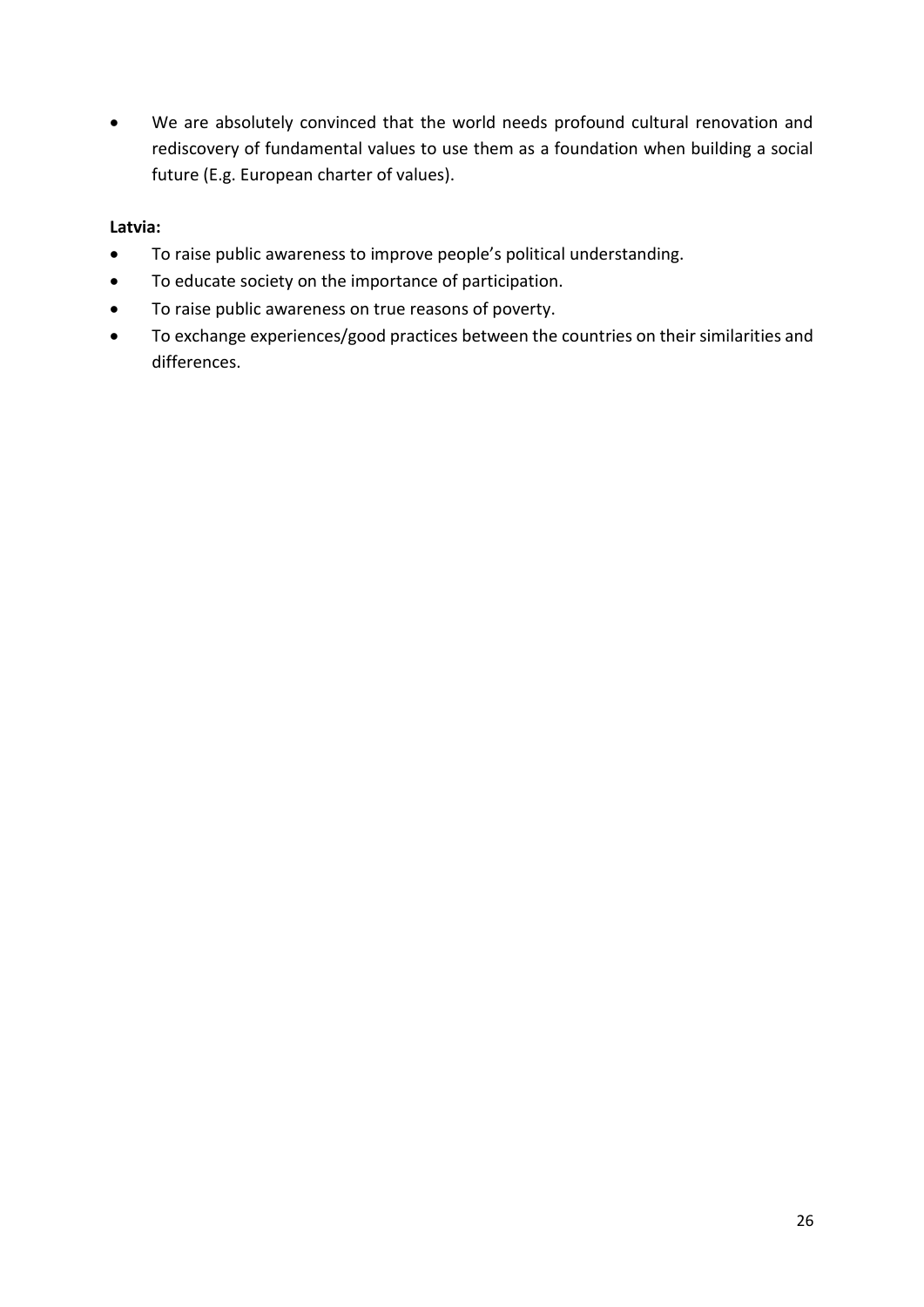#### <span id="page-26-0"></span>**3 PLENARY ON SOCIAL CONVERGENCE IN THE EU**

#### <span id="page-26-1"></span>**3.1 Welcoming Words from Saviour Grima, Vice President of EAPN**

**Saviour Grima** reminded the participants on their virtue that is being shown through their every-day work and life – solidarity and dignity. Solidarity and the respect of dignity are also one of the main demands posed to policy-makers in this meeting. He continued that this meeting is a channel through which voices of people experiencing poverty and social exclusion can be heard on national and on the EU level. Furthermore, he stressed that this meeting is of great importance in shaping the existence of the social Europe, especially looking at the current signs of deteriorating social standards as seen in the refugees' crises and with increasing number of people experiencing poverty.

#### <span id="page-26-2"></span>**3.2 Speech by Evzen Vojkuvka, member of Czech Delegation**

**Evzen Vojkuvka** presented his personal experience with poverty and social exclusion. After being homeless for 7 years he decided to make a step towards a change. He became active in a local organisation and continued working supporting people experiencing poverty and other forms of social exclusion. In this organisation they established a platform for social housing and have important expertise for supporting homeless people. One of the most recent successes of the organisations was the adoption of their Strategy for addressing the issue of homelessness in period 2015 – 2020 by the Czech Government. Evzen Vojkuvka continued with expressing his gratitude for being part of the meeting and for being given an opportunity to share his experiences with other people from different European countries. But what is most important, he stressed, is the meeting's aim to find common solutions. He concluded by calling on the policy-makers and politicians to *"… sit down behind one table with people who are not indifferent and really want to help and fight poverty. The sooner we will start the easier we will find solutions".* 

# <span id="page-26-3"></span>**3.3 Speech by Dominique Faber, Representative from the Luxembourg Presidency, Ministry for Family and Integration**

Dominique Faber greeted the delegates with stating that this meeting has an empowering potential for all participants. She stressed the importance given to the European social values by the Luxembourg Presidency of the Council of the European Union. She stressed that Common social values for Europe are defined by social protection and inclusion of all people in Europe, in the form of fight against poverty, social exclusion, homelessness and housing exclusion. She further asked how these values are transformed in real-life measures. Equal access to quality jobs, minimum income schemes, national reference budgets, equal access to affordable and quality services, equal access to cultural and sport activities, and affordable housing with emphasis on the concept of 'housing first' were measures of social inclusion presented by Mrs. Faber. Among those measures she stressed the importance of combating poverty of children by adequately supporting parents. *"Poverty is a scandal, child poverty is a tragedy"*, she remarked. She concluded by giving examples of the essential measures of social protection – access to health-care, long-term care and pensions for all people.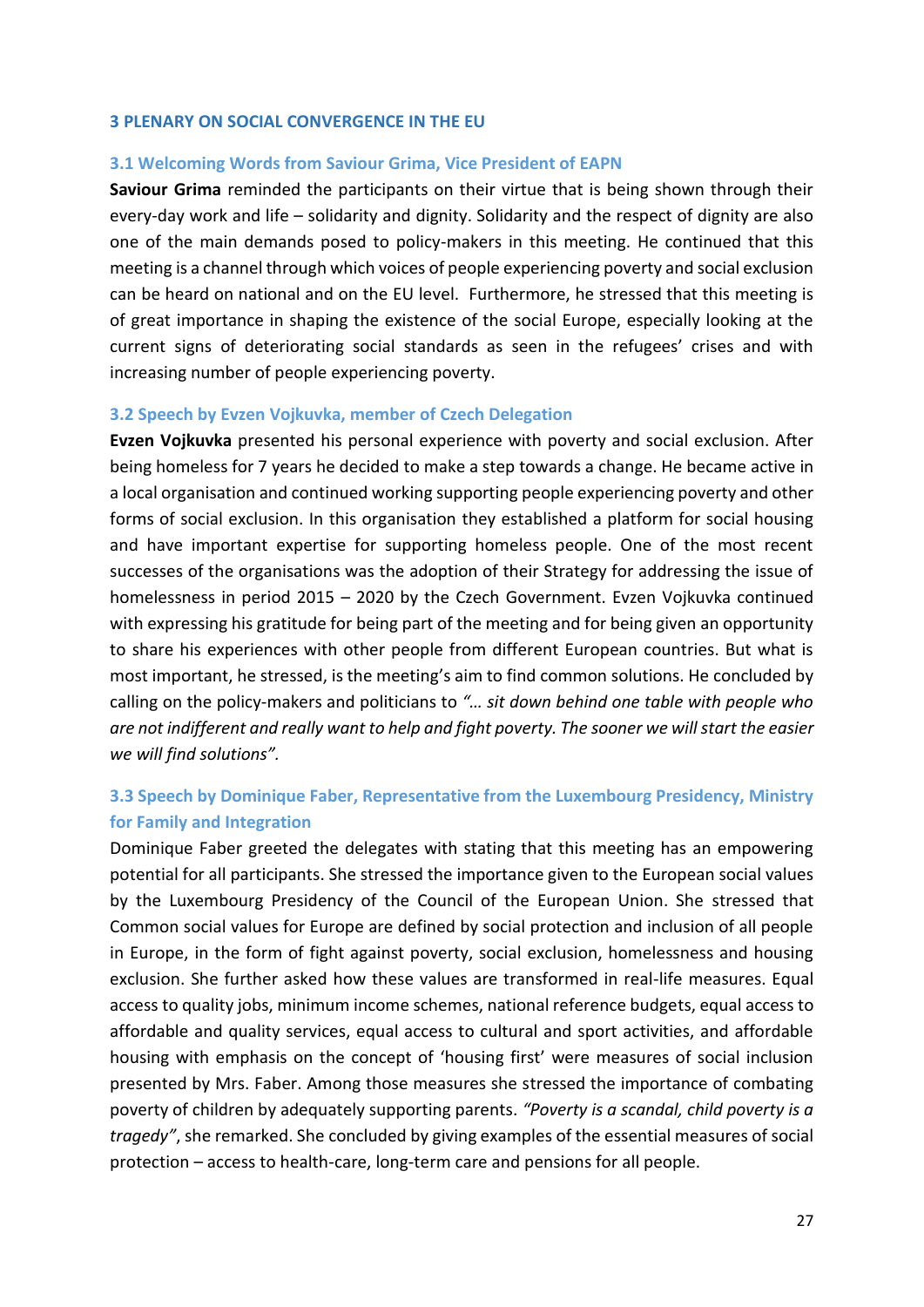#### <span id="page-27-0"></span>**3.4 Speech by Mrs. Sussane Conze, Policy Officer at European Commission's DG EMPL**

Sussane Conze gave an overview of the recent policy priorities in the field of social affairs that were put forward by the new formation of the European Commission and that can be summarized with the concept called social triple A, with which the EU is aiming to strengthen the social Europe. She continued by touching upon The Five Presidents Report, a document in which presidents of the main European institutions propose actions for stronger development in the social field.

She then turned back to the meeting and looked at the messages that were highlighted in the Meeting of People experiencing Poverty 2014 and that were considered by the European Commission. Among the most recent steps forward that were taken by the European Commission and that are giving solutions to the demands of the last year's meeting she listed proposal for the recommendation on long-term unemployment and Youth Guarantee. In connection to the proposed recommendation on long-term unemployment she pointed out the provision of personalized approach through individual assessment of the needs and skills of the long-term unemployed people.

She continued by looking at the Commission's future plans listed in the Work Programme for 2016. The Commission's proposals in the 2016 will touch upon the topic of work skills, worklife balance and social rights. The topic of social rights is connected to the idea of the 'social pillar'. She invited the delegates to contribute to the formation of the 'social pillar' by feeding the Commission's initiative with their views. Further on she outlined the basic feature of discussion on the 'social pillar'. The 'social pillar' should look at the current situation in the labour market by examining the precarious work contracts and by identifying possible compatibilities in the European labour legislation between the need for more labour flexibility on the one hand and the need for more social protection on the other.

Another part of the 'social pillar' will look at the policy framework in the field of social protection and will try to identify measures for greater social convergence in Europe. She suggested that the 'policy part' of the 'social pillar' could include policy recommendations for minimum income schemes, access to services, reference budgets.

In her final remarks she emphasized that "*The question today is: What do you think what should be part of this social initiative? This is something we would really like to hear from you and to have your feedback*", and that the answer on this question can be found only through cooperation between the European Commission and civil society. She concluded that the outcomes of this meeting will shape the European Commission's Convention on poverty and social exclusion planned for the spring of 2016.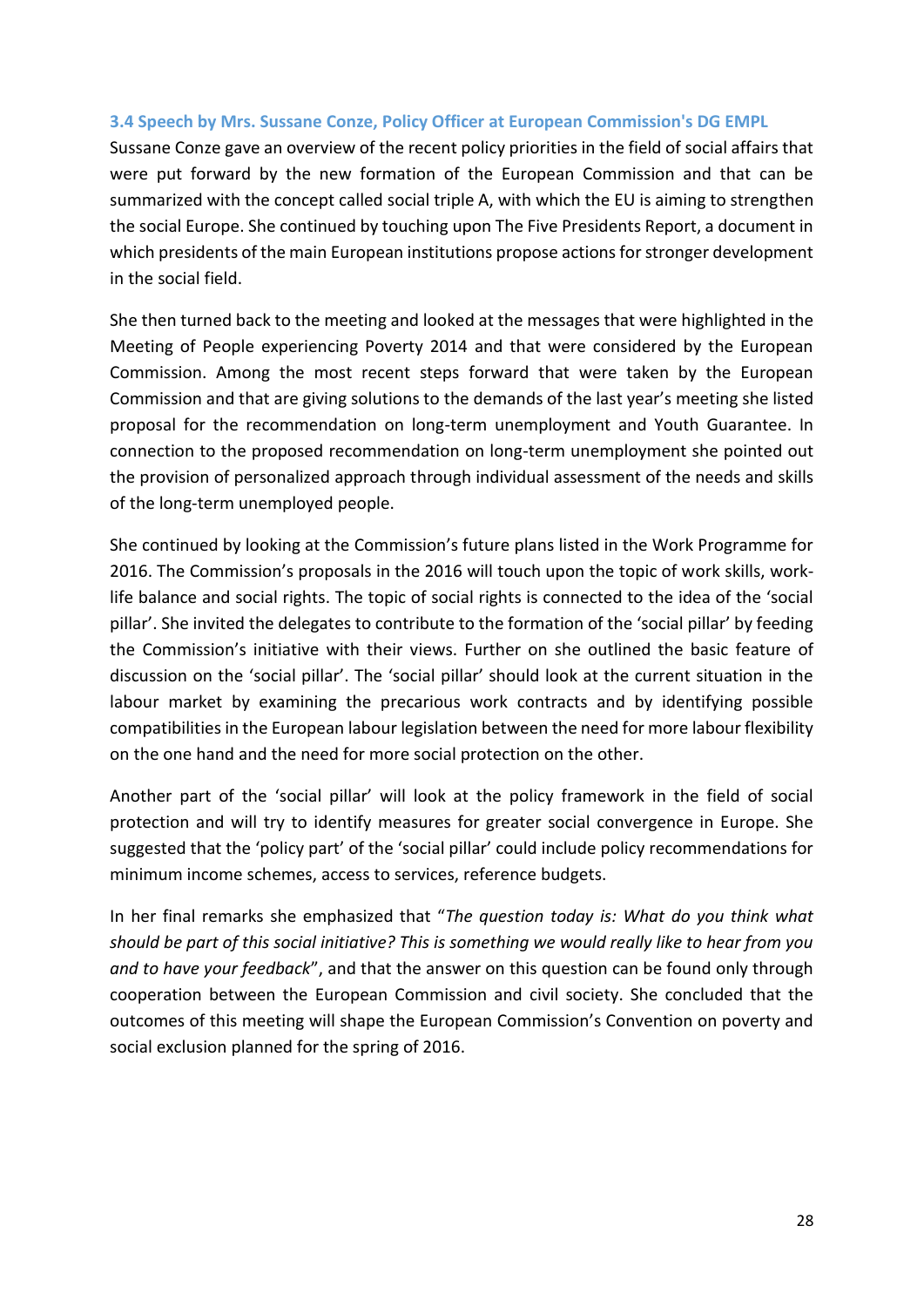#### <span id="page-28-0"></span>**4 WORKSHOPS ON BUILDING SOCIAL CONVERGENCE IN THE EU**

The objective of this workshop was to share a list of key messages/issues/recommendations that would be considered as proposals for the European Commission's initiative on social convergence.

The discussions regarding the European Commission's initiative for social convergence continued in the next session, in which delegates presented their key messages/issues/recommendations to various stakeholder representatives (Officials of the European Commission, Politicians, Representatives of Authorities, NGOs and other social actors) with objective to receive reflections, explanations and answers from people who are professionally engaged in the policy-making at the EU level. The messages were then adjusted and were presented at the final plenary.

#### <span id="page-28-1"></span>**4.1 RED WORKSHOP**

**Facilitator: Sonja Leemkuil Note-taker: Mihael Topolovec Delegations: Bulgaria, Serbia, Poland, Greece, Estonia, Denmark, Netherlands**

#### <span id="page-28-2"></span>**4.1.1 Exchange between delegates**

#### **Serbia**

Experience with social housing project, 'housing first' module – this approach needs to be used more. In Serbia there is one social housing model which meets the criteria of housing first approach, it has been developed 10 years ago – providing decent housing first as a precondition for the development in all other dimensions of life. This model provides rentfree social housing and tailor-made services for each family. The module was recognized by the state and by the donors and by other NGOs and now we have over 2.500 housing units, which is a lot in comparison to state social housing projects.

One delegate is a host family in one of the social housing buildings. The host family is an important part of provisions of services. He was first living in collective centres (centres for most vulnerable refugees) and 7 years ago he applied for a role of a host family in the city Niš. He is, for example, hosting a single-mother with two children living in the same building together with his family.

Another delegate is coming from Roma community in one of the cities in central Serbia. She expressed disappointment over the situation, in which Roma population is still strongly affected by poverty. Roma population is also experiencing discrimination and violence.

#### **Greece**

I'm a beneficiary of the social housing. 5 years ago I lost my job and my husband lost most of the independent income. The social housing programme gave me a chance to get a job - they didn't let me to go down deeper, they helped me to stay in the surface without too much debt.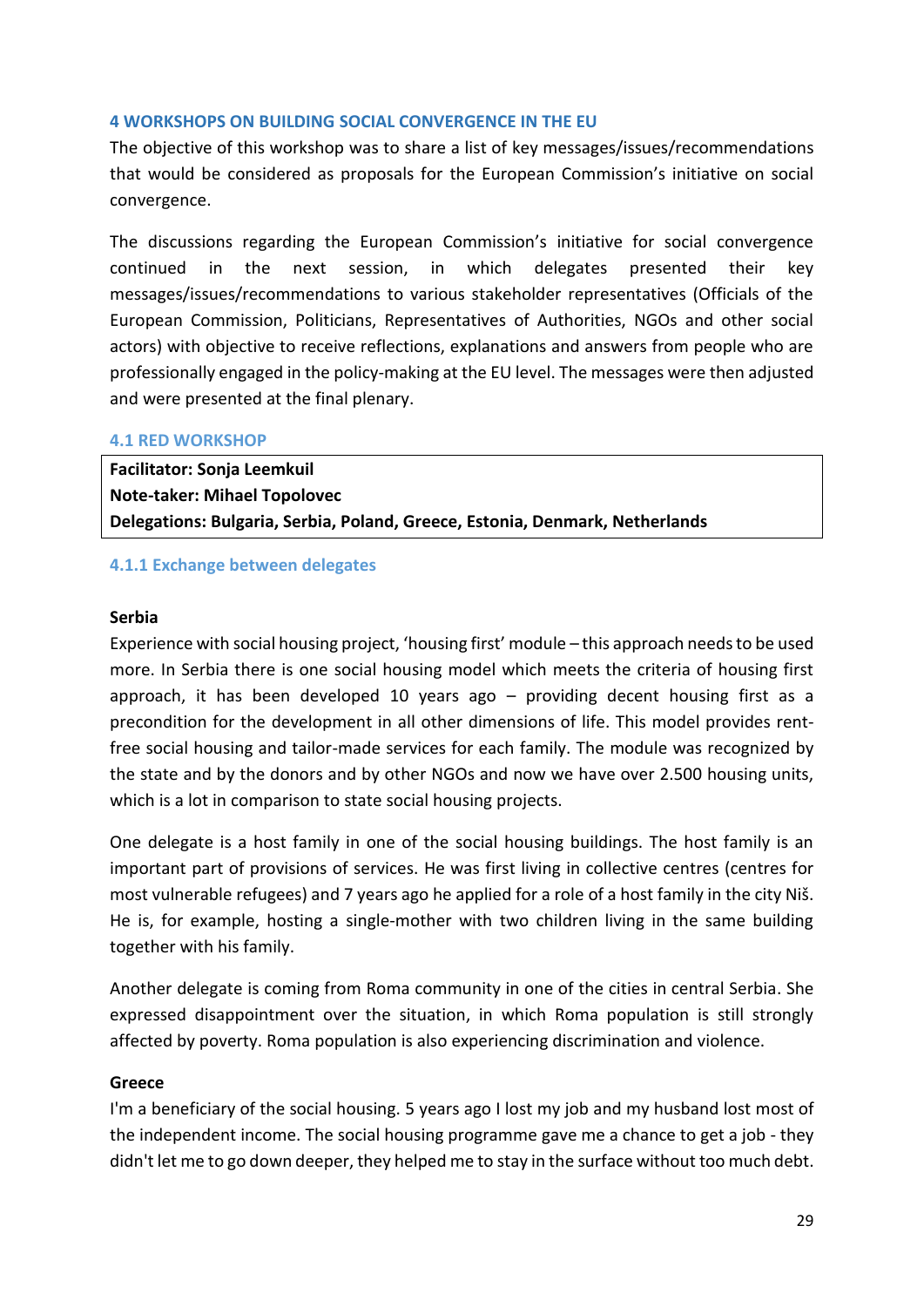I now have a part time job and my husband has an income, we are able to provide food to our children and to give them education. We are happy with that.

Greece has the highest rates of unemployment in the EU - more than 50% in the official statistics. Taxes are rising (in order to repay loans to the state), the state is not able to provide access to social services to such high number of people so people are increasingly coming to NGOs for support.

# **Denmark**

The core issue is the minimum income for everybody. Another core issue is the shortage of jobs – because minimum wage is so high, which is of course a good thing, and unions are very strong, there is quite difficult to get job as a low-qualified worker. The holistic approach is very important in addressing and approaching to people's problems (taking in the account the wide range of people's situation). Finally, the core issue is also the lack of affordable and adequate housing.

One delegate from Denmark shared his experiences with the new financial reform. They give him the lowest income – under the new financial reform the income that was given to him was not high enough but the social workers were not aware about that and he was aware because of the help of his organisation. He filed the complaint and won compensation.

One delegate shared her experiences with youth homelessness and inclusion of young homeless people. The activities of the organisation she is part of are funded by different sources. The activities include, for example, trips for homeless people, sharing experiences (help them to write, take pictures, and make videos). She's an alcoholic and she has been using all sorts of drugs but now she is clean for a long time and this is a way for people to get out of all sorts of issues in their lives because they are shown that they are needed, they are supported and they are resourceful as human beings.

# **Poland**

The issue of health care – waiting time, costly private health care. Also basic salary after taxes is very low. Support for elderly is needed as many of them are nowadays left alone.

The issue of employment of young people. Their organisation is looking for internship placements for young people. Now agencies are contacting them with offers for young people – first 1 month unpaid internship that can extend to trial period (three months) leading to stable employment.

One delegate from Poland shared his experience: It's hard to be honest when you're trying to get a proper job. This is especially hard if you have a psychiatric disability or mental illness as in his case. In 2014 he came to their association and he started to see positive bright future but then he found himself depressed. He came across problems when searching for psychiatric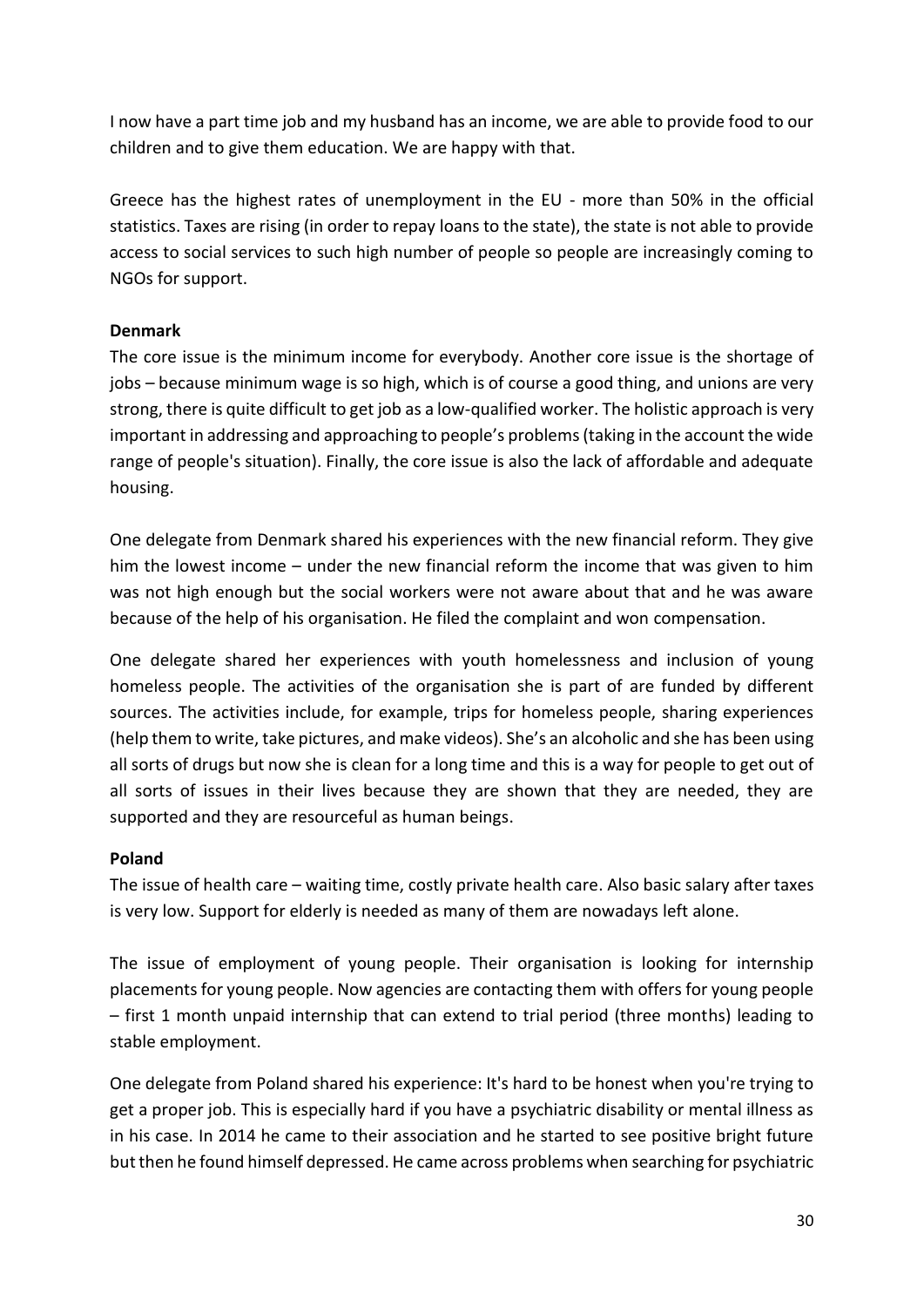help – expenses and waiting time - so he returned to the association where he was given psychiatric help. He feels abandoned by the responsible institutions that should be there to help people like him.

# **Bulgaria**

Adequate income for all is one of the most important issues. The delegates presented one example: In Bulgaria the minimum is fixed at 32 Euro and this amount hasn't changed since 2009, access to social assistance is extremely limited and people who receive minimum income need to participate in the community on voluntary basis and their participation is fixed at 14 days per month, 4 hours per day. At the same time these people are expected to actively look for a job and to be responsible parents. So the first issue that they want to raise is that all European citizens should have access to universal and adequate minimum income without conditionality. Second issue relates to economic policies and their proposal is that reducing poverty and social exclusion and reducing wealth inequalities should become the priority for European economic policies not just part of structural reforms. If we want to achieve greater social convergence decent wages and quality working conditions should be the aim. This requires change in basic proportions of distribution and redistribution of wealth.

#### **Estonia**

There is a big difference between municipalities. In Estonia there are few municipalities that are doing well, e.g. Tallinn region, but then we have socially disadvantaged municipalities of the country-side where the social assistance infrastructure is less developed – people don't have access to basic social services. Now they are trying to proceed with the reform of municipalities that would merge existing municipalities and that would enable equal access to social services to all people no matter where they are living.

Another example touched upon data-collection: EU has developed different indicators of poverty, three different ones, however in Estonia only one is being used – the reason why Estonian government chose only one is to portray the country in as much positive way as possible. Hope this will undergo certain positive change as Estonia will hold a presidency of the EU in 2018. The national minimum salaries are much smaller compared to what is considered to be an adequate minimum income for a person to have a normal life. There are people working full time that don't earn or don't reach the level of minimum income.

# **Netherlands**

The government is talking about lowering the minimum wage as it is they say too high, the unemployment rates are going up, the main concern is youth unemployment. We represent people who are invisible, we try to give them some hope, some power – we need support. We are able to tell people how valuable and important they are and that they are working as much as people who are earning wages. EU should be aware of the fact that we are key actors.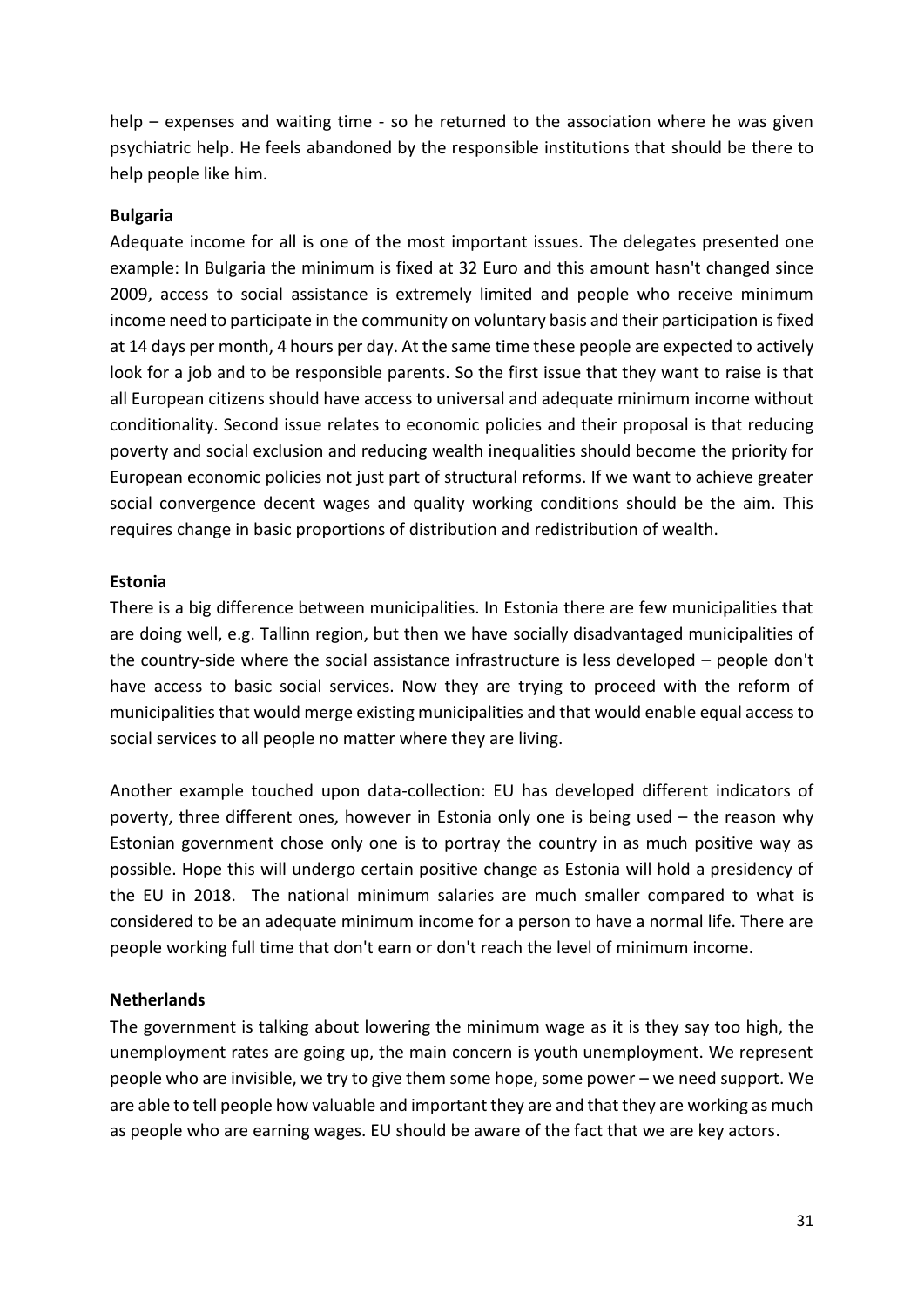#### <span id="page-31-0"></span>**4.1.2 Exchange with Guests: Sussane Conze and Sian Jones**

**Sussane Conze (European Commission):** In terms of participation – not only to have meetings with civil society but to make an effort that these meetings feed in the policy making process. The point that came up in several workshops is to value human dignity and stop with blaming the poor for being poor – this is the issue we need to work on and start a new discourse, discussion culture. To make efforts on improving minimum income schemes is essential – if it works well, it will be only a temporary face in life for most of the people.

**Sian Jones (European Anti-Poverty Network):** It is really important to make the same messages over and over again and to be specific about it and to link it to the EU developments.

First point on rights and dignity is absolutely crucial. And I would link it to participation. What I mean by participation includes: individual, which is about empowerment, about you as a person to feel supported, to have a capacity to make your own future – personalized services, mentoring, giving group support. Then there's a collective side, which means making an impact together and that's where it becomes civil dialogue – we have to find better ways to engage people on the ground into that policy debate. For that we've been pushing for guidelines from the Commission.

Adequate affordable housing. This is one of the big area that needs more attention by the EU. The way housing is looked at is in terms of a market – they are very interested in growing the housing market but they don't prioritise the delivery of affordable housing for people. We want the Commission to pick this up as one of the priorities.

Minimum income – EAPN has done very well in pushing for the minimum income in last 10 years. But we want more than that - we want the EU to contribute to a guarantee for adequate minimum income schemes through a framework directive. We think it's possible and we just need some real political will to drive it forward.

Active inclusion – everybody should have a right to adequate minimum income, adequate access to quality services and inclusive labour market. The trouble with active inclusion concept is that it is not being implemented – we want a Roadmap, we want EU to say exactly how it will be implemented: when, who, how.

Economic policy should deliver first on social inclusion, social objectives should be a priority. I would like to add inequality. We need to tackle unequal distribution and redistribution – we have to talk about tax. We want progressive tax policies.

There is the funding issue. 20% of the European Social Fund should go to reducing poverty and promoting social inclusion – but is this money actually going to do the right thing and are they involving local organisations in monitoring.

**Sussane Conze:** The Commission is not a monolithic institution but it is not easy find a common position; the Commission's proposals are always reconsidered by the Member States. The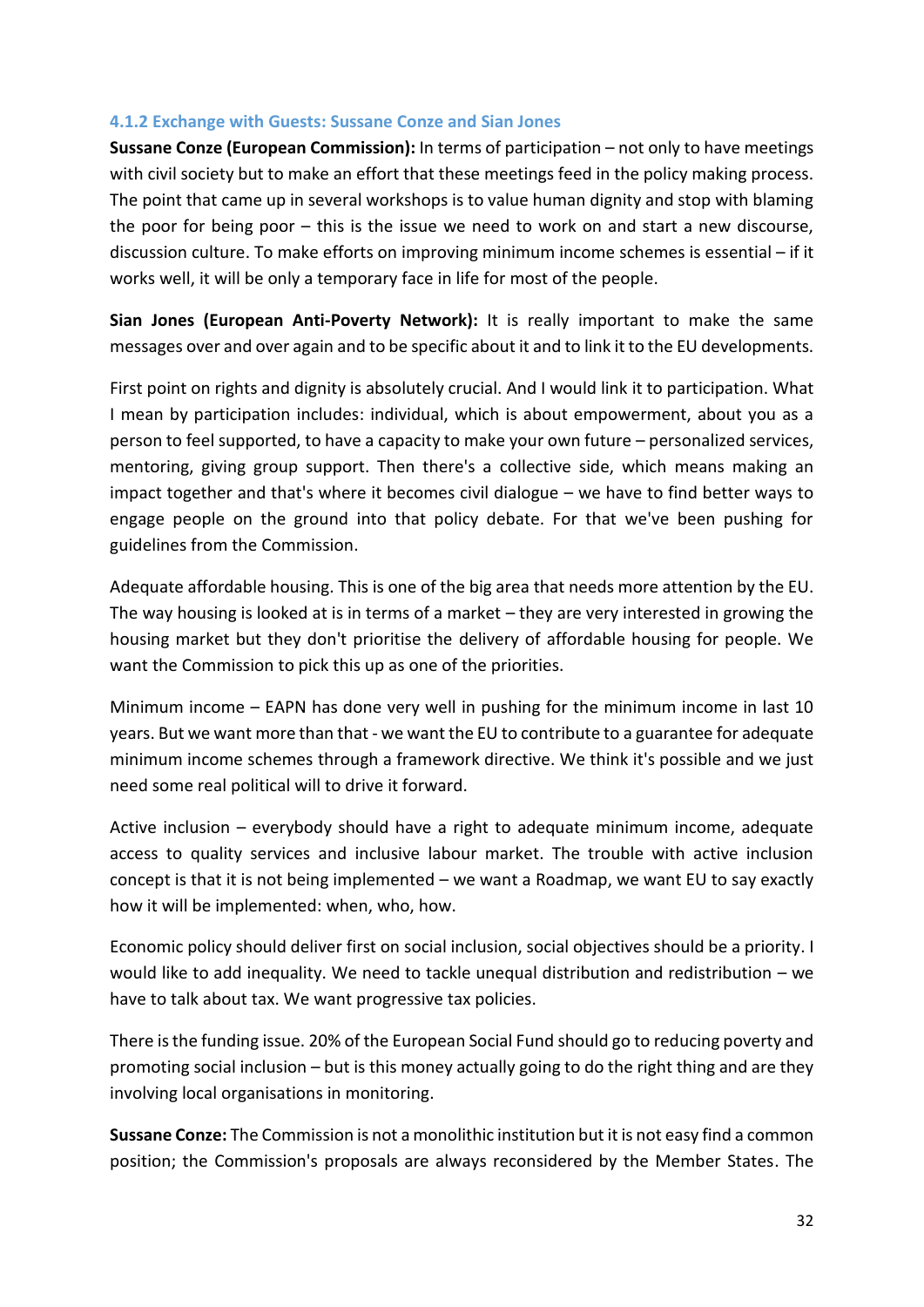Commission is aware that none of the Members States have the minimum income scheme that would bring you above the poverty line. We need to develop a mechanism that would allow the countries to develop the minimum income scheme according to their economic capabilities but also at the same time to put pressure on countries to make the development of develop adequate minimum income schemes a priority. Active inclusion is a good concept but we can see it is not being implemented; we need to go back to it.

Before I worked at DG EMPL I worked at DG for Education and Culture – we looked at the issue of early school living (as one of the main target of the Europe 2020). We developed recommendation to the Council that was well accepted – but the impact considering the implementation was limited. Considering the social pillar we also have to think about what is realistically achievable, what brings us forward, what could have a real impact, and what is more than just a nice looking paper, where can we actually really make a change.

What difference will the new social pillar bring?

**Sussane Conze**: It will bring a boost to social initiatives again. It should offer a broader framework. But there is no guarantee that these initiatives will automatically bring more social Europe – we all have to work for this change. I see it as a response by the Commission to the social effects of the economic crisis.

**Sian Jones**: I'm afraid that the discourse on the new social pillar is based on the flex-security debate that brings us back to 2008 - in order to have more flexible labour market we need stronger social protection. It worries me that this approach is not really rights-based. About prioritizing of the demands: we're also giving away too much ground, it's not a problem of money, there are enough resources, the problem is how it's distributed, this are political decisions.

#### <span id="page-32-0"></span>**4.2 ORANGE WORKSHOP**

**Facilitator: Amana Fero Note taker: Marja Hermans Delegations: Slovakia, Norway, Iceland, Lithuania, United Kingdom, Luxembourg.**

#### <span id="page-32-1"></span>**4.2.1 Exchange between delegates**

#### **Norway:**

The problem in Norway is that you have to work in exchange for support. Work in exchange for support is not a good thing, it is also bad for employment.

First jobs at national level must be created. A campaign for all EU countries is needed. Strong activation leads to change. There needs to be adequate support at national level. The labor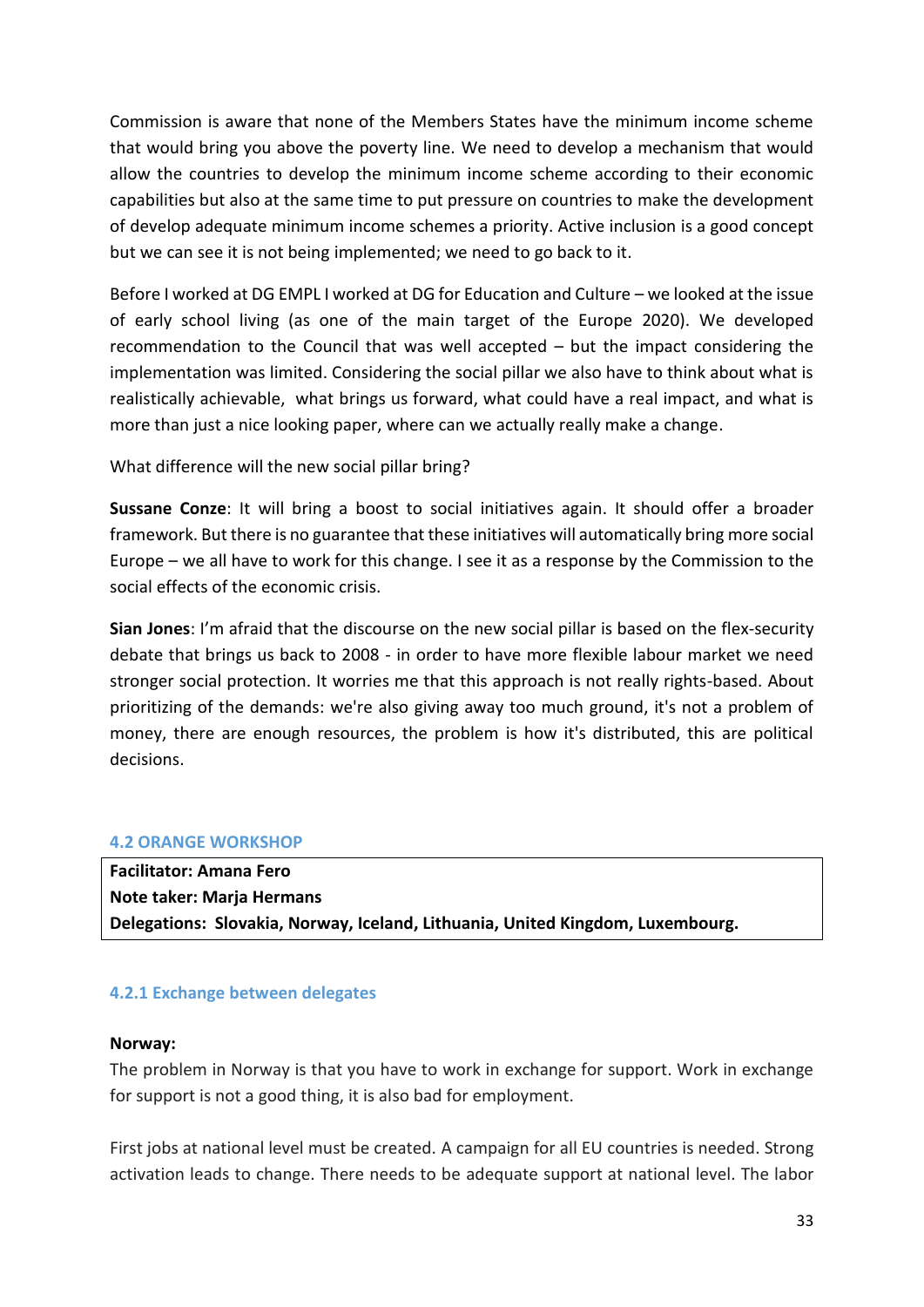market should be more open with access to quality services, housing, etc.

#### **UK:**

Access to services is the most important issue. There are not enough houses, too many generations have to live together in small houses. There is a need for a good and affordable housing. Social housing is a big problem.

We want a clear policy. Now there are too many agencies that conduct their own policies but we require a common policy with the same information and rights for everyone. People have little access to their rights and the services to ensure their rights. In addition to that, the lowest salaries must be raised.

#### **Slovakia:**

We need social standards. It would be good to compare standards between different countries and from there to design a joint strategy.

We need more information on the use of European funds in our country. The EU should exercise greater control over the use of the funds and they should be better monitored. The funds should be used to strengthen the NGOs.

How do we make the European strategies concrete at the local level? There must be clear connections between the NGO and the Commission. We have to be kept well informed by EAPN and we must take more face to face contacts.

# **Iceland:**

We have no guaranteed minimum income. One positive development was the free dental care for children, but this is also standing on the ramp. Another good approach is practiced by the Church that gives credit cards instead of food so that people can go and buy food. Access to services is very expensive. Housing is, especially for single parents, very expensive.

Asylum seekers are sent back to their home countries and they have no access to housing.

There is an important task for the NGOs to make the government aware.

#### **Lithuania:**

Every day I meet people in poverty; often they come out of prison. We bring them together, give them education, we have a social restaurant. The starting point is to give people a new life, to give them new courage, to make them stronger. There are people who are drug dependent since childhood. We try to catch them, and to provide education so that they then become independent and build a life. We must teach people to help themselves. Single mothers need a lot of help because they are unable to work due to caring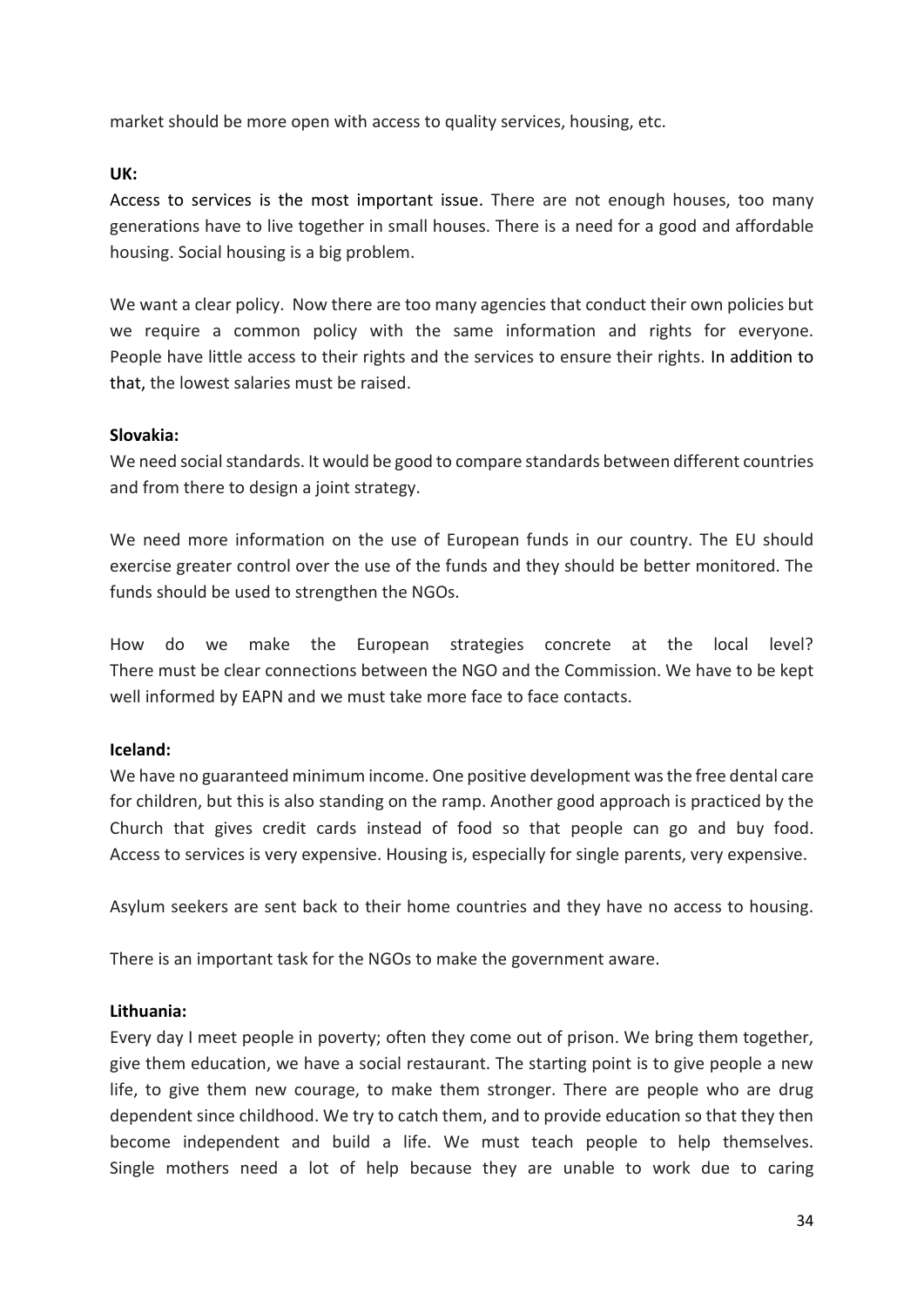responsibilities for their children. We support them so they can work at home. I have experienced these problems myself and I am happy that I can pass on my experience. It is not about charity but about empowering people. To provide them with opportunities so they can take their own lives.

#### **Luxemburg:**

We are on the right track, there is a lot of social action and there are changes. But there is still not enough social housing, the population is growing, but not social housing. Poverty is not visible in Luxembourg. It's there but it remains indoors. Women in poverty have little access to assistance, to homes ... I want to be free, but I'm still not.

Progress is made, we have a minimum wage. I do not know how many people would survive if there wouldn't be for minimum wage. Many people work for minimum wage. They do not work with a permanent contract. And without a permanent contract you cannot get access to the rental market.

We have the impression that our government is starting to listen. We had a conference where the minister was present. For us it's not fast enough, but they listen. The need for cultural life is great, people need mental space to live. We are concerned that people are being forced into a competition - a competition where people in poverty and asylum seekers are competing against each other. Prioritizing target groups is increasingly a problem. We must work together to find an answer. We need to stop dividing people into sub-groups, we should all have equal rights. We must counter this trend.

Bringing together messages from our workshop:

- We will have associations to obtain changes. We need to give each other courage.
- We need to stop giving each other labels.
- We must never give up.
- Rights, dignity, humanity. We are talking about people with feelings, hopes, ...
- Human connections are very inspiring.
- We must be aware of our rights. You must know that you are a person who has rights. This must be translated into political action.
- It is important that politicians are aware of the issues so that they act and talk about people with a beating heart.
- We should be able to walk with our heads up.
- Government must ensure that you have a "good" life.
- Access to services, especially health services is very important. We want good services for all, no poor services for poor people.
- Housing is a major problem. "Buying" is a dream that is very distant for many. But after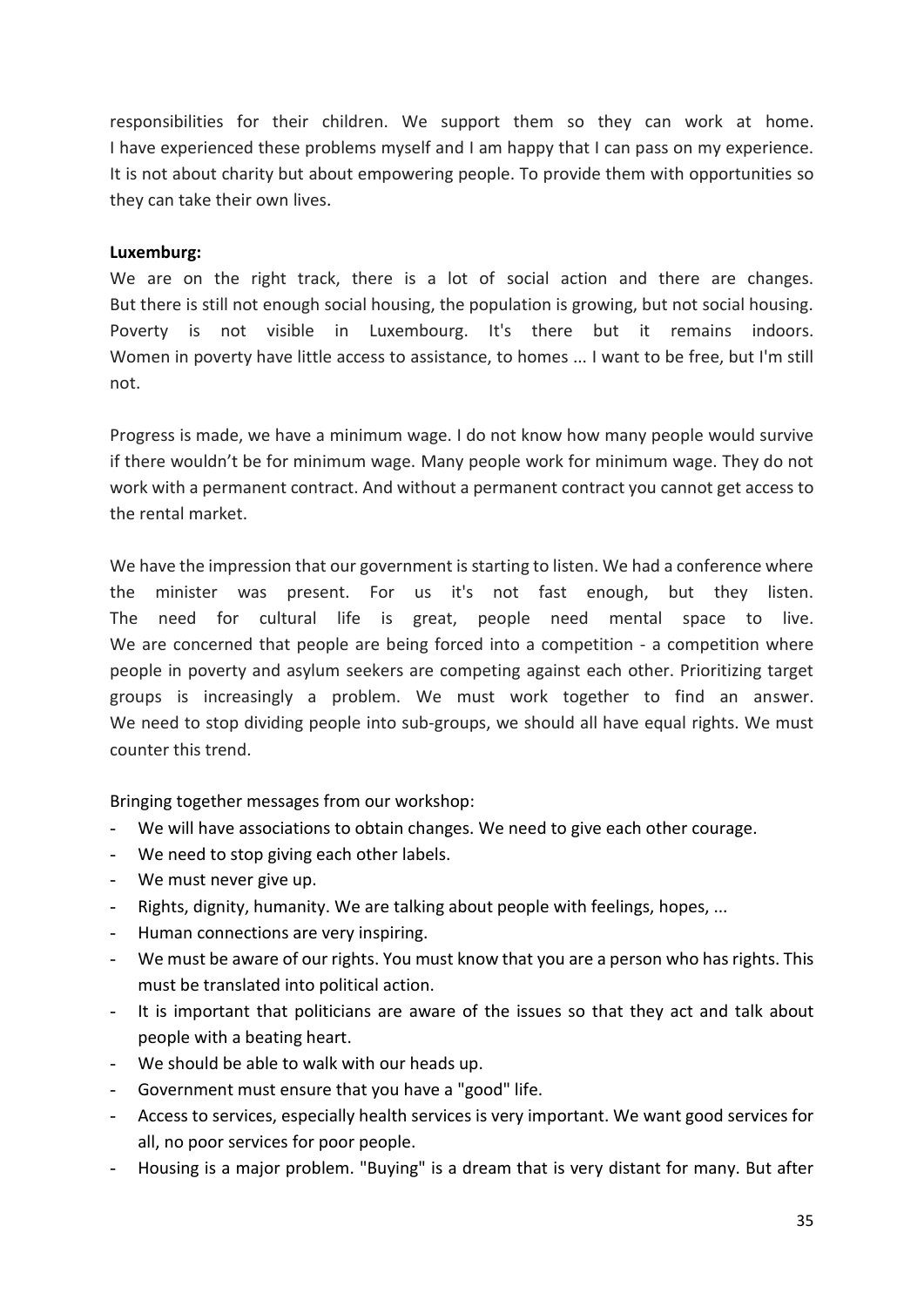the banking crisis we have found out that a private home is no guarantee to stay out of poverty. Yet we must continue to advocate for good homes – a home is more than a roof over your head.

- Universal access to quality services is urgently needed.
- Timely assistance is needed to prevent even more people get into trouble, waiting lists should not exist.
- An adequate income is necessary for everyone. Social protection is necessary.
- People don't work for money, people work to live, to be useful, to be part of the community.

# <span id="page-35-0"></span>**4.2.2 Exchange with Guests: Hugh Frazier and Peter Verhaeghe**

**Hugh Frazier (European Social Policy Network):** Listening to the debate this morning was very inspiring, it's important to know what works and what does not.

The first point - Humanity, dignity, rights - is very important. That is what we must keep in mind, even as researchers. We need to think about the impact that decisions have on people's lives. It is not the policy itself, but how policy happens to the people. There is not sufficient thought around this issue. I note that our policy is very patchy, but people are not fragmented. Governments are repeatedly asking the question "how does this decision affect our lives"?

European policies are highly driven by the economic conditions. We need more policy that is based on the assessment of the impact that it has on people. Rights must be given in a way that they are comprehensible to people, policy must be based on this.

Services: here we have a problem of policy implementation. It will be a major challenge to provide access to services. Certainly we need to train policy makers in incorporating the human aspect, and the impact of their policies accordingly. I was impressed by the demand for universal services for all with an extra for people who need them more.

We need much more emphasis on the fact that building social housing is also a very good economic investment.

We must dare to ask why there is no progress in the, for example, case of a minimum income? We must continue to look at why countries do not work on this issue?

Work and employment is a key issue. There is a big problem with unsafe and temporary work. Also the European funds could be used much better to support access to quality jobs.

We have seen great progress in terms of participation, but now I see a slight decline. We have to go back again and we have to write down the good practices so that the methods remain available. Maybe we can also develop a social standard of participation so that we have the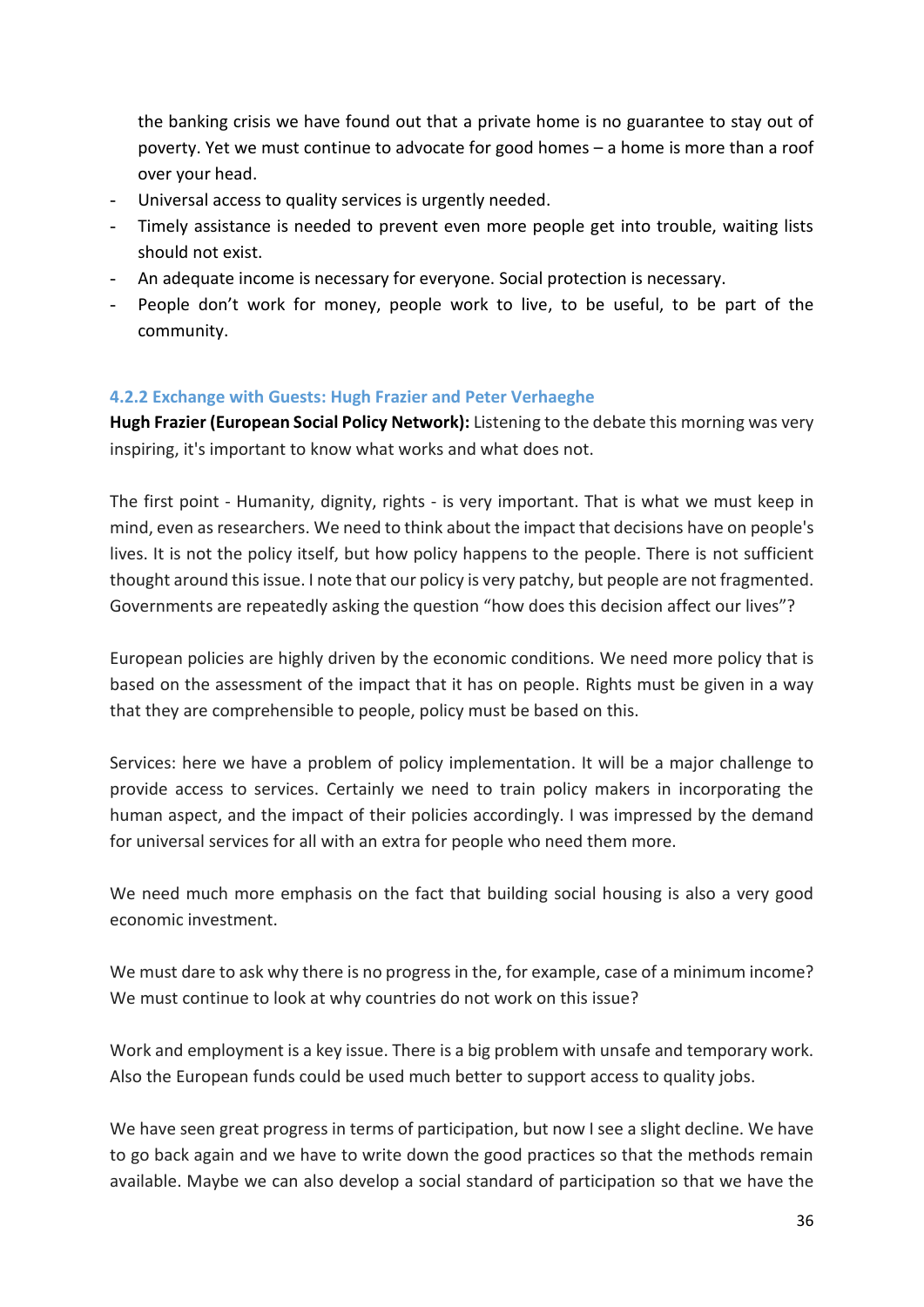necessary tools to put pressure.

# **Peter Verhaeghe (CARITAS Europa):**

Dignity is the foundation of human rights. The rights are there but the implementation at the local level does not happen. Social protection: we see a descent of the rights of workers, which has to do with competitiveness. Universal child allowance is needed and would be a good start for a universal child protection.

Regarding child poverty you can contact your MEP and ask them to say 'yes' to the report "Reducing inequalities with a special focus on child poverty". If Europe does not pay attention to children, how can we build a better Europe? We cannot expect children to be "waiting to grow up again when money will be available".

The bulk of the power still lies with national governments. The EU uses only soft measures to push national governments. Therefore, it is important that you continue to put pressure on your national government to implement EU legislation.

Important to take note is that the access to culture is very important in the fight against poverty, which is not discussed at EU level in greater extent.

#### <span id="page-36-0"></span>**4.3 GREEN WORKSHOP**

**Facilitator: Robin Hanan Note takers: Josee Goris and Lea Schumacher Delegations: Sweden, Macedonia (FYROM), Ireland, Czech Republic, Finland**

# <span id="page-36-1"></span>**4.3.1 The Exchanges between Delegates**

The **Czech delegation** started by presenting their views on the most pressing issues based on a not yet published report from Caritas Czech republic. The first major problem in the Czech Republic thus is perceived to be **over-indebtedness**. In recent years, the number of insolvencies has dramatically increased, also because of the discouraging debt relief conditions which are often too complicated. The European Commission is therefore asked to provide tailored policy guidance on the issue while urging the government to implement Council Recommendations related to over-indebtedness. The second area of concern mentioned was **access to housing**. The costs of living have sharply increased in the last decade in relation to the income earned: in 2005, a household needed only about 60% to pay for costs of living, whereas in 2012 this percentage has risen up to over 80%. This made many people moving to commercial housing, also because decent housing possibilities decreased. Regarding this issue, the Commission is recommended to promote the building of more social housing opportunities in member states. Another important issue in the Czech Republic is **inwork poverty**. People have to work under unjust working conditions with low salaries, and are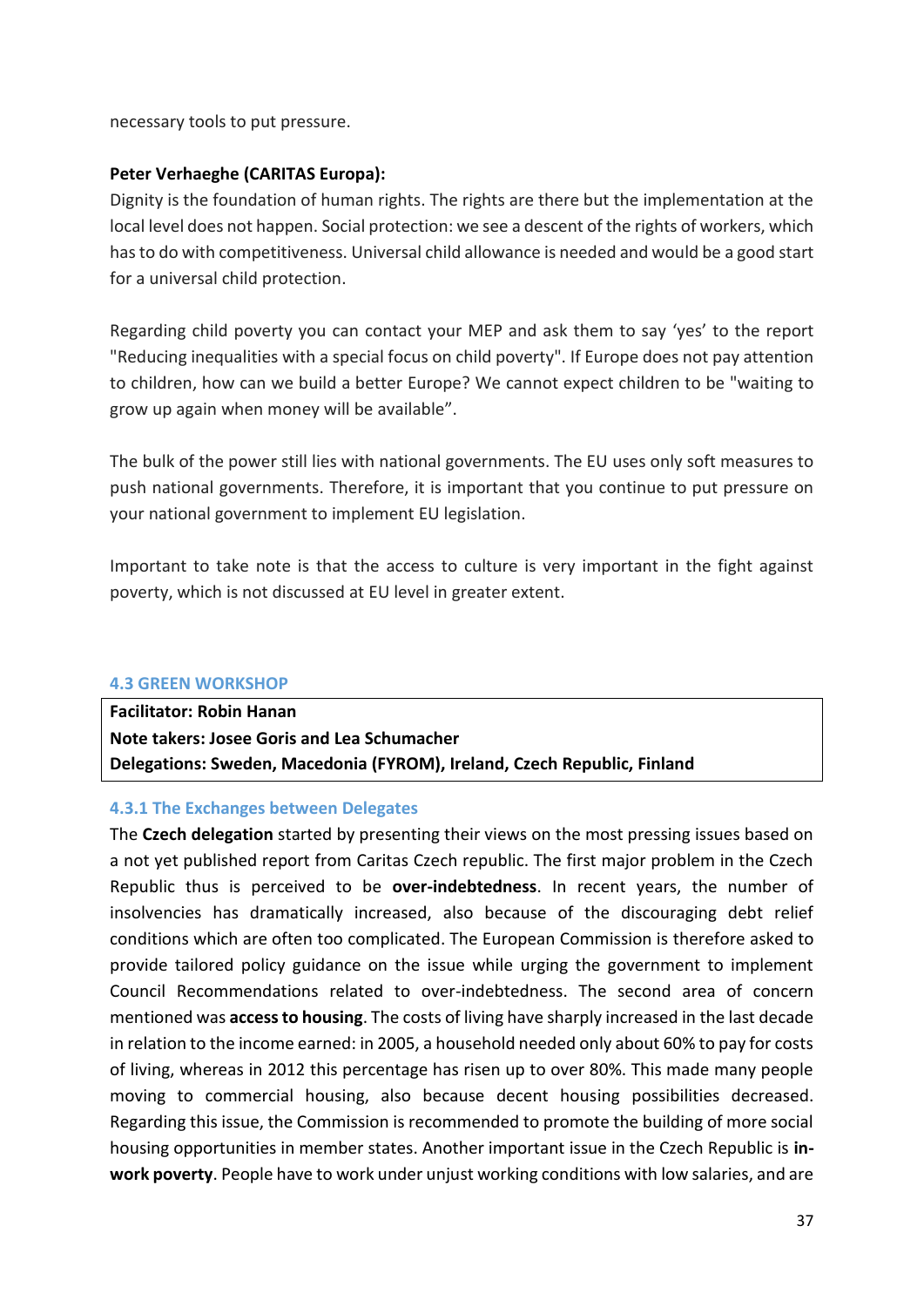often blackmailed by the companies that they will move to lower income countries when complaints come in. Here, the Commission is asked to appeal to the government to increase the minimum wage and to impose stricter controls on labour inspection.

The **Swedish delegation** presented **health care** to be one of the most pressing issues in the country. It was stated that the system is not inclusive of all people, denying some services to for example drug addicts or people with disabilities. One delegate complained that "[p]eople have the same rights on paper, but not in practice". Another important issue to be addressed is **right to housing**. Not enough cheap apartments are built, which led to a call for more government regulation, also with regard to minimum income which should be adjusted to the inflation rate in the country. The next issue mentioned was the **right to be part of the community**, which is important to strengthen self-esteem and inclusion. Furthermore, a **right to labour market education** was called for, a labour market where not only work but also life experience is taken into consideration. Regarding the practices to be shared, the Swedish delegation presented the right to a modified home and assistant for people with disabilities which is captured in a law in Sweden as a good practice. Furthermore, the "Swedish Semester" was presented: It is a process in which analyses and testimonies of poverty and people experiencing poverty are collected and shared at a meeting with politicians once a year. This meeting enables direct communication of people living in poverty with politicians, with over 100 proposals being collected in a year. After the meeting, there is a follow-up of the actions of politicians in order to see if they have implemented some ideas. The delegates stressed that the semester is an on-going method where continuity is especially important.



The **Finnish delegation** shared their own good example of bringing poor people and politicians together: Since 2008, they regularly meet with parliamentarians in a so-called poverty group. This group includes an open board with experienced experts which invites the Finnish delegates and others to the parliament in order to discuss issues related to poverty. The meetings take place seven or eight times a year and bring together practical experts, thus people experiencing poverty, and policy experts from the parliament. Thereby, experiences can be exchanged. Furthermore, the Finnish delegation presented stepping stones of the social pillar for ensuring a decent and inclusive life, starting from European

values to social rights to dignity and social skills, work and housing, work life-balance and reaching the top of a decent life.

The **Macedonian delegation** stressed democracy to be the main problem in the country, which is also one of the main factors why Macedonia receives negative evaluations from European Union institutions with regard to the enlargement criteria. Furthermore, they provided a list of other pressing issues such as corruption, working poor, gender inequality, youth poverty and lacking social protection.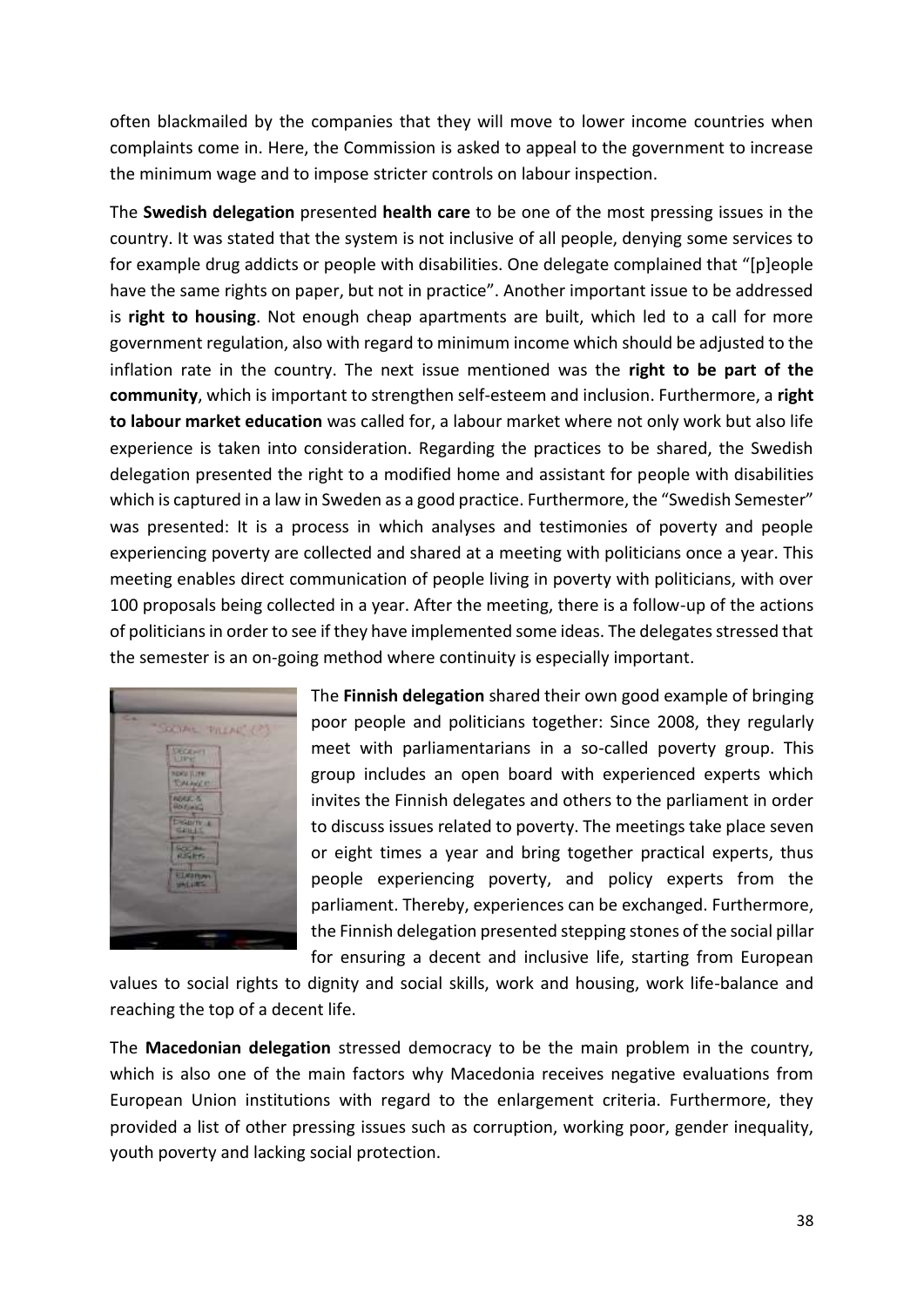The **Irish delegation** stressed again that high housing prices are a major problem in Ireland, calling for a rent control. Related to this are the extra obstacles for people with disabilities, who need to rent an apartment not only for themselves, but also for their personal assistant which makes finding a decent and suitable flat close to impossible.

How can we make the processes more open to people?

The question was discussed how people experiencing poverty can be included into the processes and projects aimed at helping them. Different proposals and statements were made which are listed below:

- People experiencing poverty should be encouraged to document their every-day experiences which captures their point of view on issues and can then be shared with organisations and policy-makers who have as a result a better understanding of the actual situation on the ground.
- Local meetings between politicians and poverty activists to discuss exchange ideas should take place.
- People experiencing poverty should be included in the executive and advisory boards of organisations.
- Academics as well as people experiencing poverty should be brought together to discuss policy changes, with the organisations and academics addressing and going to the people experiencing poverty instead of expecting them to come to conferences.
- The approach of having a two-layered panel where first of all specialised experts discuss issues related to poverty in front of civil society organisations and affected people, and subsequently a discussion round between all participants as compared to the PeP meeting was supported.
- Another approach was presented by the Czech delegation where experts are hired from the political and social field which discuss different issues point by point in three groups. The feedback is then referred to the government which makes a decision on what should change.

# <span id="page-38-0"></span>**4.3.2 Exchange with Guests: Dominique Faber and Jean Lambert MEP**

At the start of the meeting, the delegates were given the chance to ask questions to the guests.

- The first question concerned the **procedure** of the social convergence report within the Commission, asking when a final decision will be made. The representatives explained that the time line is not defined yet, but that a task force is working hard to plan the next steps in the process.
- Secondly, a question of the definition of **social pillar** arose. The representatives explained that the Commission team under Juncker has a strong commitment to deliver on social objectives in the next working program period.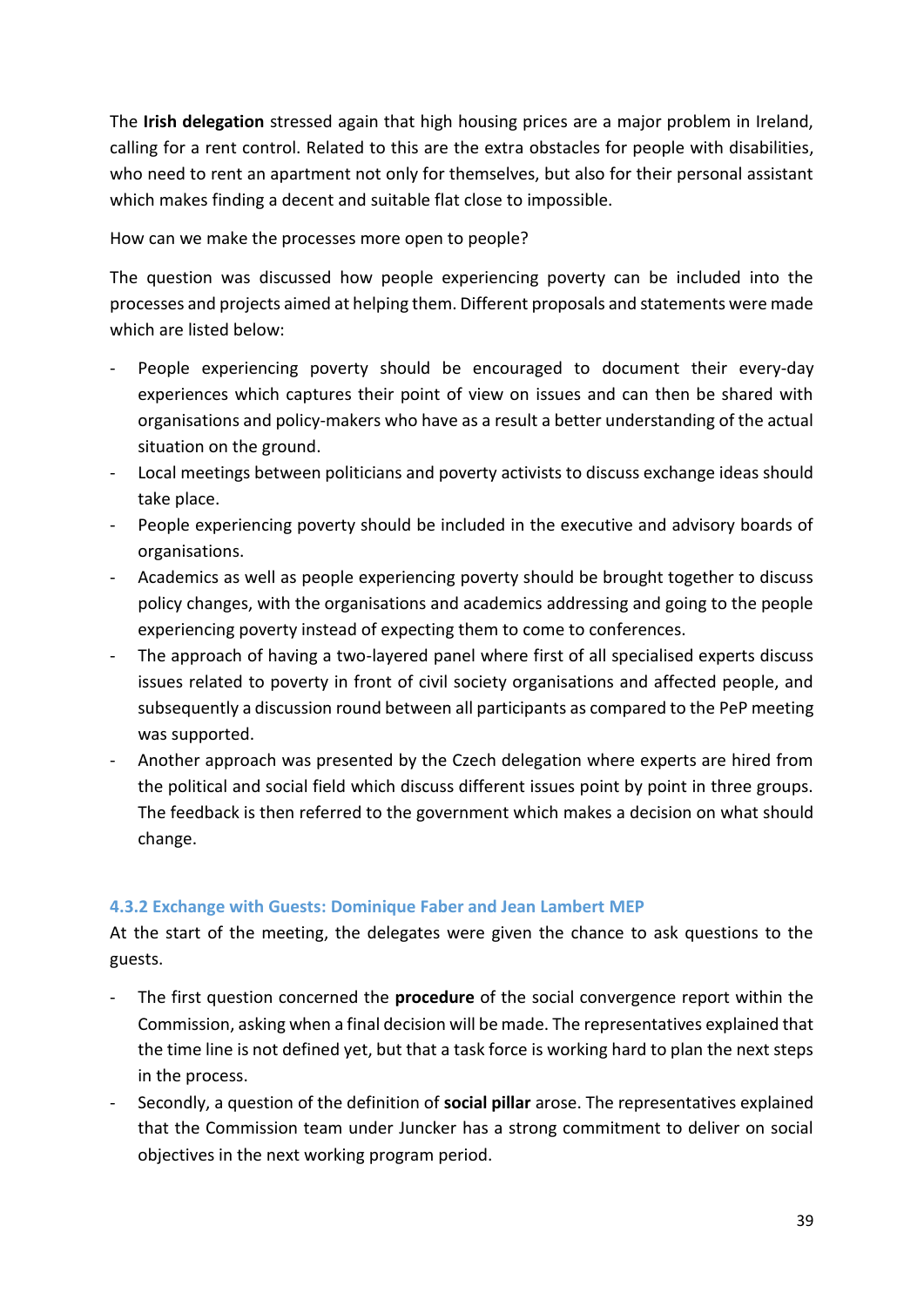- It was asked after the **time scale** of the process, with the answer indicating a full year of dialogue planned before the implementation phase is set into action. For the implementation, a mapping of best practices will be done.
- Lastly, it was asked what will happen with the **recommendations** made at this workshop. The representatives answered that they hoped that the information will be collected and shared within the responsible Directorate-Generals in the Commission, presenting the requests at all relevant meetings as much as possible in order to advocate them. Furthermore, the results will be used at the convention on social convergence which will take place in spring 2016.

# <span id="page-39-0"></span>**4.4 BLUE WORKSHOP**

**Facilitator: Magda Tancau Note Taker: Sigrid Dahmen Delegations: Austria, Croatia, Germany, Malta, Romania, Italy**

#### <span id="page-39-1"></span>**4.4.1 Exchanges between Delegations:**

Presentation of key messages on the topic of social convergence that were formed in groups:

#### **Italy/Malta**

- Right to work (target groups: women, youth)
- Democratic participation (space for active participation with a bottom-up approach)
- The right to live not to survive
- Integration through sport, music etc
- Involvement of stakeholders
- Talk about it, media, social media, events, network campaigns and discussions
- Support the presence/participation of European Commission in national initiatives

#### **Germany/Romania**

- Adequate minimum income
- Access to medical services
- Employment for youth and employment support for long term unemployed persons
- Access to quality education
- Access to social services at community level for family support, for disadvantaged categories

# **Austria/Croatia**

- Faster procedures in accessing services, rights
- Housing (regulation of rents)
- Crisis management (fast social system)
- Education for everybody
- Access to work
- Participation of PEP in promoting EC proposal
- Visibility, we should have important stakeholders at the meeting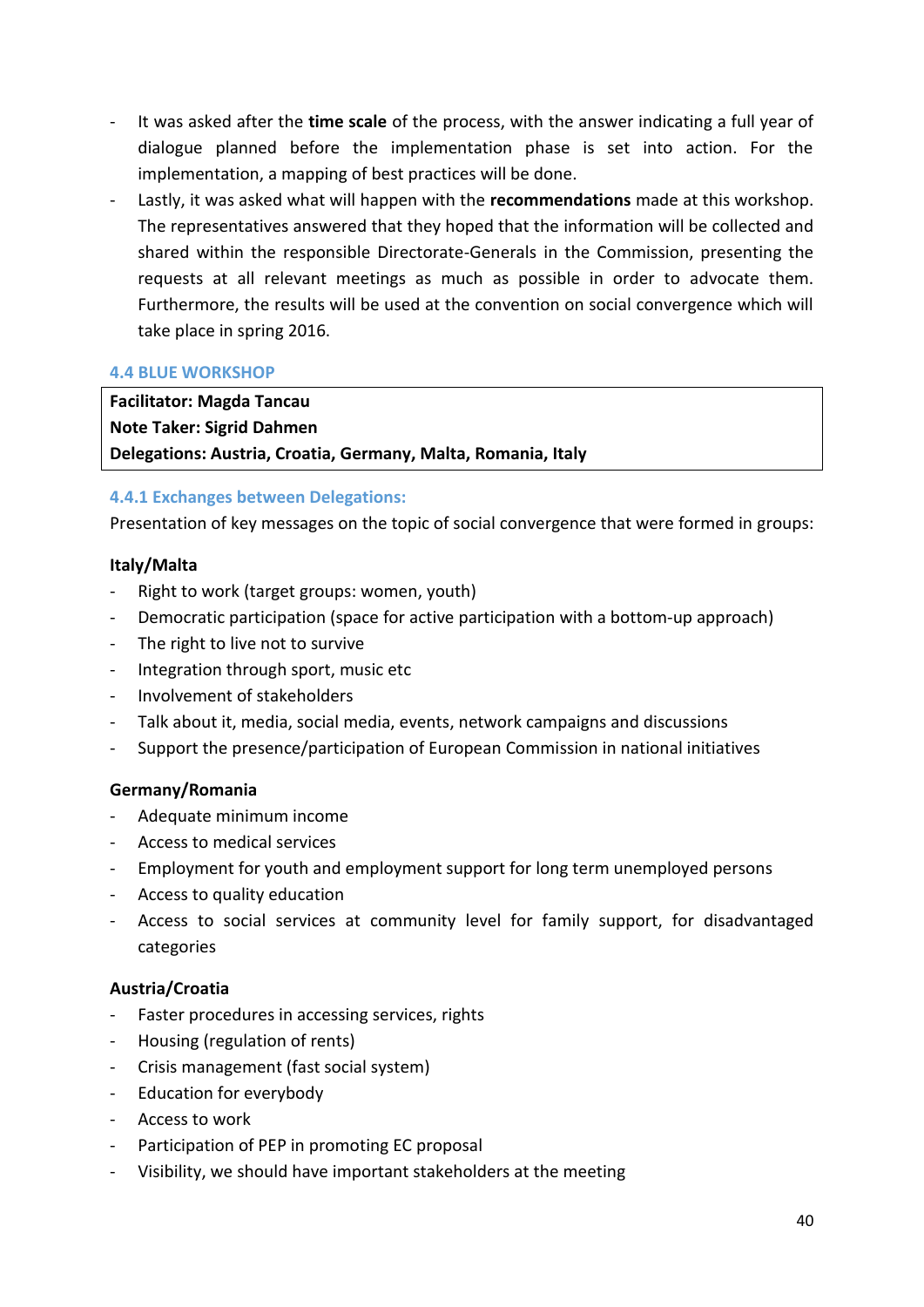#### - ADEQUATE MINIMUM INCOME (right to live not to survive)

#### <span id="page-40-0"></span>**4.4.2 Exchange with Guests: Anne Van Lancker and Judith Berkemeier**

Comments from the panel on the key decisions

**Anne Van Lancker (European Minimum Income Network):** Proposed messages are very much in line with the process of active inclusion, maybe a bit missing is decent work. Labour market that enables people to participate is needed. The voice of people that support this idea of a social pillar need to be heard. Therefore the involvement of local powers is crucial – this message should be sent to Europe.

You can always define standards of social rights, you need standards, important to mention social standards and the capacity of the EU to promote high level social standards. Important: it is not 'us' against the refugees,

#### **Judith Berkemeier (European Economic and Social Committee):**

The new president of EESC is coming from Greece and he has proposed an opinion on minimum income and he has proposed a European Fund to support this demand. Although the Commission positively accepted the proposal, it has said that it's not the right time for it because member states are not ready to accept this proposal. The EESC will continue to push for this.

EESC works on social and economic affairs. According to EESC's view, the European pillar for social rights is a window of opportunities. What they want is benchmarks - Member States are responsible for this, EU can give guidance. Integration of social issues into economic life is needed – in the Country Specific Recommendations, we should push for monitoring the social area.

We have to see what member states do. European Commission does not have the solution to everything.

Presentation of key messages defined in groups' discussions:

Key messages:

- Adequate minimum income (right to live not to survive)
- Access (good/fast/equal) to services, quality and affordable (health, housing, care, social services) services
- Access (equal) to good quality education, to increase access to the labor market
- Participation of different stakeholders (professional, cultural, political) to focus on beneficiaries, to include users to policy making processes (equal/fair share of wealth/prosperity)
- Transfer of power (finances, decision making) to local communities, networks and grassroots to develop sustainable solutions to local problems, bottom-up approach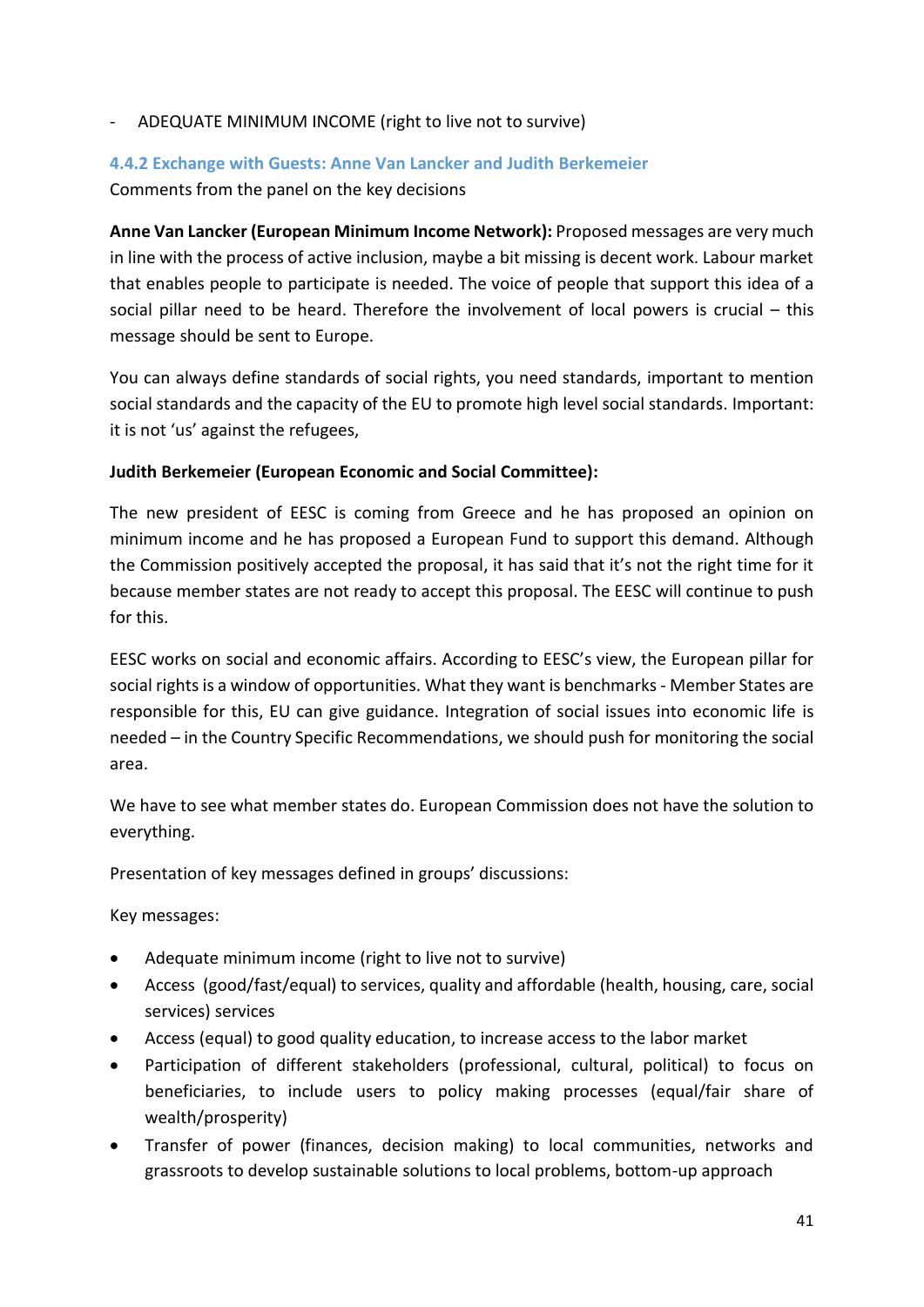- Standards and capacity (building up) to deal with humanitarian crisis: welcoming migrants in a culturally appropriate way
- Common framework for social rights
- Focus on decent work4.5 BLACK WORKSHOP

#### <span id="page-41-0"></span>**4.5 BLACK WORKSHOP**

**Facilitator: Elke Vandermeerschen Note taker: Phillipe Lemmens Delegations: Spain, Belgium, Hungary, Latvia, Portugal, France**

#### <span id="page-41-1"></span>**4.5.1 Exchanges between Delegations**

Delegates were discussing on what should be included in the social convergence for EU/in the social pillar, and what are the current most pressing issues:

#### **France**

- Unconditional access to fundamental rights.
- All + 18 should be eligible for min. income unconditionally.
- Social rights for minimal benefits should be administratively simplified.
- Same social worker for all procedures for 1 person/family.
- Measures to prevent social exclusion.
- Coverage for social services should be the same all over the country.
- Access to health, sports, healthy food.
- EC recommendations were to lower social levels (pensions, unemployment, ...) and money allocated to fight poverty.
- Framework for labour market, human rights should be more fair (economic and legal constraints on Countries to be enforced).
- 2020 strategy feels to be left behind (at national and European level).
- Participation of People Experiencing Poverty advisory council in the EU (in order to construct a decent Social Policy).
- There are between 2.7 and 3 million poor children in France, a rich country. A charter is nice, but Europe should give the means to the Member States so that an adequate minimum income can be imposed.

#### **Spain**

- Minimum income: nothing has changed for few years. Spain has poor min. income schemes. There's great inequality between regions. Benefit schemes are limited in time. Directive needed by EC for minimum income in all Member State countries.
- Health services: no guarantee in Spain. Universal health service was a target, but not in the last 4 years. Disability and migrants don't have access to this. There should be a directive for all "inhabitants" (not citizens) of the European Union to have a universal right to health service.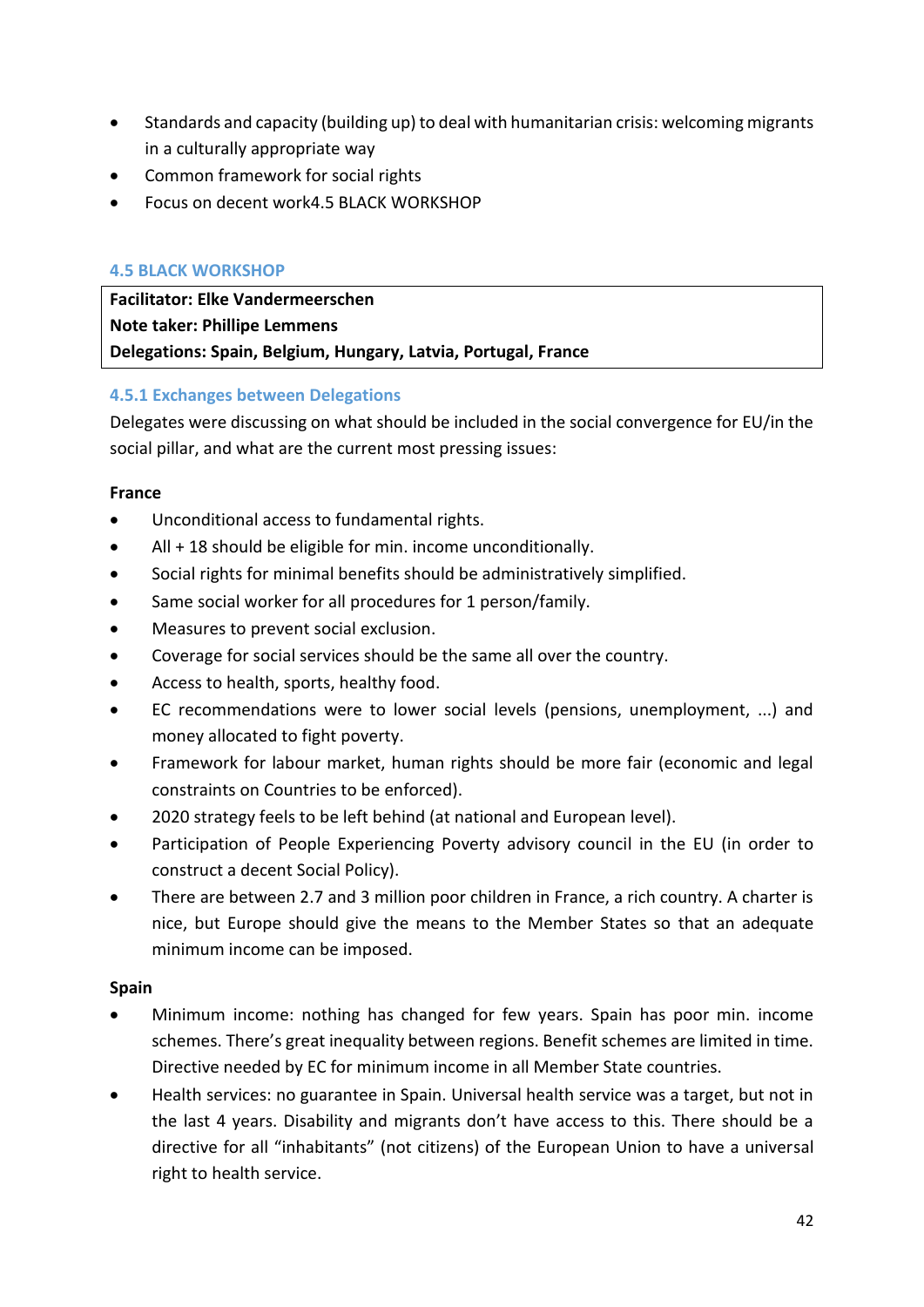- Access to housing.
- Minimum wage should be defined in function of the purchasing power.
- Child poverty needs to be addressed.
- Jobs is one of the social pillars of Europe, but in Spain 25% are unemployed. This can/may not be the only focus.
- People with disabilities, heath problems, administrative burdens, pensioners, poor workers, … what is the answer for these 2.3 million people?

# **Portugal**

- Social protection for citizens.
- Better policies.
- **Equal distribution of economy and wealth.**
- Active participation.
- Invest in future: attention to invest in children for our future social security.
- Restructuring labour market (fair jobs).

# **Hungary**

- Sustainable systems for structural funds.
- Energy poverty.
- Public work schemes are not the way to go: they will be decentralized and don't address the needs of a modern labour market. People get stuck in the same situation, treated as servants. If they're part of this system, they cannot access other, better jobs. The cost for these public work schemes are very high with low return in % of jobs or in skills for the people.
- Short term thinking.
- Social security, stronger Europe.
- Minimum income schemes.
- Social rights, basic rights, lack of democracy.

# **Belgium**

- Transversal approach (links between domains).
- Social standards should be binding (Commission should sanction, citizens shouldn't be the victims).
- Social security is very good in Belgium. EC asked to reduce/deconstruct this. Countries should be allowed to have this.
- Adequate minimum income to be integrated in main social standards (heating, housing, healthy food, ...) Reference budget is a useful tool.
- Social services/standards mandatory and they should be opposable (claims if not foreseen) and automatically awarded.
- Education and culture should be free.
- Europe is dual, inequalities are strengthened.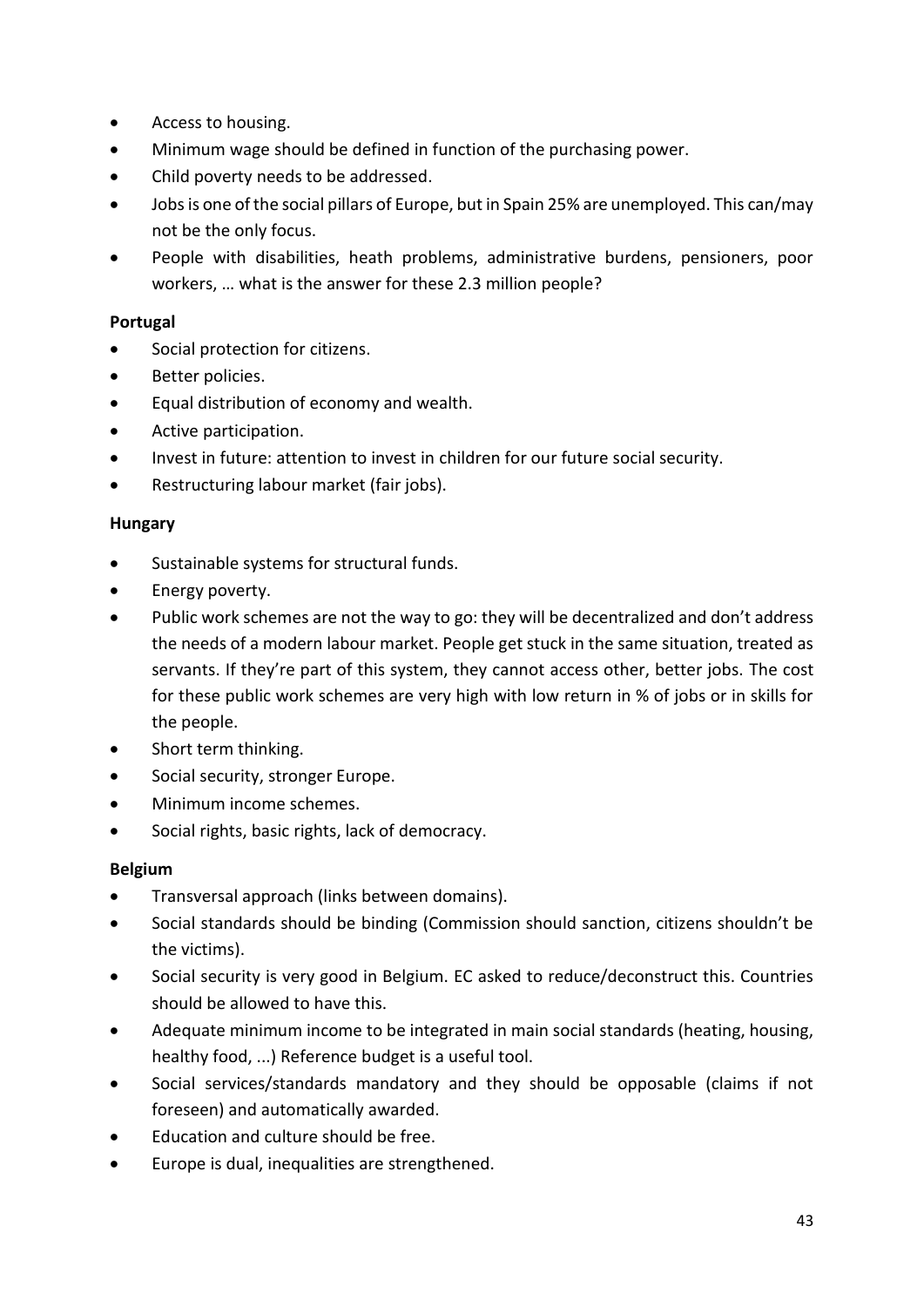# **Latvia**

- Adequate minimum income.
- Quality jobs.
- Access to health services (healthy food), main services (should be a basic human right).
- Austerity measures after the financial crisis.
- Success story of Latvia regarding economic growth
- Instead we should invest in social growth.
- The public work schemes don't work well.
- To end prejudicesSocial rights for electricity e.g. homeless don't have access because they're not registered.
- Complementary allocations for pensions.
- Directive is important because the difference between countries is too big.

# <span id="page-43-0"></span>**4.5.2 Exchange with Guests: Istvan Vanyolos, European Commission Peter Lelie, Social Protection Committee, Herlinde Vanhooydonck, Socialplatform**

#### **Responses by Istvan Vanyolos:**

- The 3 pillars of active inclusion framework from EC are Adequate Income, Access to services and Inclusive Labour market. These all need to be progressed. European semester includes analysis of all social policies and recommendations to member states for minimum income schemes. Small progress has been made in some countries (like Latvia and Portugal).
- Active inclusion: follow up in 2013 has been disappointing. Deliverables on adequate income support include following actions: 1. Strengthen and raise awareness of minimum income support (with EAPN). 2. Reference budgets project (engage dialogue with the national and European level for discovering basic needs in cash and benefits to better support systems available at national level or those lacking at national level.
- Precarious employment social rights pillar initiative will have two points: 1. How to address precarious jobs (working time, conditions, ...). 2. Social benchmarks (minimum income, skills, unemployment benefits, ...). There should be an upward convergence, especially in countries where this is the challenge.

# **Peter Lelie (European Social Protection Committee):**

The EU Treaties limited things that the European Social Protection Committee can do. However social standards need to be developed such as in the area of Minimum Incomes and the committee tries to build consensus on this between the Member States. There are 3 groups to be found within the Member States: 1. those in favor 2. those hesitant, because maybe weaker after standards are set, and 3. those that don't want to be forced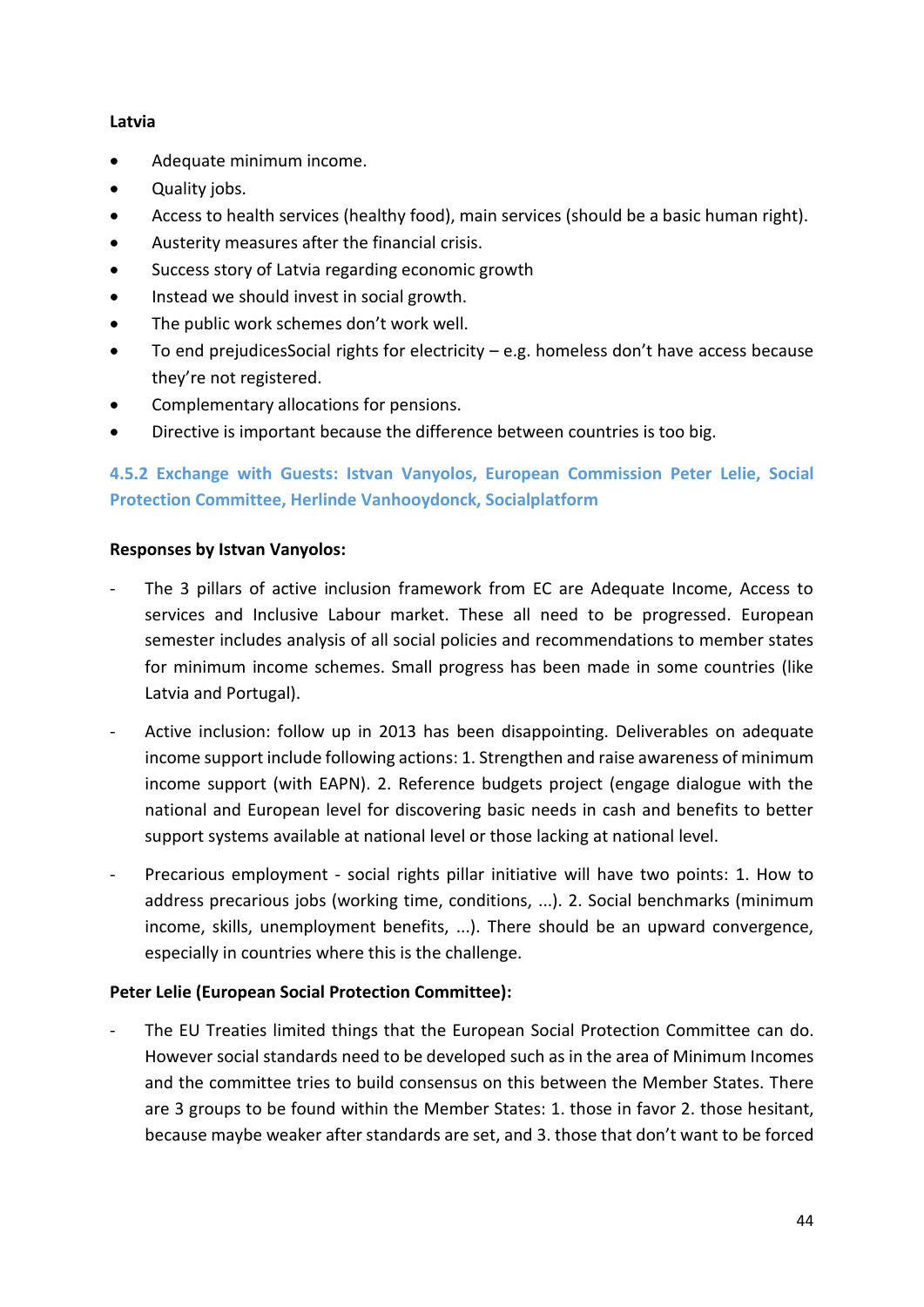in their development. At this moment, we're waiting upon information from the European Commission about the social pillar.

# **Herlinde Vanhooydonck, Social Platform:**

- We should realize that the reason for not having more social legislation is in our Governments resistance. The Platform and EAPN will work together for social standards (minimum income, ..). Parliament needs to ask the European Commission to implement social standards. Your MP's should subscribe these requests. Civil dialogue is to be involved in the decision making (advisory council with European Commission). What do we want out of this? We want to know what will be done? How? What will be the result (how many people less will be living in poverty)?
- If Poverty isn't in the texts of the Social Pillar, where is it, what will you do about it? This is a question to be asked the National Governments and the European Commission.
- Charter of fundamental rights. How to respect this? Frans Timmermans, 1<sup>st</sup> President of the European Commission, is responsible. The Platform will continue to ask what's happening to democratic rights in EU Member States where these seem under threat.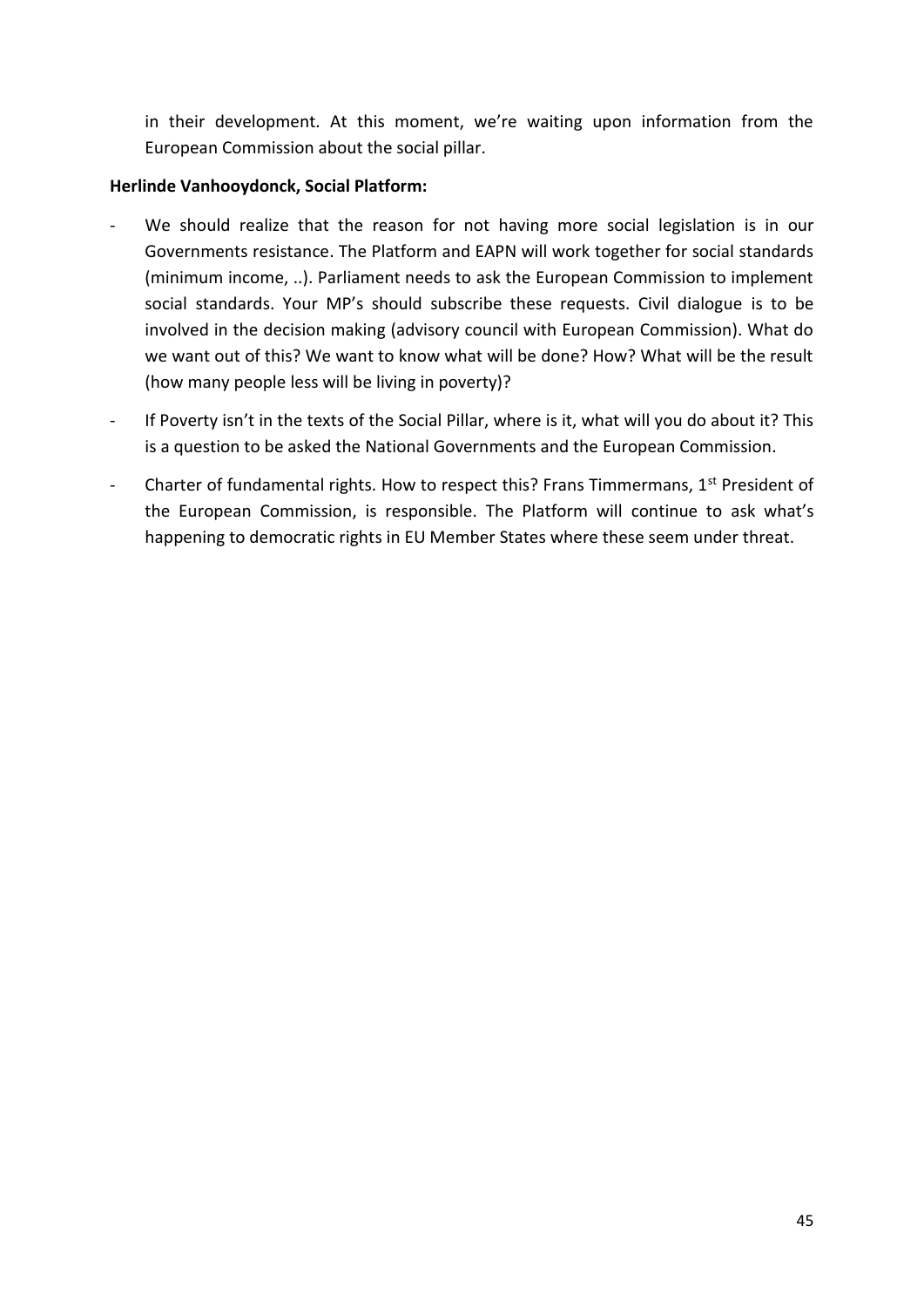#### <span id="page-45-0"></span>**5 CLOSING PLENARY**

#### <span id="page-45-1"></span>**5.1 Key Messages from Delegates**

Each workshop group presented the list of key messages/recommendations/issues that were reached as an outcome of workshops' discussions about the European Commission's initiative for Social Convergence.

# **Red Workshop - Delegates from Bulgaria, Serbia, Poland, Greece, Estonia, Denmark and Netherlands:**

- The right to fully participate as fully accepted citizens on all level of society
- To be seen as equal and dignified members of society
- A home that is adequate and affordable
- Minimum income and active inclusion
- Open and sustainable labour market
- Free access to public health-care, medicine and social assistance
- Tackling youth unemployment
- Social inclusion of NGOs
- Change in Economic Governance: "Job is not enough to end poverty!"
- The importance of meetings with People experiencing Poverty on national and on the EU level for exchange of information, strengthening of power and hope, and to have political influence

# **Orange Workshop** – **Delegates from Slovakia, Norway, Iceland, Lithuania, United Kingdom, Luxembourg**

- Humanity, dignity, rights
- Universal access to affordable and quality services
- Adequate social protection throughout of the life-cycle (especially adequate minimum income)
- Quality of work and employment (inclusive labour market)
- Participation and engagement (put in place formal channels and fundings)

#### **Blue Workshop** – **Delegates from Austria, Croatia, Germany, Malta, Romania, Italy**

- Adequate minimum income (right to live, not merely to survive)
- Access to quality/fast/equal services
- Access to quality/equal education (focusing on specific social groups, such as women and youth, to increase their inclusion in the labour market)
- Participation of different stakeholders (focus on beneficiaries)
- Transfer of power to local communities and networks (bottom-up approach) but also topbottom approach (funding opportunities, inclusion in the decision-making)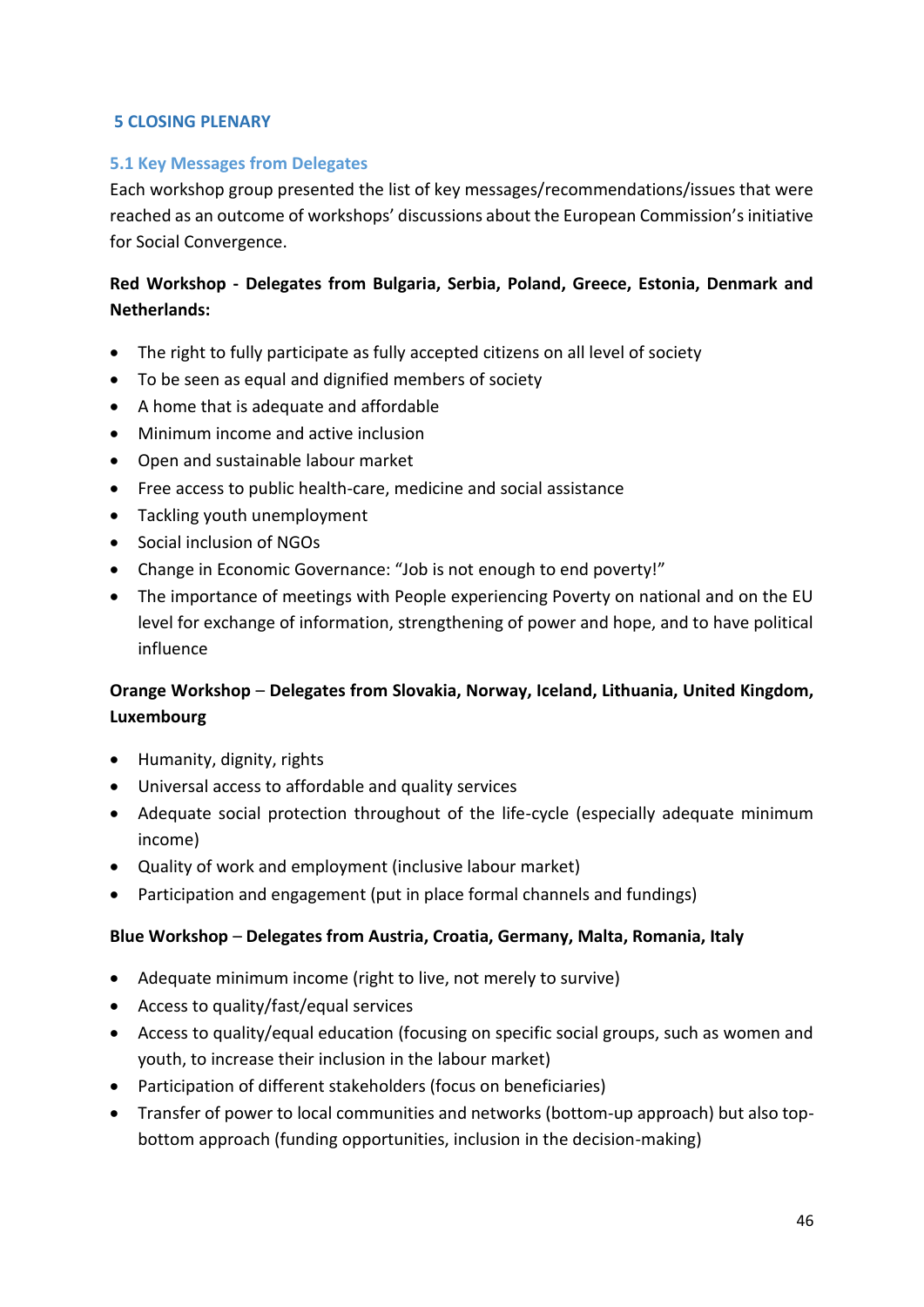- Standards and capacity-building to deal with humanitarian crisis (e.g. welcoming refugees in a culturally appropriate way)
- Common framework for social rights
- Focus on access to decent work

# **Green Workshop** – **Delegates from Sweden, Macedonia, Ireland, Czech Republic, Finland**

# *(see picture of their construction of the social pillar in workshop report above)*

Key policy issues identified by the Green Workshop explaining their perception of the social pillar:

- Action on housing issues is needed (suggestion for innovative approaches)
- Equal rights in health care
- Indebtedness (implementation on the EU level)
- Minimum income (thinking around the reference-budget and how can this be translated to the EU-wide reference-budget)
- Tackling gender inequality, in-work poverty and lack of accessibility to education

# Ways of achieving the change proposed by the Green workshop:

- Giving direct voice to people experiencing poverty at all levels
- Consulting and documenting the views of people affected by policies targeting social issues
- The cooperation among NGOs and people experiencing poverty (suggested joint project among countries with similar economic systems/backgrounds)

# **Black Workshop** – **Delegates from Spain, Belgium, Hungary, Portugal, Latvia, France**

- Minimum income schemes: EU Directive mandatory for all Member States
- Right to participate for people experiencing poverty and to give suggestions of solutions at national level and to the EU institutions
- Universal access to services for all inhabitants of the EU (also migrants)
- Tackling child-poverty (especially helping single-parents)
- The call to the EU institutions (EP, EC, the EU Council): "Stop austerity policies that only create poverty!"
- The creation of the permanent Committee of People experiencing poverty as an advisory body to the EU institutions

# <span id="page-46-0"></span>**5.2 Meeting follow-up**

Fintan Farrell, thanked the delegations for all the work they undertook over the two days and also the great efforts they made to prepare for the meeting. He said that now there will be key messages developed from the outputs of the meetings and these will be widely distributed to try to influence the final version of the Commission's proposal for a Social Pillar.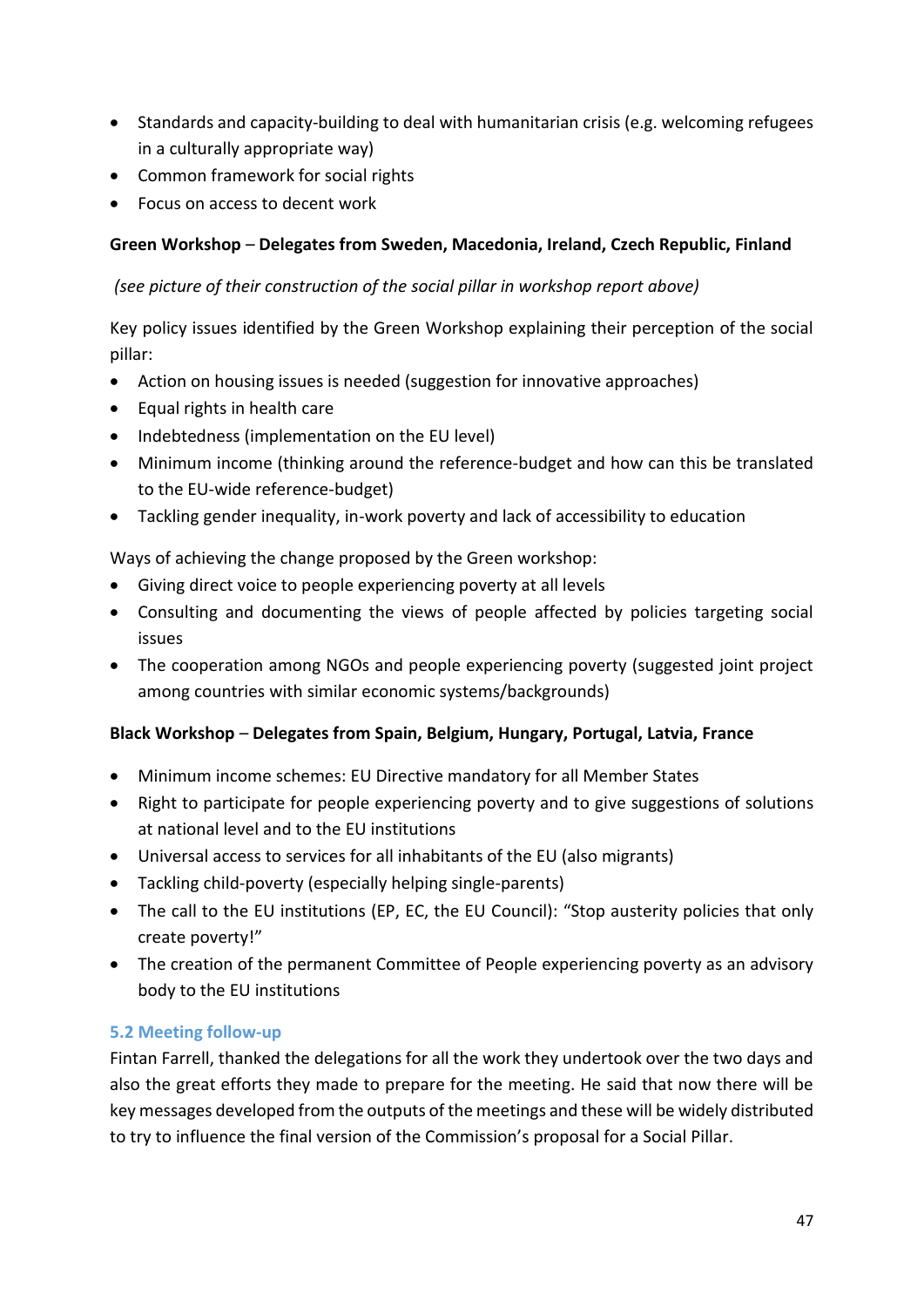A question was raised by the French Network regarding the proposal to have a permanent European Commission of People experiencing Poverty to be consulted about key developments that impact on their lives. Fintan responded saying that this is a complicated issue and said that it needs to be a discussion at the next European Meeting of the National Coordinators of People experiencing Poverty.

# <span id="page-47-0"></span>**5.3 Closing Speech by Manuela Geleng, Acting Director, DG Employment, Social Affairs and Inclusion, European Commission**

After greeting the participants of the meeting Manuela Geleng acknowledged the fact that the economic crisis has left deep scares for social Europe as the rates of poverty and social exclusion have increased – more than 6 million people lost jobs during the crisis in Europe, 122 million people are at risk of poverty and social exclusion.

She continued by giving an overview of the initiatives that were formed under the lead of Marienne Thyssen, Commissioner for Employment, Social Affairs, Skills and Labour Mobility: Implementation of the Youth Employment Initiative, Proposal for the Recommendation on Long-Term Unemployment, Proposal for Act on Accessibility for People with Disabilities, and Proposal for Work-Life Balance. Furthermore, she also stressed the importance given by the European Commission to the issue of minimum income (EMIN project), availability of quality services and jobs, democratic participation and national reference budgets.

For the social pillar, which still needs to be developed, she explained that it is foreseen for social pillar to have two elements: 1. Social pillar will look at the legislative side of working arrangements and will identify gaps in this field; 2. Social pillar will serve for producing guidance for Member States by identifying clear benchmarks. In relation to the social pillar she also remarked that social pillar is an attempt to combine the need for greater flexibility of the labour market with the need for more social protection. She concluded her speech by ensuring that the social pillar will be constructed through close and extensive dialogue with civil society representing the voices of people experiencing poverty. Finally she listed upcoming activities of the European Commission regarding its work on social pillar. Commission will arrange discussions with stakeholders on the possible shape of the social pillar, it will launch the call for public consultation on the social pillar, and next Annual Convention 2016 will focus on the social pillar.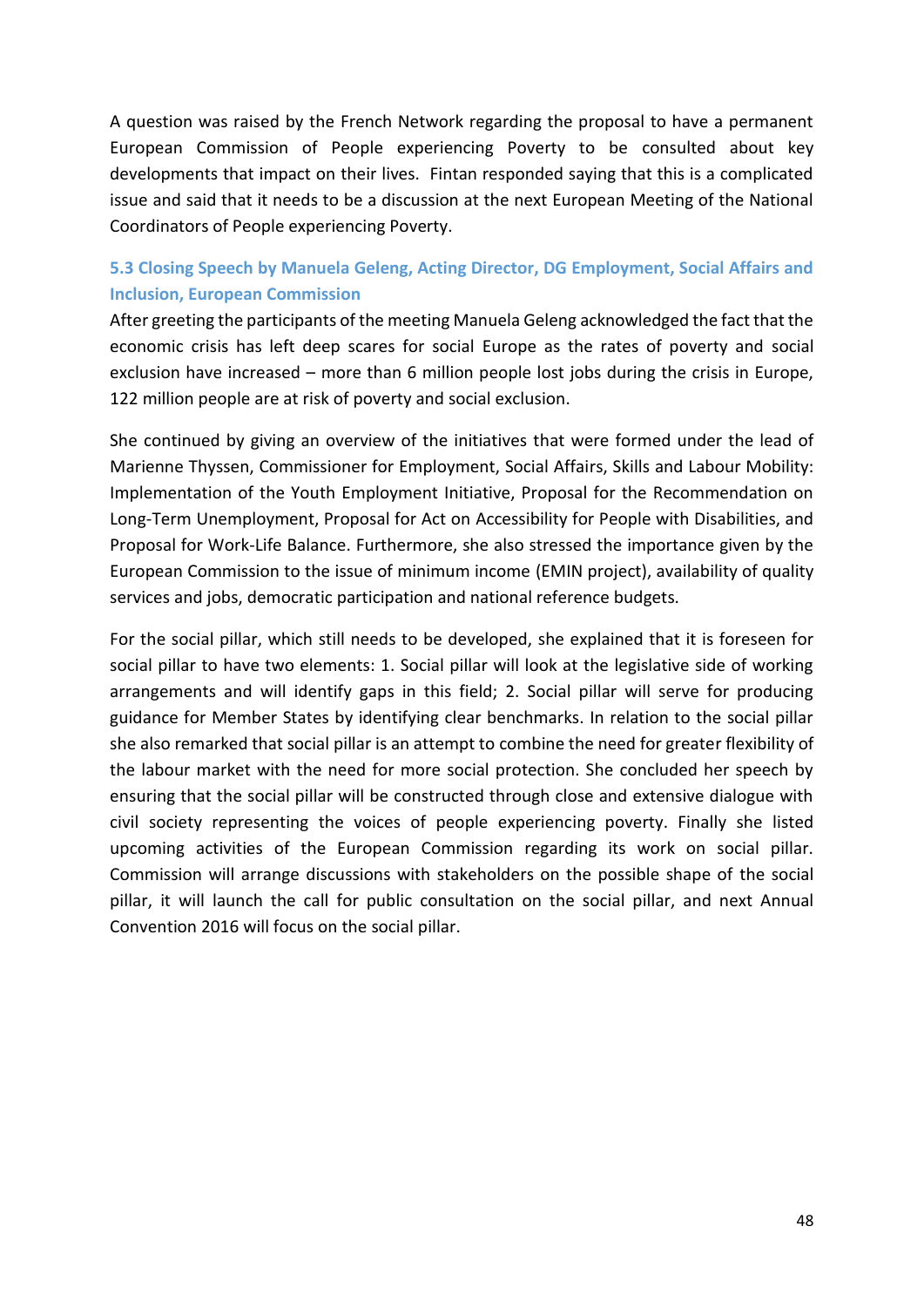#### <span id="page-48-0"></span>**Annex**

#### <span id="page-48-1"></span>**Key Messages**

# *People experiencing poverty claiming a space to participate in the making and shaping the European pillar of social rights*

The 14th European Meeting of People experiencing Poverty (PeP) was organised in Brussels on 19 to 20 November 2015, by the European Anti-Poverty Network (EAPN) with support from the European Commission, the EAPN Fund and the Luxembourg Presidency of the Council of the European Union. The 2015 meeting aimed at creating a space for delegations of people experiencing poverty from 30 countries to bring forward their input on policies to foster social convergence in Europe and thus create the opportunity for them to become makers and shapers of policies that affect their wellbeing. For more information see the webpage [www.voicesofpoverty-eu.net](http://www.voicesofpoverty-eu.net/)

The testimonies of different participants to the meeting emphasized that three things are essential for alleviating poverty in Europe in the current economic and political context: **solidarity** towards people experiencing poverty, creating spaces for **participation** of people experiencing poverty to contribute their views and knowledge and **working together**.

*"I have lived in the street for 7 years, during which I appreciated getting help from people. They helped me find a new sense of life and I decide to take action and get involved in helping people… I really appreciate being here at this Meeting and listen to so many experiences form so many countries. I ask all of you to sit down at one table all together, because that is how we will fight together poverty. The* 



# *sooner we start, the easier we will find solutions" Evzen Vojkuvka, member of the Czech delegation*

Despite the harsh realities of their everyday lives, people experiencing poverty came together to support each other and to bring forward their ideas of what is needed to have a Europe closer to citizens. They stressed that in order to reduce the gap between Europe and its citizens, reports and

technical exercises that often exclude people themselves are not enough, citizens have to be able to create and take up spaces where they can engage in discussions on finding and implementing solutions to key issues that affect their lives. The areas in which people experiencing poverty would like to see significant social change achieved are **access to health and other essential services, access to decent work, adequate and accessible social protection and social assistance,**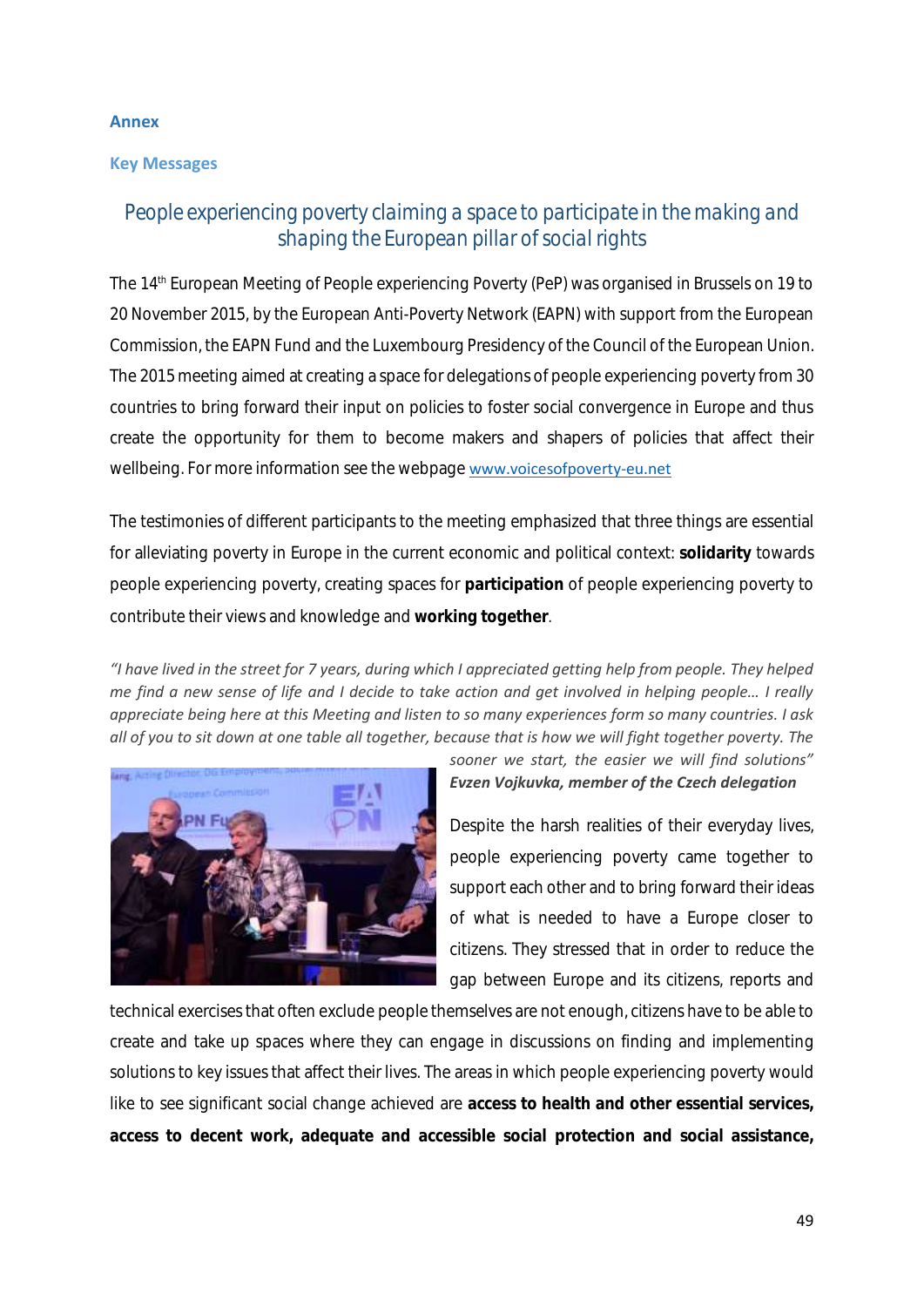**affordable quality housing, and the right to be part of a meaningful context and being part of a community.** 

# **Key Proposals**

At the end of the two insightful and enriching days, people experiencing poverty put forward their own collective proposal for the structure of a social rights pillar:



**1) Decent Life 2) Work-Life Balance 3) Work, Social Protection and Services (Housing) 4) Dignity and Skills 5) Social Rights 6) European Values**

1) European Values - at the basis of the social rights pillar should be a set of European values having at their centre people and their wellbeing and not markets and profit. Solidarity is an important value and it implies collective action to tackle a shared problem. Increasing

inequalities, the dominance of competitive ideology and divisive political discourses discourage solidarity towards people experiencing poverty. Therefore solidarity can only be strengthened by efforts to reduce inequalities, and by fostering participation at different levels that build habits of shared responsibility and mutual support.

- **2) Social rights** People experiencing poverty and marginalisation have the right to value and express their own identity as citizens and create spaces to express their opinions. Participation is a social right that people experiencing poverty should use to shape social policies not only as beneficiaries or consumers in pre-determined programmes but as citizens exercising rights to have a voice and to participate. Ensuring universal access to important social rights such as decent work, education, housing and healthcare is crucial in the fight against poverty and obtaining social justice.
- **3) Dignity and skills** People experiencing poverty should be seen as equal members of society who have the right to enjoy a dignified life. They want society and governments to acknowledge that poverty is a systemic problem and not a personal choice or responsibility. Their experience and knowledge of poverty should be valued and used in creating social policies to prevent and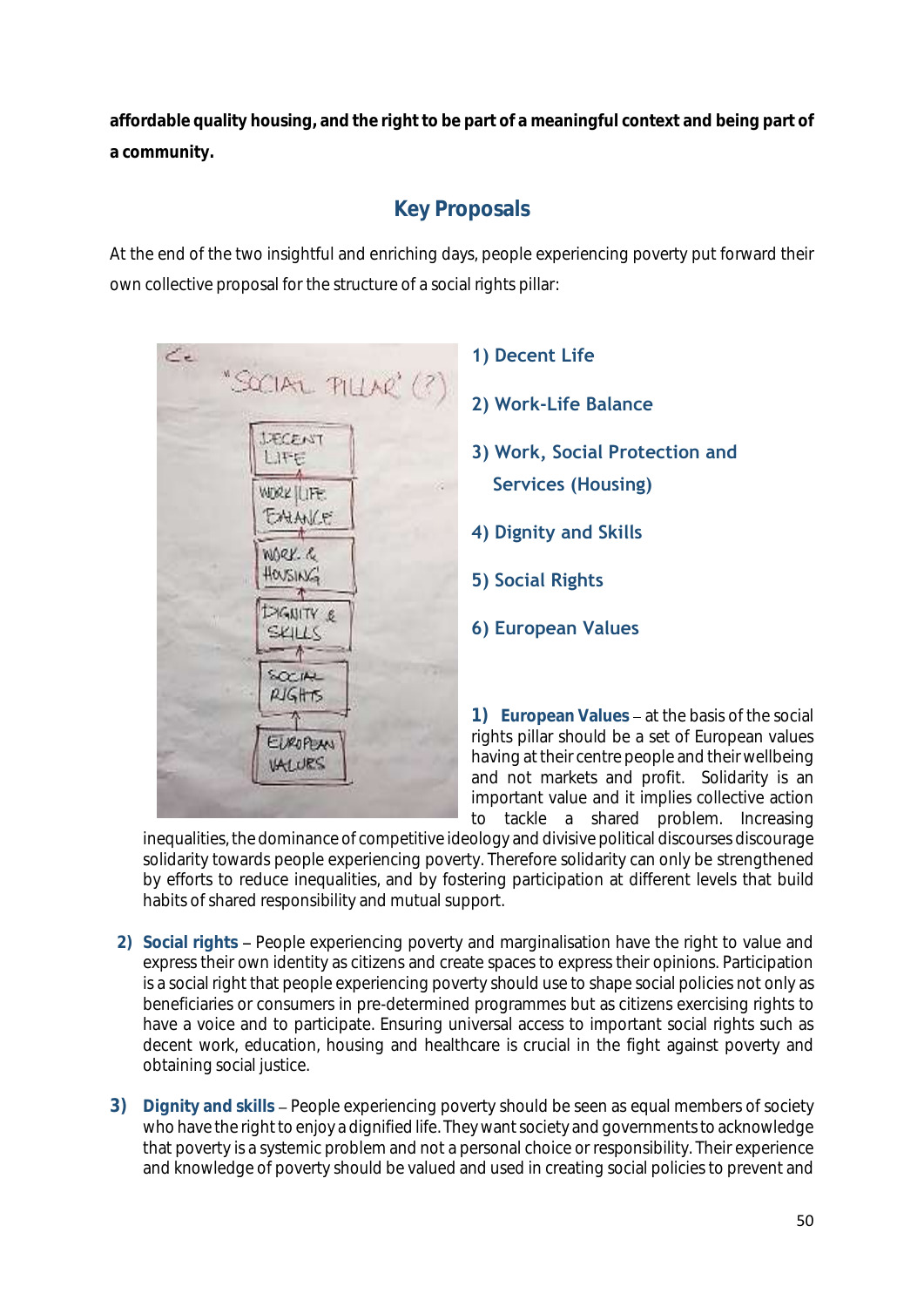fight poverty. People who are in poverty or who manage to overcome exclusion or poverty often dedicate their energy and resources to support other people experiencing poverty by getting engaged in specific projects or doing advocacy work and their work should become more visible. Therefore through different groups, organisations and platforms, they want to become more visible and have long term stable dialogue with the political institutions in the work on preventing and fighting poverty. Adequate funding should be made available for this work.

**4) Work, Social Protection and Services -** Respect an implement the integrated approach that focuses on improving access to jobs, creating good social protection measures and provides access to essential services such as housing, healthcare and education.

Inclusive labour market giving access to decent jobs is essential to reduce poverty. Personal supports and structured interventions in areas and communities with large scale unemployment are needed to address the disadvantages they experience.

It is important to develop a solid package of social protection measures that are accessible throughout the whole life cycle. The importance of developing good quality adequate minimum income schemes was stressed: "people living on them should be able to live and not merely survive".

Last but not least, enabling universal access to services such as housing, social and healthcare services, education and services such as public transport and energy supplies is essential. Increasing difficulties to access housing were highlighted by the participants at the meeting.

- **5) Work-Life Balance** Access to jobs is not enough, decent jobs should be created that allow all people and especially people at risk of poverty strike a balance between working life and private life. Increased conditionality around access to benefits and compulsory poor quality 'community work schemes' are the opposite of what is needed. People at risk of poverty should not feel trapped to accept or stay in jobs that put further pressure on their physical and mental well-being.
- <span id="page-50-0"></span>**6) Decent life** - The goal of all efforts must be to ensure that everybody has access to a decent life. We need to see evidence that this as the main goal of National Governments and it should be clear that their cooperation is aimed at building a social European Union.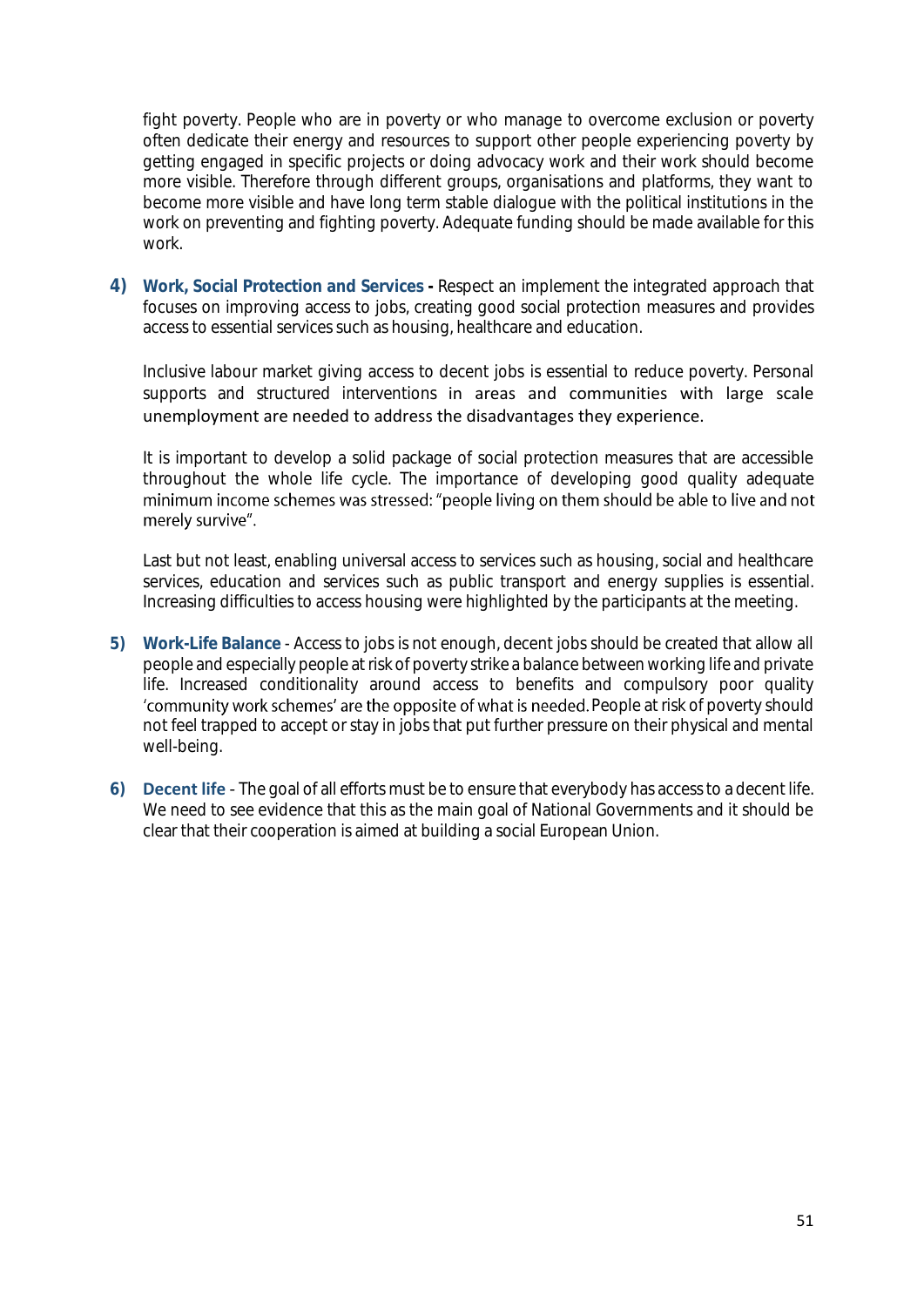# **List of Participants**

| <b>Title</b> | <b>Last Name</b>            | <b>First Name</b> | <b>Organisation</b>                         | <b>Country</b>        |
|--------------|-----------------------------|-------------------|---------------------------------------------|-----------------------|
|              | <b>National Delegations</b> |                   |                                             |                       |
| Mrs.         | Femi-Mebarek                | Anna              | Single parent organisation, EAPN-Austria    | <b>AUSTRIA</b>        |
| Mrs.         | Geschwendtner               | Henriette         | EXIT-Sozial, EAPN-Austria                   | <b>AUSTRIA</b>        |
| Mr.          | Nachtmann                   | Georg             | Kupfermuckn - street paper, EAPN-Austria    | <b>AUSTRIA</b>        |
| Mr.          | Schuette                    | Michael           | Augustin - street paper, EAPN-Austria       | <b>AUSTRIA</b>        |
| Mrs.         | <b>Baert</b>                | Geneviève         | Bapn (Eapn Belgium)                         | <b>BELGIUM</b>        |
| Mrs.         | Garcia                      | Amparo            | Bapn (Eapn Belgium)                         | <b>BELGIUM</b>        |
| Mr.          | Hayen                       | Jo                | Bapn (Eapn Belgium)                         | <b>BELGIUM</b>        |
| Mr.          | Ketelslegers                | Yvon              | Bapn (Eapn Belgium)                         | <b>BELGIUM</b>        |
| Mrs.         | Atanasova                   | Zvezdelina        | <b>EAPN Bulgaria</b>                        | <b>BULGARIA</b>       |
| Dr.          | Draganov                    | Dragomir          | <b>EAPN Bulgaria</b>                        | <b>BULGARIA</b>       |
| Mr.          | Iliev                       | Gancho            | <b>EAPN Bulgaria</b>                        | <b>BULGARIA</b>       |
| Mrs.         | Lybomirova                  | Pamela            | <b>EAPN Bulgaria</b>                        | <b>BULGARIA</b>       |
| Ms.          | Adamlje                     | Jelena            | Pragma                                      | <b>CROATIA</b>        |
| Mr.          | Hrženjak                    | Luka              | Croatian Anti Poverty Network               | <b>CROATIA</b>        |
| Ms.          | Chowaniokova                | Martina           | Slezska diakonie                            | <b>CZECH REPUBLIC</b> |
| Mr.          | Mrozek                      | Stanislav         | Slezska diakonie                            | <b>CZECH REPUBLIC</b> |
| Mrs.         | Siroka                      | Sarka             | Slezska diakonie                            | <b>CZECH REPUBLIC</b> |
| Mrs.         | Bay-Petersen                | Sofie             | SAND                                        | <b>DENMARK</b>        |
| Ms.          | Kjær                        | Shila             | SAND                                        | <b>DENMARK</b>        |
| Mr.          | Laursen                     | Jonas Nicholai    | SAND                                        | <b>DENMARK</b>        |
| Ms.          | Schmidt                     | Emma              | SAND                                        | <b>DENMARK</b>        |
| Mr.          | Kiolein                     | Evert             | <b>EAPN Estonia</b>                         | <b>ESTONIA</b>        |
| Ms.          | Ojakivi                     | Agnes             | <b>Estonian Food Bank</b>                   | <b>ESTONIA</b>        |
| Ms.          | Veesalu                     | Greete            | <b>EAPN Estonia</b>                         | <b>ESTONIA</b>        |
| Mr.          | Viisimaa                    | Heiki             | <b>EAPN Estonia</b>                         | <b>ESTONIA</b>        |
| Mr.          | Haapanen                    | Rauno             | Association of Unemployed in Helsinki, HeTy | <b>FINLAND</b>        |
| Mr.          | Kylmälä                     | Jouni             | Association of Unemployed in Helsinki, HeTy | <b>FINLAND</b>        |
| Mr.          | Lee                         | David             | Association of Unemployed in Helsinki, HeTy | <b>FINLAND</b>        |
| Mrs.         | Siimes                      | Sari              | Association of Unemployed in Helsinki, HeTy | <b>FINLAND</b>        |
| Mr.          | <b>Bourens</b>              | Jean Pierre       | Salvation Army                              | <b>FRANCE</b>         |
| Mrs.         | Das Neves                   | Rita              | Salvation Army                              | <b>FRANCE</b>         |
| Mrs.         | <b>Dubois</b>               | Perrine           | Salvation Army                              | <b>FRANCE</b>         |
| Mrs.         | Pion                        | Dominique         | Salvation Army                              | <b>FRANCE</b>         |
| Mrs.         | <b>Breuhaus</b>             | Gisela            | NAK Germany / Mobil mit Behinderung         | <b>GERMANY</b>        |
| Mr.          | Krebs                       | Wolfgang          | <b>NAK Germany</b>                          | <b>GERMANY</b>        |
| Mr.          | Lange                       | Horst             | <b>NAK Germany</b>                          | <b>GERMANY</b>        |
| Mrs.         | Stolzmann                   | Ivanka            | NAK Germany / VAMV Bremen                   | <b>GERMANY</b>        |
| Ms.          | Saliag                      | Lilgana           | HELLENIC ANTIPOVERTY NETWORK                | <b>GREECE</b>         |
| Ms.          | Vardaramatou                | <b>DINA</b>       | HELLENIC ANTIPOVERTY NETWORK                | <b>GREECE</b>         |
| Ms.          | Vergi                       | Afroditi          | HELLENIC ANTIPOVERTY NETWORK                | <b>GREECE</b>         |
| Dr.          | Jász                        | Krisztina         | Hungarian Anti-Poverty Network              | <b>HUNGARY</b>        |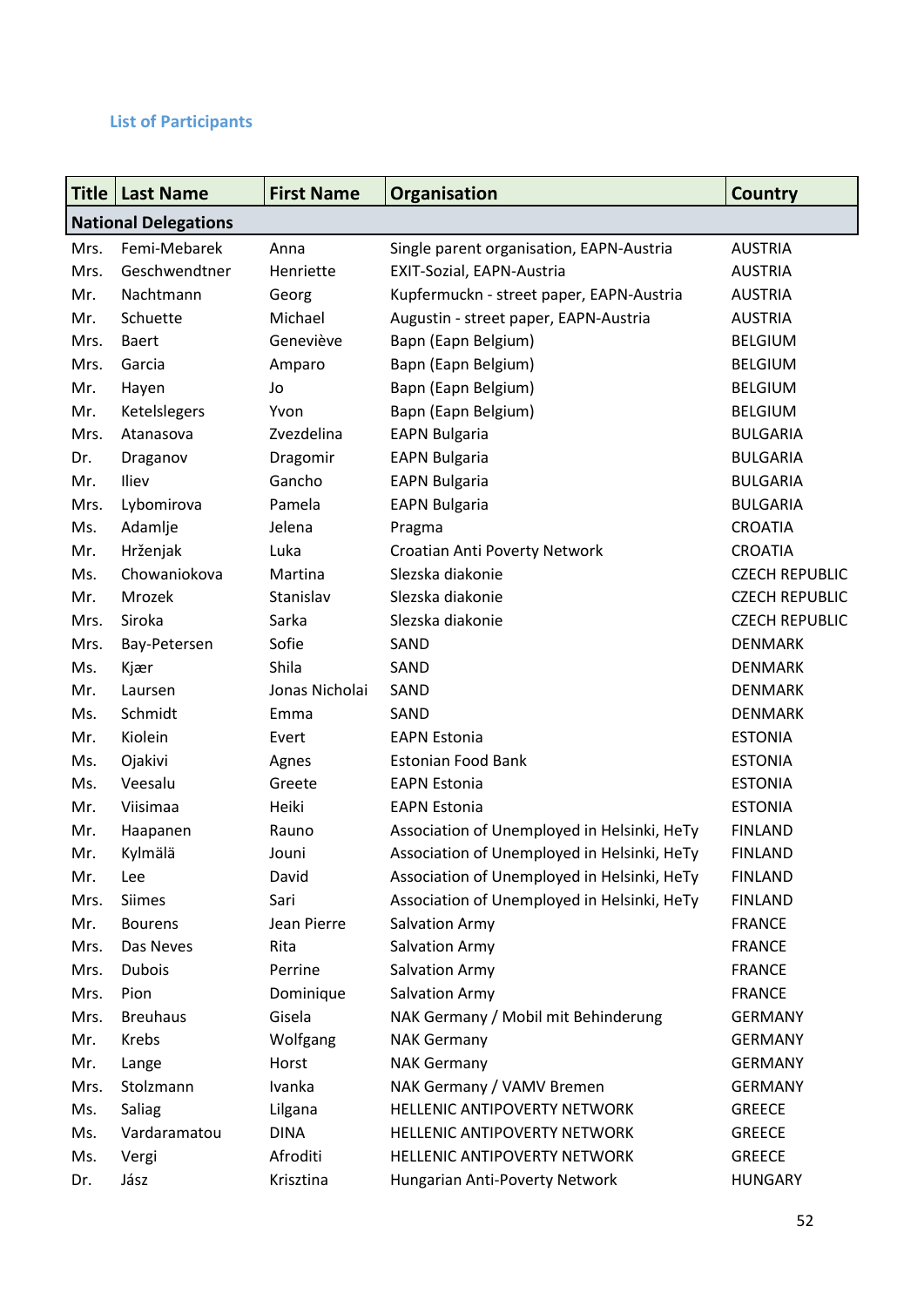| Ms.  | Lorincz         | <b>Barbara</b> | Hungarian Anti-Poverty Network               | <b>HUNGARY</b>   |
|------|-----------------|----------------|----------------------------------------------|------------------|
| Mrs. | Szabó Juhász    | Sára Zsuzsa    | Hungarian Anti-Poverty Network               | <b>HUNGARY</b>   |
| Mr.  | Szombathy       | Károly         | Hungarian Anti-Poverty Network               | <b>HUNGARY</b>   |
| Mrs. | Gudjonsdottir   | Asta Thordis   | Sjalfsbjorg - handicapped association.       | <b>ICELAND</b>   |
| Ms.  | Kristjansdottir | Geirdis Hanna  | The Salvation Army                           | <b>ICELAND</b>   |
| Ms.  | Olafsdottir     | Laufey Lindal  | FEF - Single Parent Association              | <b>ICELAND</b>   |
| Mr.  | Oppong          | Akeem Richard  | Panorama Iceland - Immigrant Association     | <b>ICELAND</b>   |
| Mr.  | Costigan        | Martin         | <b>EAPN Ireland</b>                          | <b>IRELAND</b>   |
| Mr.  | Flanagan        | Patrick        | <b>EAPN Ireland</b>                          | <b>IRELAND</b>   |
| Ms.  | McCabe          | Joanne         | <b>EAPN Ireland</b>                          | <b>IRELAND</b>   |
| Mr.  | Di Capua        | Sirio          | Cilap EAPN Italy                             | <b>ITALY</b>     |
| Mrs. | Emilio          | Francesca      | Cilap EAPN Italy                             | <b>ITALY</b>     |
| Mrs. | Pazzetta        | Sara           | Cilap EAPN Italy                             | <b>ITALY</b>     |
| Mr.  | Perrone         | Nicola         | Cilap EAPN Italy                             | <b>ITALY</b>     |
| Mrs. | Alere-Fogele    | Elina          | Women's NGOs Cooperation Network of Latvia   | LATVIA           |
| Mrs. | Giptere         | <b>Baiba</b>   | <b>EAPN Latvia</b>                           | LATVIA           |
| Mrs. | Zilde           | Dzintra        | Latvian Pensioners' Federation               | LATVIA           |
| Mr.  | Jasinskas       | Darius         | <b>Baltic foundation</b>                     | <b>LITHUANIA</b> |
| Mr.  | Svitojus        | Paulius        | <b>Baltic foundation</b>                     | LITHUANIA        |
| Mr.  | Vertinskij      | Artur          | <b>Baltic foundation</b>                     | LITHUANIA        |
| Mr.  | Berrang         | Charles        | Luxembourg Delegation                        | LUXEMBOURG       |
| Ms.  | Dondelinger     | Nadia          | <b>Luxembourg Delegation</b>                 | LUXEMBOURG       |
| Mr.  | Fassih          | Tahar          | Luxembourg Delegation                        | LUXEMBOURG       |
| Mr.  | Wagner          | Jan            | Luxembourg Delegation                        | LUXEMBOURG       |
| Ms.  | Mifsud          | Josephine      | Anti-Poverty Forum Malta                     | <b>MALTA</b>     |
| Ms.  | Scicluna Bianco | Carmen         | Anti-Poverty Forum Malta                     | <b>MALTA</b>     |
| Mr.  | Xuereb          | Jesmond        | Anti-Poverty Forum Malta                     | <b>MALTA</b>     |
| Mr.  | Bothmer         | Jo             | stichting EAPN Nederland                     | NETHERLANDS      |
|      |                 |                | EAPN Nederland/ Member of the Client council |                  |
| Mrs. | Schellevis      | Wllemijntje    | East-Achterhoek, Oost-Gelre, Berkel          | NETHERLANDS      |
|      |                 |                | EAPN Nederland/Stichting Ommen Samen         |                  |
| Mr.  | Slagter         | Erik           | <b>Sterk</b>                                 | NETHERLANDS      |
| Mrs. | van der Klei    | Lidia          | <b>EAPN Nederland</b>                        | NETHERLANDS      |
| Mrs. | <b>Brustad</b>  | Ann Kirsti     | Bikuben/Velferdsalliansen                    | <b>NORWAY</b>    |
| Mr.  | Holseter        | Jarle          | Utsatt Mann/Velferdsalliansen                | <b>NORWAY</b>    |
| Mrs. | Kashale         | Honoratte      | BIBI AMKA/ Velferdsalliansen                 | <b>NORWAY</b>    |
| Mrs. | Paulsen         | Tina Marie R.  | Fattig talt Ørland/Velferdsalliansen         | <b>NORWAY</b>    |
| Mr.  | Czernicki       | Lukasz         | <b>Monar Association</b>                     | <b>POLAND</b>    |
| Ms.  | Fornal          | Anna           | <b>Monar Association</b>                     | <b>POLAND</b>    |
| Mr.  | Krupiñski       | Kamil          | <b>Monar Association</b>                     | <b>POLAND</b>    |
| Mr.  | Pawe            | Kucharski      | <b>Monar Association</b>                     | <b>POLAND</b>    |
| Mrs. | Barriga         | Cidália        | EAPN - Portugal                              | <b>PORTUGAL</b>  |
|      | Boaventura de   |                |                                              |                  |
| Mr.  | Figueiredo      | Amandio        | EAPN - Portugal                              | <b>PORTUGAL</b>  |
| Mr.  | Loureiro        | Armando        | EAPN - Portugal                              | <b>PORTUGAL</b>  |
| Dr.  | Vicente         | Maria Jose     | <b>EAPN - Portugal</b>                       | <b>PORTUGAL</b>  |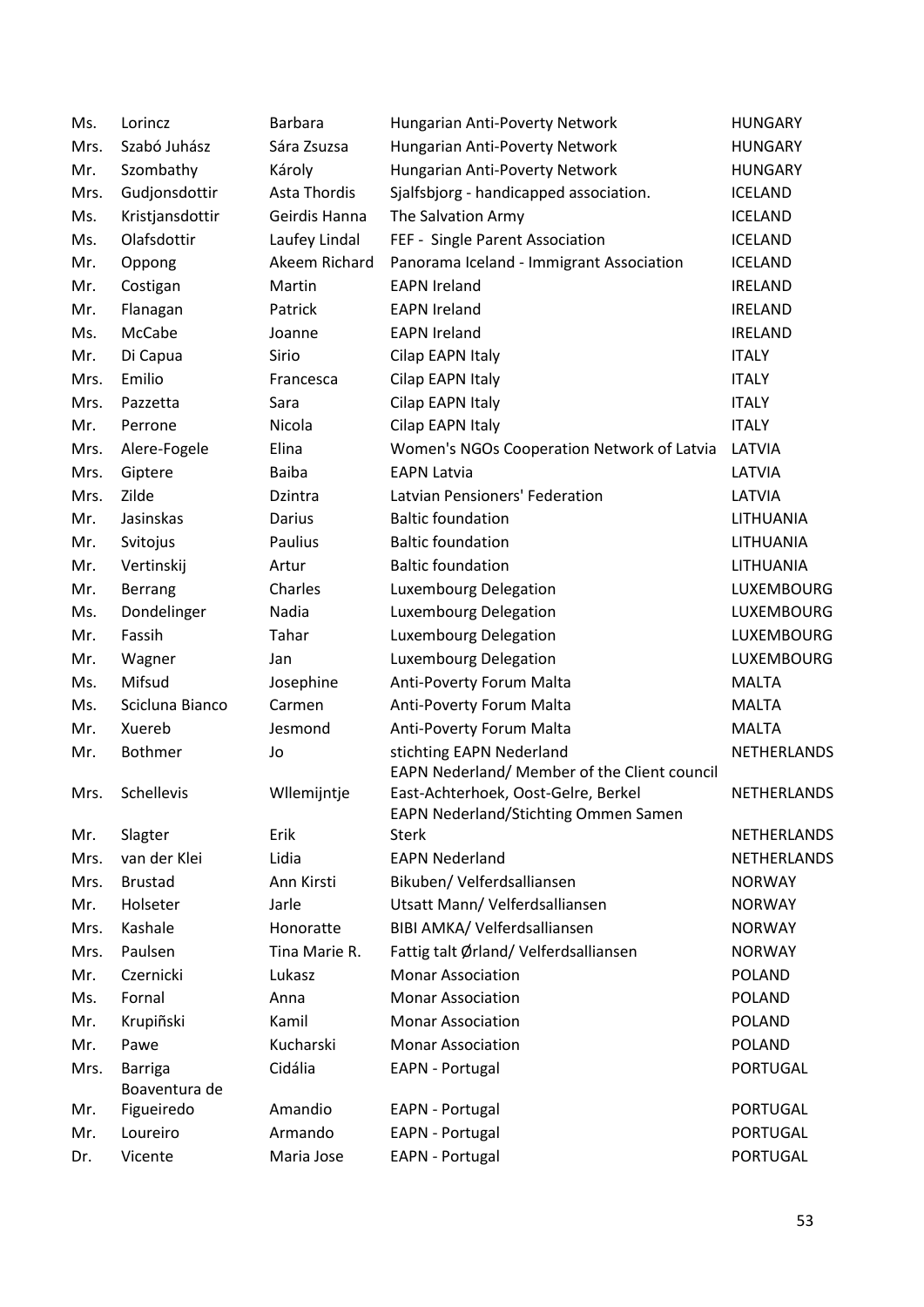|      |                    |               |                                  | <b>REPUBLIC OF</b>            |
|------|--------------------|---------------|----------------------------------|-------------------------------|
|      |                    |               |                                  | <b>MACEDONIA</b>              |
| Mr.  | Arizankoski        | Rubincho      | Macedonian anti poverty platform | (FYROM)                       |
|      |                    |               |                                  | <b>REPUBLIC OF</b>            |
|      |                    |               |                                  | <b>MACEDONIA</b>              |
| Ms.  | Dimushevska        | Jovana        | Macedonian anti poverty platform | (FYROM)                       |
|      |                    |               |                                  | <b>REPUBLIC OF</b>            |
|      |                    |               |                                  | <b>MACEDONIA</b>              |
| Mr.  | Jovanov            | Sashko        | Macedonian anti poverty platform | (FYROM)                       |
|      |                    |               |                                  | <b>REPUBLIC OF</b>            |
|      |                    |               |                                  | <b>MACEDONIA</b>              |
| Ms.  | Terzieva Pavlovska | Meri          | Macedonian anti poverty platform | (FYROM)<br><b>REPUBLIC OF</b> |
| Ms.  | Džakula            | Ljubica       | Grupa 484                        | <b>SERBIA</b>                 |
|      |                    |               |                                  | <b>REPUBLIC OF</b>            |
| Mrs. | Petrovic           | Milica        | Romani Cikna                     | <b>SERBIA</b>                 |
|      |                    |               |                                  | <b>REPUBLIC OF</b>            |
| Mr.  | Ristic             | Miroslav      | <b>Housing Center</b>            | <b>SERBIA</b>                 |
|      |                    |               |                                  | <b>REPUBLIC OF</b>            |
| Mrs. | Timotijevic        | Milena        | <b>Housing Center</b>            | <b>SERBIA</b>                 |
| Mrs. | Giuglea            | Loredana      | Renasis Romania                  | <b>ROMANIA</b>                |
| Ms.  | Gyurka             | Diana-Maria   | <b>World Vision Romania</b>      | <b>ROMANIA</b>                |
|      |                    | Georgiana-    |                                  |                               |
| Ms.  | Plopan             | Andreea       | <b>World Vision Romania</b>      | <b>ROMANIA</b>                |
| Ms.  | Prisecariu         | Lucia         | World Vision Romania             | <b>ROMANIA</b>                |
| Mrs. | Galovicova         | Anna          | <b>SAPN</b>                      | <b>SLOVAKIA</b>               |
| Mr.  | Hromada            | Frantisek     | <b>SAPN</b>                      | <b>SLOVAKIA</b>               |
| Mr.  | Malek              | Ivan          | <b>SAPN</b>                      | <b>SLOVAKIA</b>               |
| Mr.  | Vittek             | Peter         | <b>SAPN</b>                      | <b>SLOVAKIA</b>               |
|      | Amador-Abalo       |               |                                  |                               |
| Mr.  | Arribas            | Francisco     | EAPN - Spain                     | <b>SPAIN</b>                  |
| Ms.  | Hernando Saiz      | Alexia        | <b>EAPN Cantabria</b>            | <b>SPAIN</b>                  |
| Ms.  | Laib               | Imen          | <b>EAPN Spain</b>                | <b>SPAIN</b>                  |
| Mr.  | Pérez García       | Javier        | <b>EAPN Spain</b>                | <b>SPAIN</b>                  |
| Mr.  | Andersson          | Stefan        | AlltMöjligt verkstaden Broby     | SWEDEN                        |
| Mr.  | Andersson          | Jonathan      | AlltMöjligt verkstaden Broby     | SWEDEN                        |
| Mrs. | Clausen            | Monica        | AlltMojligt verkstaden Broby     | SWEDEN                        |
| Mr.  | Jörgensen          | Johannes      | Network Diocese of Lund          | <b>SWEDEN</b>                 |
| Mr.  | Holliday           | Derek         | The Poverty Alliance             | UK                            |
| Ms.  | MacLean            | Janet Cameron | The Poverty Alliance             | UK                            |
| Ms.  | Mockford           | Caroline      | The Poverty Alliance             | UK                            |
| Mrs. | Mushaka            | Twimukye      | The Poverty Alliance             | UK                            |
|      |                    |               |                                  |                               |

# **Speakers**

| Title | Last Name | <b>First Name</b> | Organization                             | Country        |
|-------|-----------|-------------------|------------------------------------------|----------------|
| Mr.   | Baussand  | Pierre            | Social Platform                          | <b>BELGIUM</b> |
| Mrs.  | Boger     | Karola            | <b>GUE/NGL Group European Parliament</b> |                |
| Mrs.  | Conze     | Susanne           | European Commission                      |                |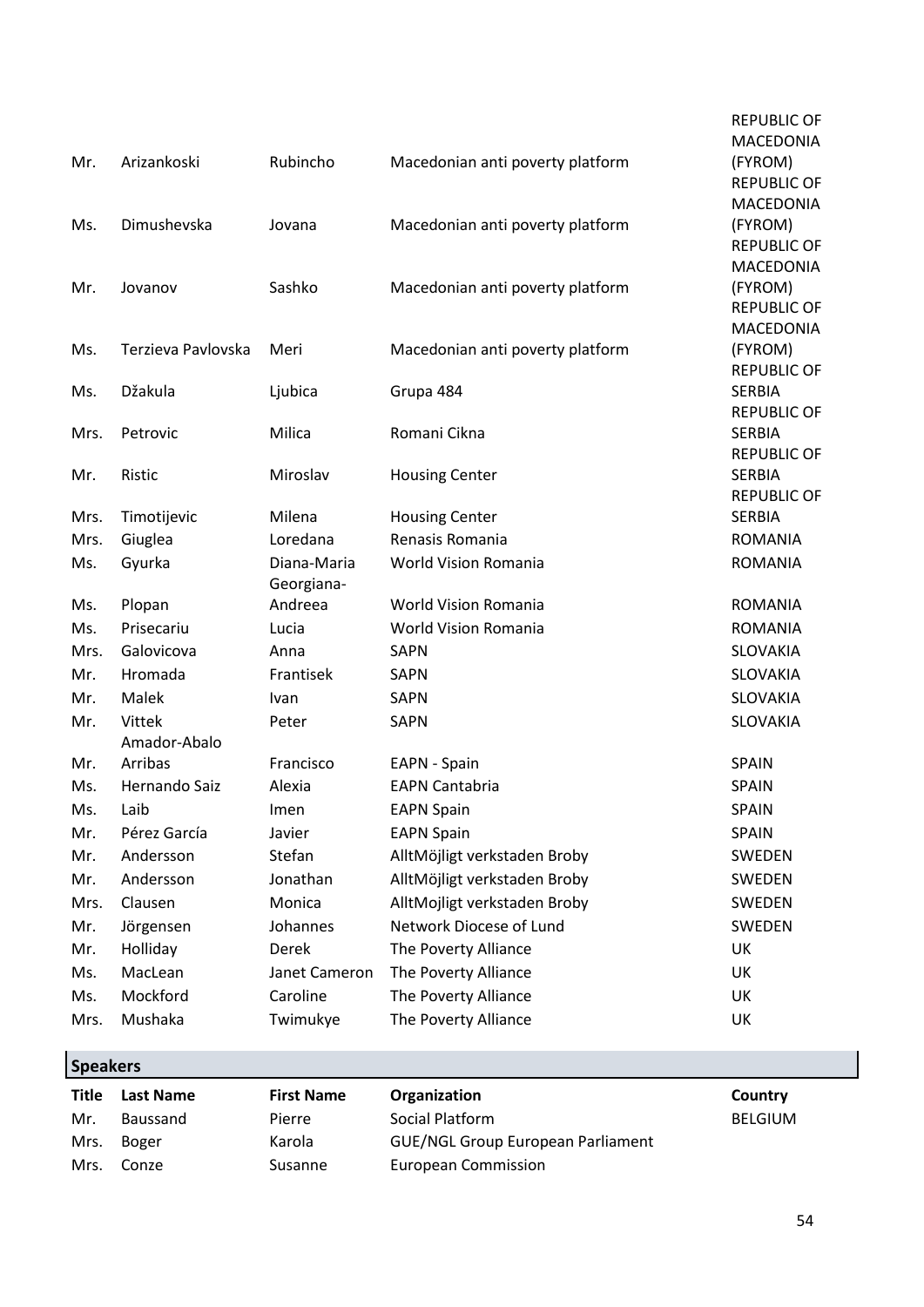| Ms.  | Faber       | Dominique | Ministry for Family and Integration<br>Social Inclusion Policy and Practice - Maynooth | <b>LUXEMBOURG</b>     |
|------|-------------|-----------|----------------------------------------------------------------------------------------|-----------------------|
| Mr.  | Frazer      | Hugh      | University                                                                             | <b>IRELAND</b>        |
|      |             |           |                                                                                        | <b>EUROPEAN</b>       |
| Mrs. | Geleng      | Manuela   | <b>European Commission</b>                                                             | <b>COMISSION</b>      |
| Mr.  | Grima       | Saviour   | Anti-Poverty Forum Malta                                                               | <b>MALTA</b>          |
|      |             |           |                                                                                        | UNITED                |
| Mr.  | Lambert     | Jean      | Member of the European Parliament                                                      | <b>KINGDOM</b>        |
| Ms.  | Jones       | Sian      | <b>EAPN</b>                                                                            | <b>BELGIUM</b>        |
| Mr.  | Lelie       | Peter     | <b>SPC</b>                                                                             | <b>BELGIUM</b>        |
| Mr.  | Striano     | Mauro     | <b>FEANTSA</b>                                                                         | <b>BELGIUM</b>        |
| Mr.  | Vanyolos    | Istvan    | <b>European Commission</b>                                                             |                       |
| Mrs. | Van Lancker | Anne      | <b>EMIN</b>                                                                            | <b>BELGIUM</b>        |
|      |             |           |                                                                                        | <b>OTHER</b>          |
|      |             |           |                                                                                        | <b>INTERNATIONAL</b>  |
| Mr.  | Verhaeghe   | Peter     | <b>CARITAS EUROPA</b>                                                                  | <b>ORGANISATION</b>   |
| Mr.  | Vojkuvka    | Evzen     | Charita Ostrava                                                                        | <b>CZECH REPUBLIC</b> |

# **Representatives of European Institutions, National Authorities and Civil Society**

| Dr.  | Araujo         | Sandra       | EAPN - Portugal                               | <b>PORTUGAL</b>    |
|------|----------------|--------------|-----------------------------------------------|--------------------|
| Ms.  | <b>Buttier</b> | Julie        | <b>European Commission</b>                    |                    |
|      |                |              | Eurocarers - European Association Working for |                    |
| Ms.  | Centola        | Francesca    | Carers                                        | <b>BELGIUM</b>     |
| Dr.  | Hamalainen     | Riitta-Maija | Eurohealthnet                                 | <b>BELGIUM</b>     |
| Ms.  | Hussein        | Faryda       | Ministry of Social Affairs and Employment     | NETHERLANDS        |
| Mr.  | Jourdan        | <b>Stan</b>  | Positive Money                                | UK                 |
| Dr.  | Kabasinkaite   | Dale         | International Federation of Social Workers    | <b>BELGIUM</b>     |
| Mrs. | Kiffer         | Liz          |                                               | <b>LUXEMBOURG</b>  |
|      |                |              | State Secretary for Social Affairs and        |                    |
| Mrs. | Klijnsma       | Jetta        | Employment                                    | <b>NETHERLANDS</b> |
| Mrs. | Kneip          | Zoé          |                                               | <b>LUXEMBOURG</b>  |
| Mr.  | Leonori        | Luigi        | <b>SMES Europa</b>                            | <b>BELGIUM</b>     |
| Mrs. | Lima de Pina   | Cécilia      |                                               | <b>LUXEMBOURG</b>  |
| Ms.  | Monti          | Chiara       | European Commisison                           |                    |
| Mrs. | Paraskeva      | Maria-Anna   | <b>European Commission</b>                    |                    |
| Ms.  | Steppe         | Bérengère    | PPS Social Integration                        | <b>BELGIUM</b>     |
| Mr.  | Van Geertsom   | Julien       | PPS Social Integration                        | <b>BELGIUM</b>     |

|      | <b>Facilitators and Rapporteurs</b> |          |                                   |                    |  |  |  |
|------|-------------------------------------|----------|-----------------------------------|--------------------|--|--|--|
| Mrs. | Dahmen                              | Sigrid   | EAPN                              | <b>BELGIUM</b>     |  |  |  |
| Ms.  | Ferro                               | Amana    | EAPN                              | <b>EAPN</b>        |  |  |  |
| Mrs. | Goris                               | Josée    | PPS Social Integratio             | <b>BELGIUM</b>     |  |  |  |
| Mr.  | Hanan                               | Robin    | <b>EAPN Ireland</b>               | <b>IRELAND</b>     |  |  |  |
| Mrs. | <b>Hermans</b>                      | Marja    | Welzijnszorg vzw                  | <b>BELGIUM</b>     |  |  |  |
| Mrs. | Leemkuil                            | Sonja    | EAPN Nederland/ Member EUISG EAPN | <b>NETHERLANDS</b> |  |  |  |
| Mr.  | Lemmens                             | Philippe | <b>EAPN</b>                       | <b>BELGIUM</b>     |  |  |  |